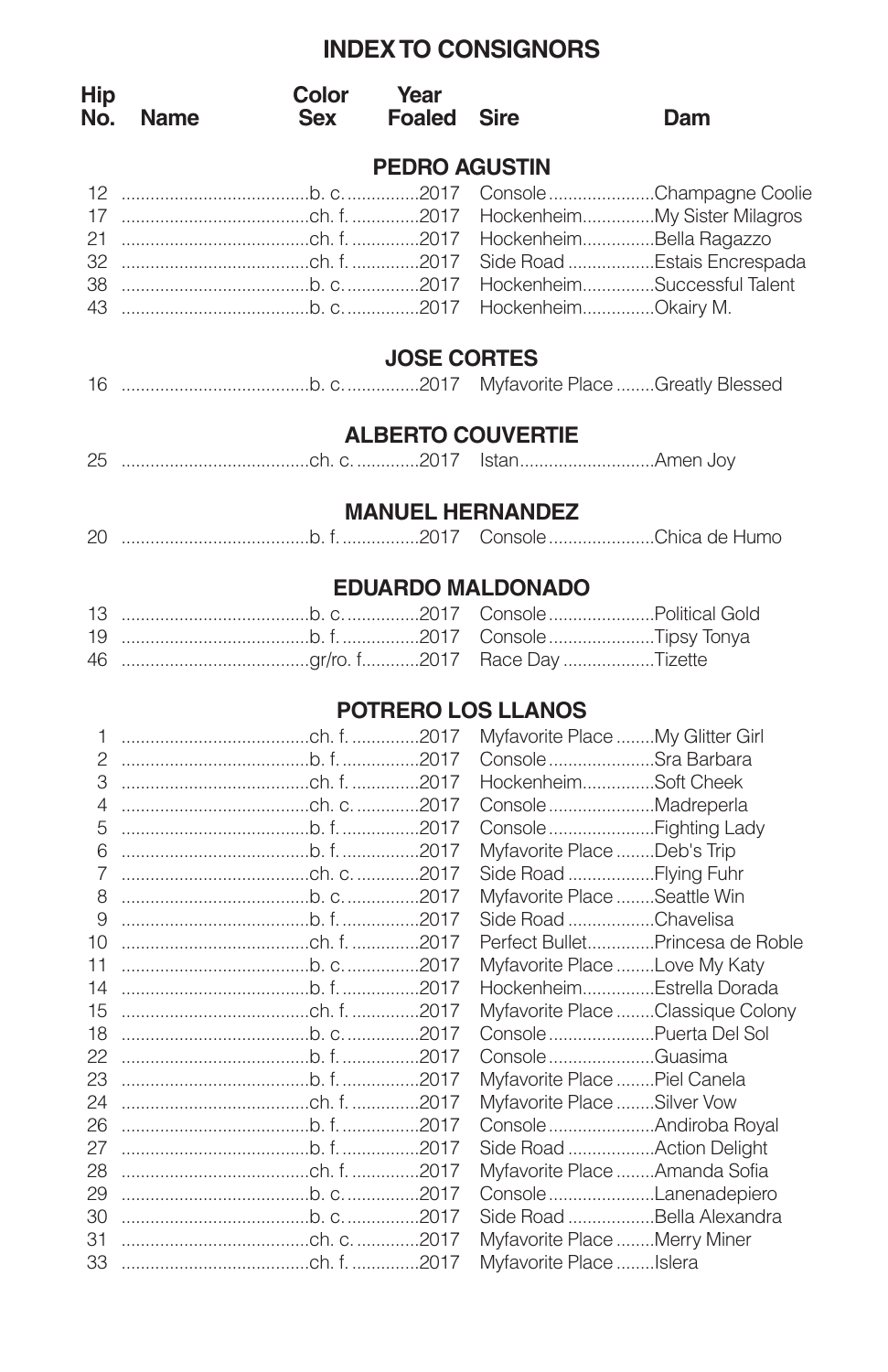## **INDEXTO CONSIGNORS**

| Hip<br>No. | <b>Name</b> | Color<br><b>Sex</b> | Year<br><b>Foaled</b> | <b>Sire</b>                           | Dam                            |
|------------|-------------|---------------------|-----------------------|---------------------------------------|--------------------------------|
|            |             |                     |                       | <b>POTRERO LOS LLANOS - Continued</b> |                                |
| 34         |             |                     |                       |                                       | HockenheimLine Brunette        |
| 35         |             |                     |                       |                                       | Myfavorite Place B. J. Miracle |
| 36         |             |                     |                       |                                       | HockenheimCachetito Suave      |
| 37         |             |                     |                       | Myfavorite Place Lorena U.            |                                |
| 39         |             |                     |                       | ConsoleFelicidad                      |                                |
| 40         |             |                     |                       |                                       | HockenheimSra. Esperanza       |
| 41         |             |                     |                       |                                       |                                |
| 42         |             |                     |                       |                                       |                                |
| 44         |             |                     |                       |                                       | HockenheimTransformadora       |
| 45         |             |                     |                       |                                       | Palace Renewable Energy        |
| 47         |             |                     |                       | HockenheimTaurina                     |                                |
| 48         |             |                     |                       |                                       | HockenheimColonial P R         |
| 49         |             |                     |                       |                                       | TapitureNew Attraction         |
| 50         |             |                     |                       |                                       |                                |
| 51         |             |                     |                       |                                       | Perfect BulletWhat a Slam      |
| 52         |             |                     |                       |                                       | ConsoleMetro Gal               |
| 53         |             |                     |                       |                                       | ConsoleGold Dance              |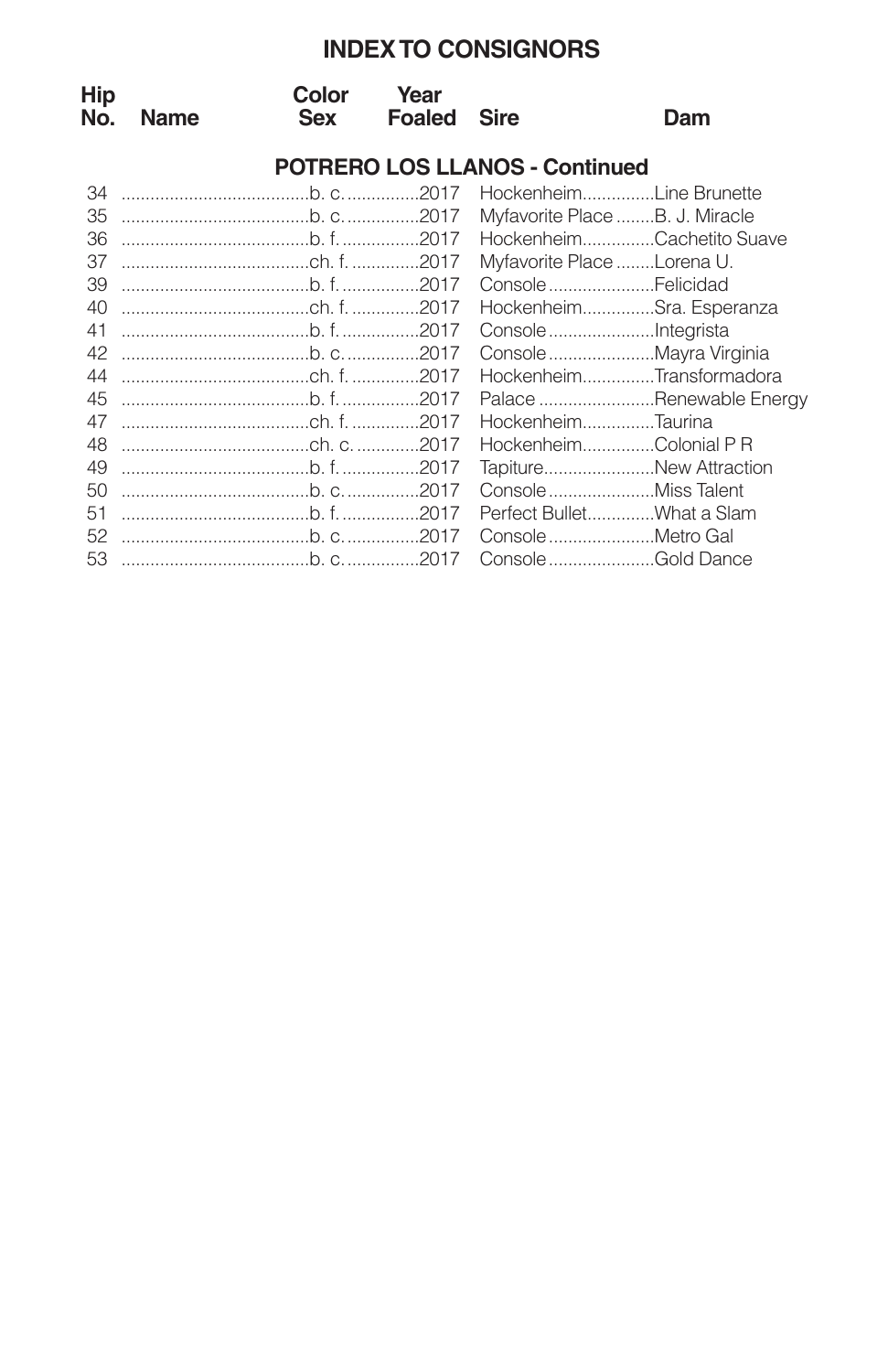## **INDEXTO SIRES**

| Console 2, 4, 5, 12, 13, 18,                                         |  |
|----------------------------------------------------------------------|--|
| 42, 50, 52, 53                                                       |  |
| Hockenheim3, 14, 17, 21, 34,                                         |  |
|                                                                      |  |
|                                                                      |  |
| Myfavorite Place1, 6, 8, 11,<br>15, 16, 23, 24, 28, 31, 33,<br>35.37 |  |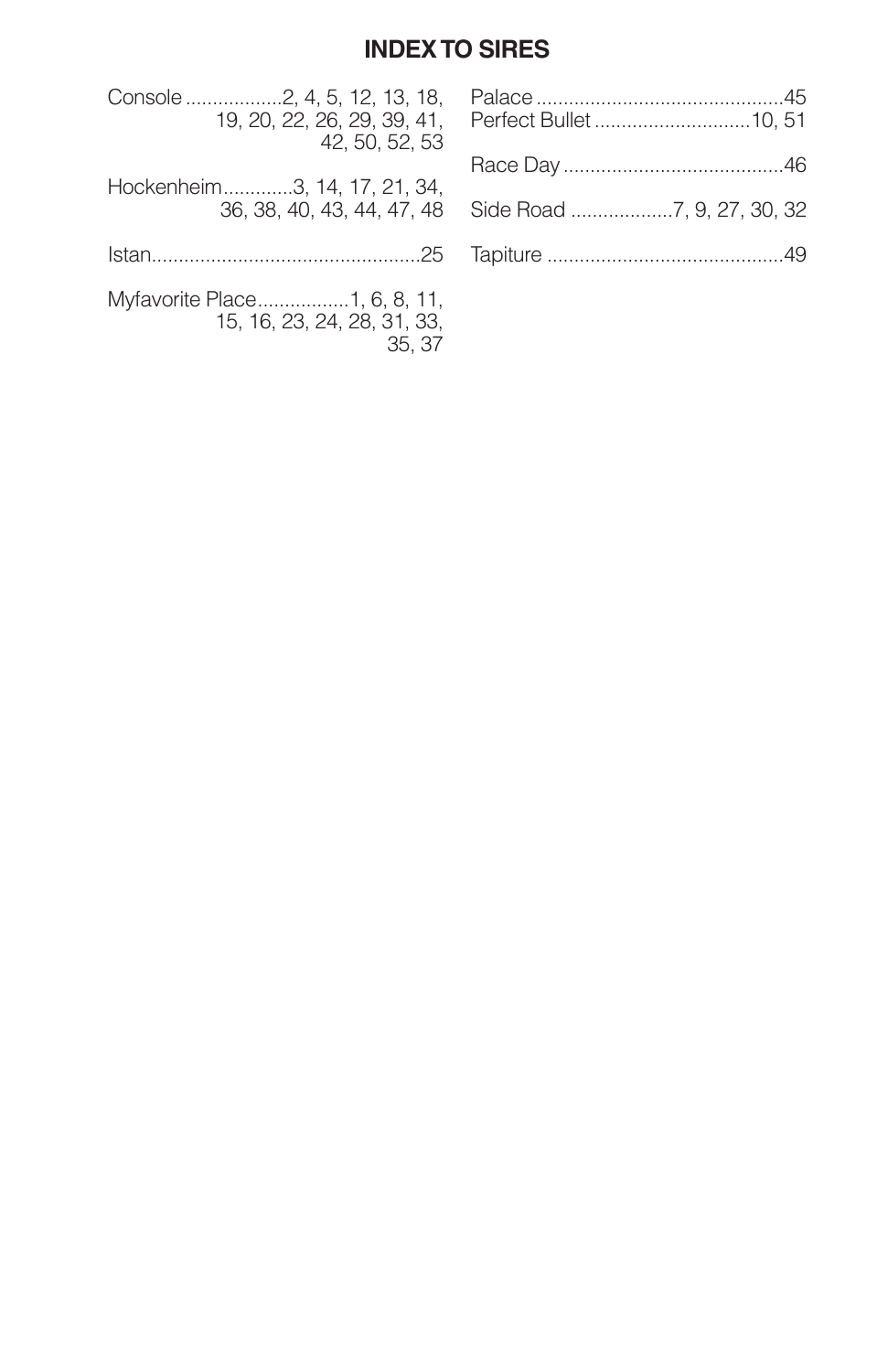## **INDEX TO DAMS**

| Bella Alexandra 30 |  |
|--------------------|--|
|                    |  |
|                    |  |

| Cachetito Suave 36  |  |
|---------------------|--|
| Champagne Coolie12  |  |
|                     |  |
| Chica de Humo 20    |  |
| Classique Colony 15 |  |
|                     |  |

| Estais Encrespada 32 |
|----------------------|
| Estrella Dorada14    |

| My Sister Milagros 17 |  |
|-----------------------|--|
|                       |  |
|                       |  |
| Princesa de Roble10   |  |
| Renewable Energy45    |  |
| Successful Talent38   |  |
| Transformadora 44     |  |
|                       |  |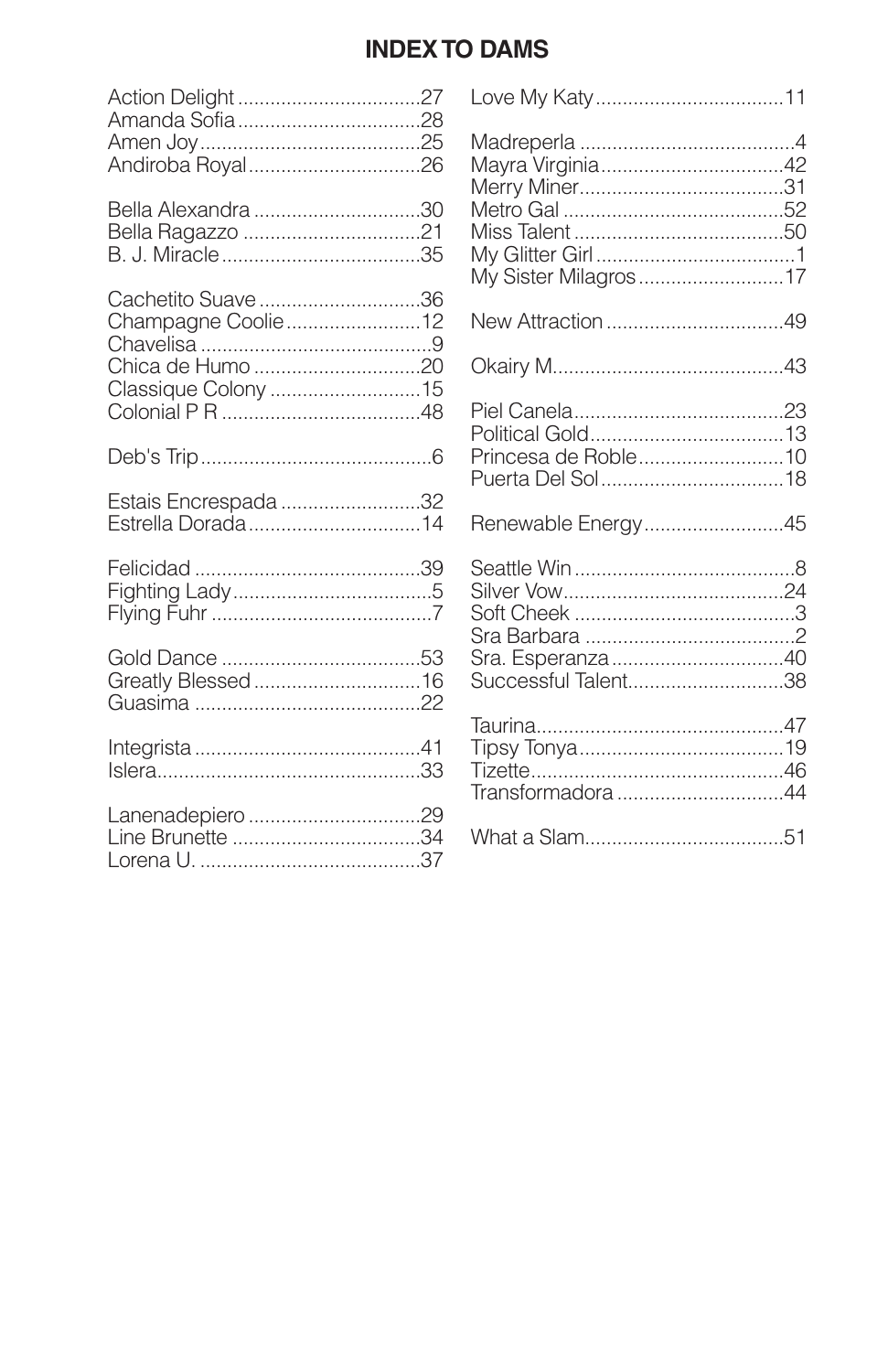CHESTNUT FILLY

## **Property of Potrero Los Llanos**

## **CHESTNUT FILLY Foaled February 18, 2017**



**By MYFAVORITE PLACE** (1995). Stakes winner of \$306,852, Clasico Antonio 10 stakes winners, 131 winners of 729 races and earning \$8,579,729, in-<br>cluding champions Defensora (29 wins, \$970,367, Copa San Juan-G1,<br>etc.), Lluvia de Nieve (14 wins, \$397,206, Clasico Luis Munoz Rivera-G1, etc.), Graciani (\$253,560, Clasico Luis Munoz Rivera S.**-G1**, etc.), Traqueteo (\$314,000, Copa Gobernador**-G1**, etc.), Fracturadora (\$139,025).

#### **1st dam**

MY GLITTER GIRL, by Include. 7 wins at 3 and 4, \$42,279. Dam of 1 other foal, which has not raced.

#### **2nd dam**

MY WANITA, by Glitterman. Unraced. Sister to **BALTO STAR**. Dam of-- My Winchester Lady. Winner at 4, \$26,700. Watertonian. Winner in 2 starts at 3, 2018, \$20,400.

#### **3rd dam**

MISS LIVI, by Devil's Bag. Unraced. Dam of 5 foals to race, 4 winners--

**BALTO STAR**. 12 wins, 3 to 6, \$2,363,780, United Nations H.-**G1**-ncr, 1 3/8 mi. in 2:12 3/5, Turfway Spiral S.-**G2**, Arkansas Derby-**G2**, Meadowlands Breeders' Cup S.-**G2**, W. L. McKnight H.-**G2**, Red Smith H.-**G2**, Whirlaway H.-**G3**, 2nd Man o' War S.-**G1**, Gulfstream Park Breeders' Cup H.- **G1**, Kentucky Cup Classic H.-**G2**, Excelsior Breeders' Cup H.-**G3**, Queens County H.-**G3**, Oceanport H.-**G3**, Black Tie Affair H.-L, 3rd Turf Classic Invitational S.-**G1**, Sword Dancer Invitational S.-**G1**. Che La Luna. <sup>3</sup> wins at <sup>2</sup> and 4, \$73,070. Duke of de Buqe. <sup>2</sup> wins at 3, \$69,229.

Senorita Anita. 2 wins at 3, \$56,400.

Sky Reach. Unraced. Dam of 6 foals, 4 to race, 2 winners--

**PUP**. 3 wins, 3 to 5, \$43,185, in N.A./U.S.; 4 wins at 5 and 6 in Canada, Evergreen Park / ACTRA / Troyer Town Marathon Series. (Total: \$56,926).

Derwin's Shamrock. Winner at 3, \$24,544.

Quiet Miss. Unraced. Dam of 4 foals, all winners, including--

Next May. 7 wins, 2 to 5, \$144,535.

Gerivello. 4 wins, 3 to 5, \$104,043.

Unconditional Resq. 4 wins, 4 to 7, \$91,205.

### **4th dam**

CANTICLE, by Stage Door Johnny. Placed at 3, £1,992, in England. (Total: \$3,384). Half-sister to **Pitchpipe** (\$172,310). Dam of 2 winners-- Strodes Lane. 4 wins, 2 to 5, \$153,848. Producer. Northern Johnny. Winner at 3 and 7, \$25,785.

## **JCC 1702810 - Microchip 981020021446738**

**Hip No.**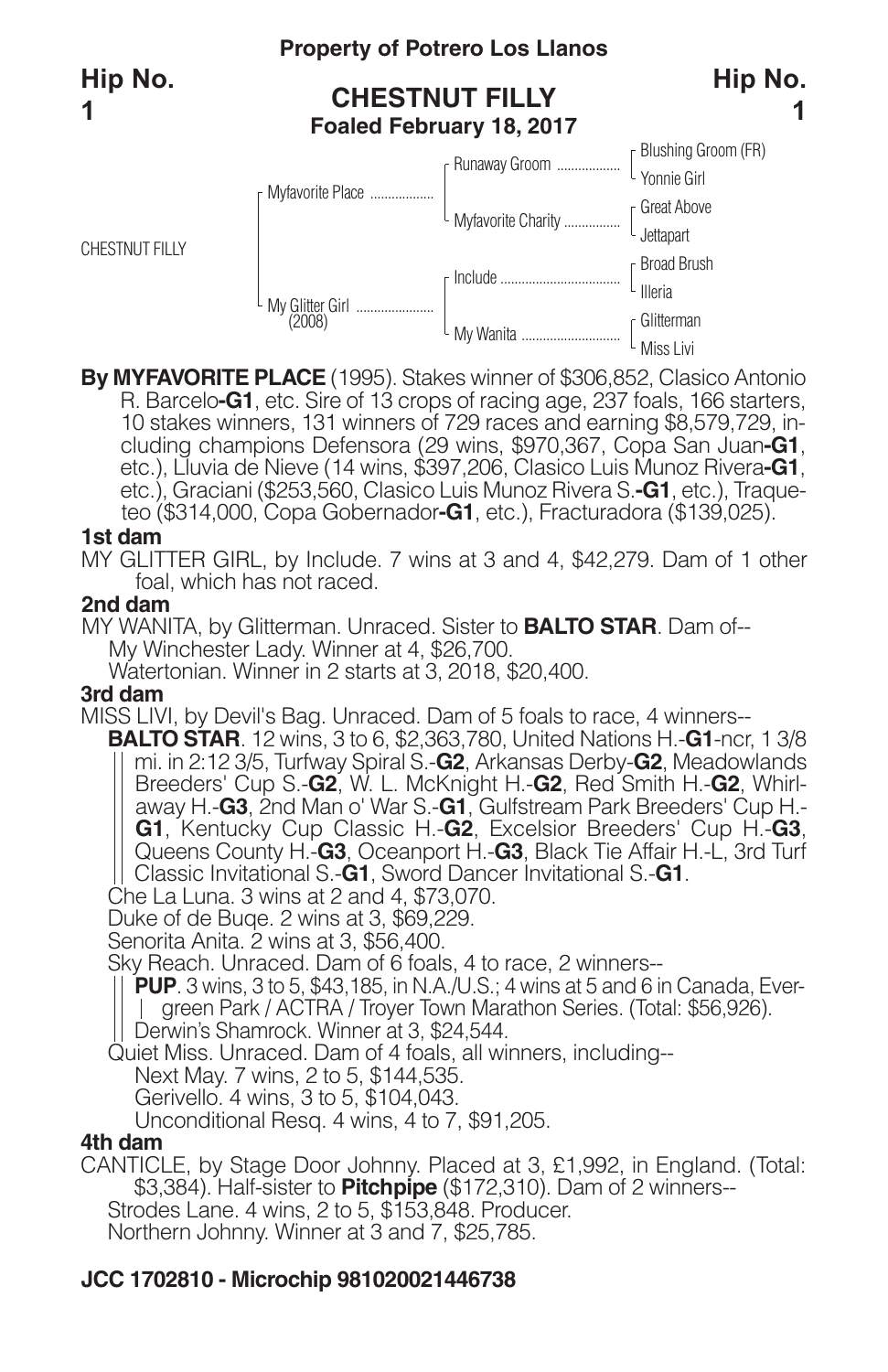BAY FILLY

## **BAY FILLY Foaled April 15, 2017**



**By CONSOLE** (2009). Winner of 4 races, \$182,970. Brother to stakes winner Due Diligence. **His first foals are yearlings of 2018**. Son of stakes winner War Front, among the leading sires, sire of 69 stakes winners, 3 champi-<br>ons, including Lines of Battle (4 wins, \$1,286,753, Standard Chartered Champions & Chater Cup**-G1**, etc.), and of Air Force Blue (hwt., 4 wins, \$844,919, Dubai Dewhurst S.**-G1**, etc.), Declaration of War (hwt., \$1,847,- 489, Juddmonte International S.**-G1**, etc.), U S Navy Flag (\$642,893).

#### **1st dam**

SRA BARBARA, by Aldebaran. 5 wins, 2 to 4, \$34,094. Dam of 5 other foals, 3 to race, all winners, including--

**Puruquina** (f. by Myfavorite Place). 12 wins, 2 to 5, \$113,650, 2nd Clasico Camarero S.-**G1**.

**Mami Sinda** (f. by Myfavorite Place). 4 wins at 2, \$43,465, 2nd Camarero S.-**G1**.

Unnamed (c. by Perfect Bullet). Two-year-old of 2018.

#### **2nd dam**

CUDDLEY, by Lure. Placed at 3, \$7,090. Half-sister to **QUALIFY**. Dam of-- My Enticement. Winner at 3, \$47,104, in Canada; 4 wins at 3 and 4, \$81,459, in N.A./U.S. (Total: \$126,520).

### **3rd dam**

SO ENDEARING, by Raise a Native. Winner at 3, \$11,820. Sister to **DESIREE**, half-sister to **REMINISCING**, **BELONGING**. Dam of 4 winners, including--<br>QUALIFY. 2 wins at 2, \$440,053, Del Mar Futurity-G1, etc.

**QUALIFY**. <sup>2</sup> wins at 2, \$440,053, Del Mar Futurity-**G1**, etc. Endearing Quality. Unraced. Dam of <sup>10</sup> foals, <sup>8</sup> winners, including--

**JOLIE'S SHINJU**. 9 wins at 3 and 4 in Singapore, hwt. older mare at 4 on Singaporean Hand., 5 - 7 and 7 - 9 1/2 fur., hwt. older mare at 5 on Singaporean Hand., 9 1/2 - 11 fur., Emirates Singapore Derby-**G1**, Patrons' Bowl-**G1**, etc.; placed at 4, \$48,600, in Australia, 3rd Dato Tan Chin Nam John F. Feehan S.-**G2**. (Total: \$42,128). Dam of **FORMAL-ITY** (Total: \$687,078, 2GB Silver Shadow S.-**G2**, Furious S.-**G2**, etc.).

Endearingly. Unraced. Dam of 7 foals, 5 to race, 3 winners, including-- **NOTORIETY**. 12 wins, 3 to 7, \$423,910, Jaipur H.-**G3**, etc.

Reminiscently. Placed at 3, \$10,787. Dam of **PISA NO KUKAI** (Total: \$630,268). Granddam of **WHEELS OF FIRE** (10 wins, \$43,410).

Darlin. Unraced. Dam of 6 foals to race, 5 winners, including--

**DUBAI DISTINCTION**. 16 wins, 3 to 9, \$203,212, Eillo S., 3rd Parlay Me S. Our Honoree. Unplaced. Dam of 8 foals, 7 to race, 5 winners, including--

**MY NEW LADY**. 8 wins at 3 and 4, \$185,378, Ma Kettle S.-L.

Social Call. Unplaced in 2 starts. Granddam of **Miss Aristocrat** (\$113,309).

## **JCC 1709963 - Microchip 981020021434686**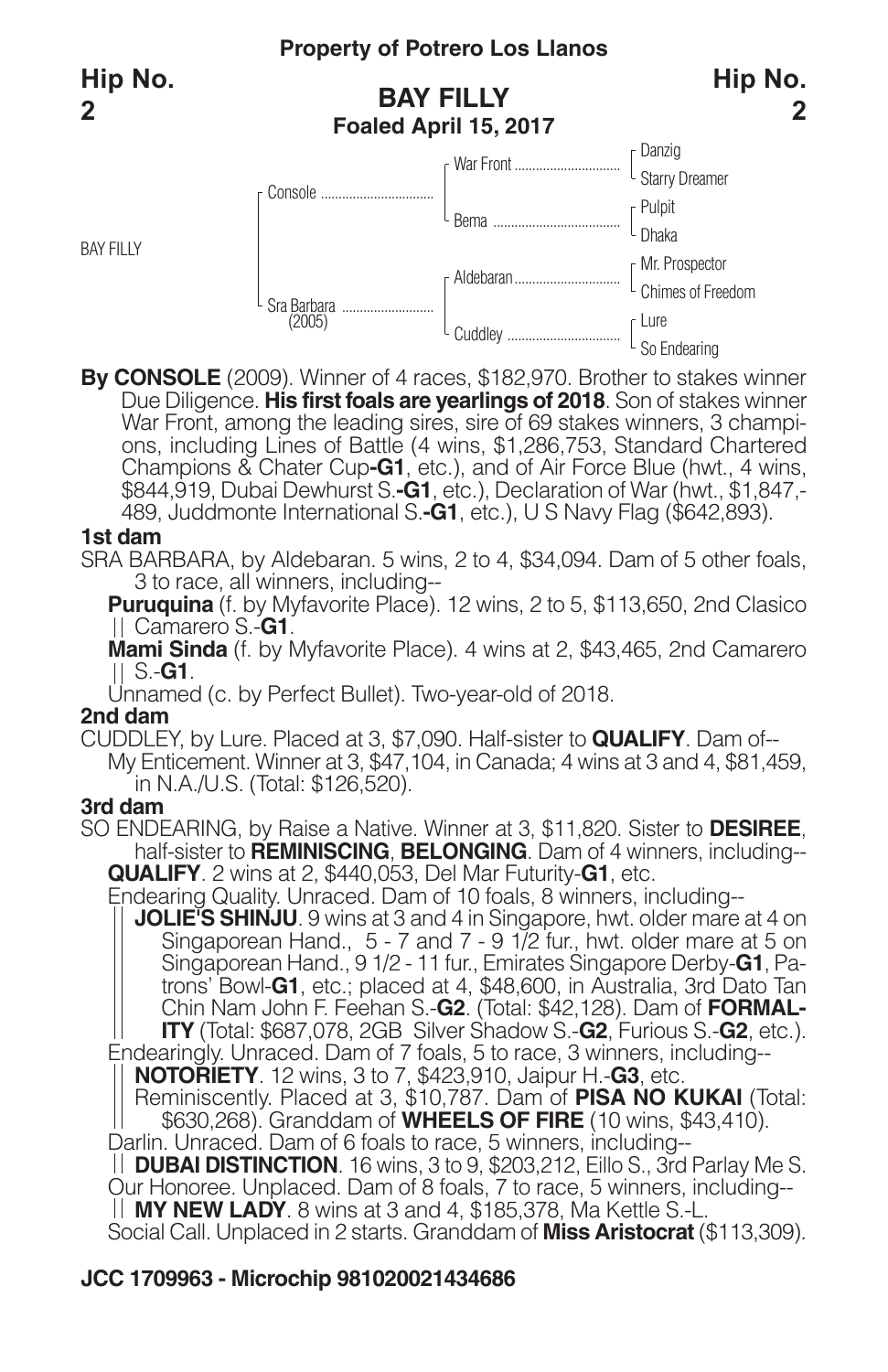CHESTNUT FILLY

## **Property of Potrero Los Llanos**

## **CHESTNUT FILLY Foaled March 31, 2017**



By HOCKENHEIM (2003). Unraced. Sire of 8 crops of racing age, 103 foals, 65 starters, 7 stakes winners, 43 winners of 155 races and earning \$2,-861,041, including champions Arquitecto (28 wins, \$796,088, Copa Confraternida aelillo (\$174,650, Derby Puertorriqueno S.**-G1**, etc.), Mudkenheim (9 wins, \$202,334, Clasico Ramon Llobet, Jr S.**-G2**, etc.), Regalada (\$157,309).

#### **1st dam**

SOFT CHEEK, by Delaware Township. 4 wins at 3 and 4, \$37,186. Half-sister to **DRIVEN BY SUCCESS**, **DIABLO'S CLOSER**, **Fleeting Diablo**. Dam of 7 other foals, 3 to race, all winners, including--

Cristine Arianne (f. by Portentoso). 10 wins, 2 to 5, \$69,950.

Mr. Tilin (c. by Triano). 4 wins at 3, \$26,535.

Pura Noblesa (f. by Side Road). Two-year-old of 2018.

#### **2nd dam**

AFLEET CLOSER, by Afleet. Winner at 4, \$5,245. Half-sister to **LOFT**, **What a Journey**. Dam of 12 other foals, 11 winners, including--

**DRIVEN BY SUCCESS** (g. by Precise End). 9 wins, 3 to 6, \$607,099, Hudson S.-LR, Easy N Dirty S.-LR, New York Stallion Thunder Rumble S.-R, Vic Ziegel Memorial S.-R, 2nd Gravesend S., John Morrissey S.-R twice, 3rd Shadwell Metropolitan H.-**G1**, Carter H.-**G1**, Tom Fool H.-**G2**, Toboggan S.-**G3**.

**DIABLO'S CLOSER** (f. by Diablo). 3 wins at 2 and 3, \$91,238, Star Shoot S.-L. Dam of 4 winners, including--<br>**ABLO** (g. by Lite the Fuse). 4 wins, 2 to 6, \$209,798, in N.A./U.S., Coro-

nation Futurity-LR; winner at 3 and 5, \$429,894, in Canada, Prince of Wales S.-R, 2nd Victoria Park S.-L, 3rd Elgin S.-LR. (Total: \$565,823).

**Fleeting Diablo** (f. by Diablo). 12 wins, 2 to 5, \$96, 174, 3rd Clasico Jinetes. **3rd dam**

JOURNEY, by What a Pleasure. Unraced. Dam of 9 winners, including-- **LOFT**. 3 wins at 2 and 3, \$103,274, La Puente S.-LR, 2nd Spotlight H.-L, Montclair S., 3rd Saranac S.-**G2**. Sire.

**What a Journey**. 13 wins, 2 to 7, \$107,879, 2nd Ponce de Leon S. Sabonis. Winner at 2, £2,966, in England. (Total: \$5,101). Dam of **Stregone (IRE)** (Total: \$72,525, 2nd Vodafone Woodcote S., Rose Bowl S., etc.). Pleasant Journey. Placed at 3. Dam of **Fritz Barthold** (11 wins, \$179,975). Journey North. Unplaced. Dam of **FAPPITASS** (6 wins, \$344,149; granddam of **Bingosablumin**, \$67,876), **Sara Six Pack** (\$62,215, dam of **Six Pack Sammy**, Total: \$230,103; **Six Pack Sally**, \$58,234). Granddam of **Gone Prospecting** (\$183,667), **RemarkableWeekend** (Total: \$42,169).

## **JCC 1709623 - Microchip 981020021436120**

**Hip No.**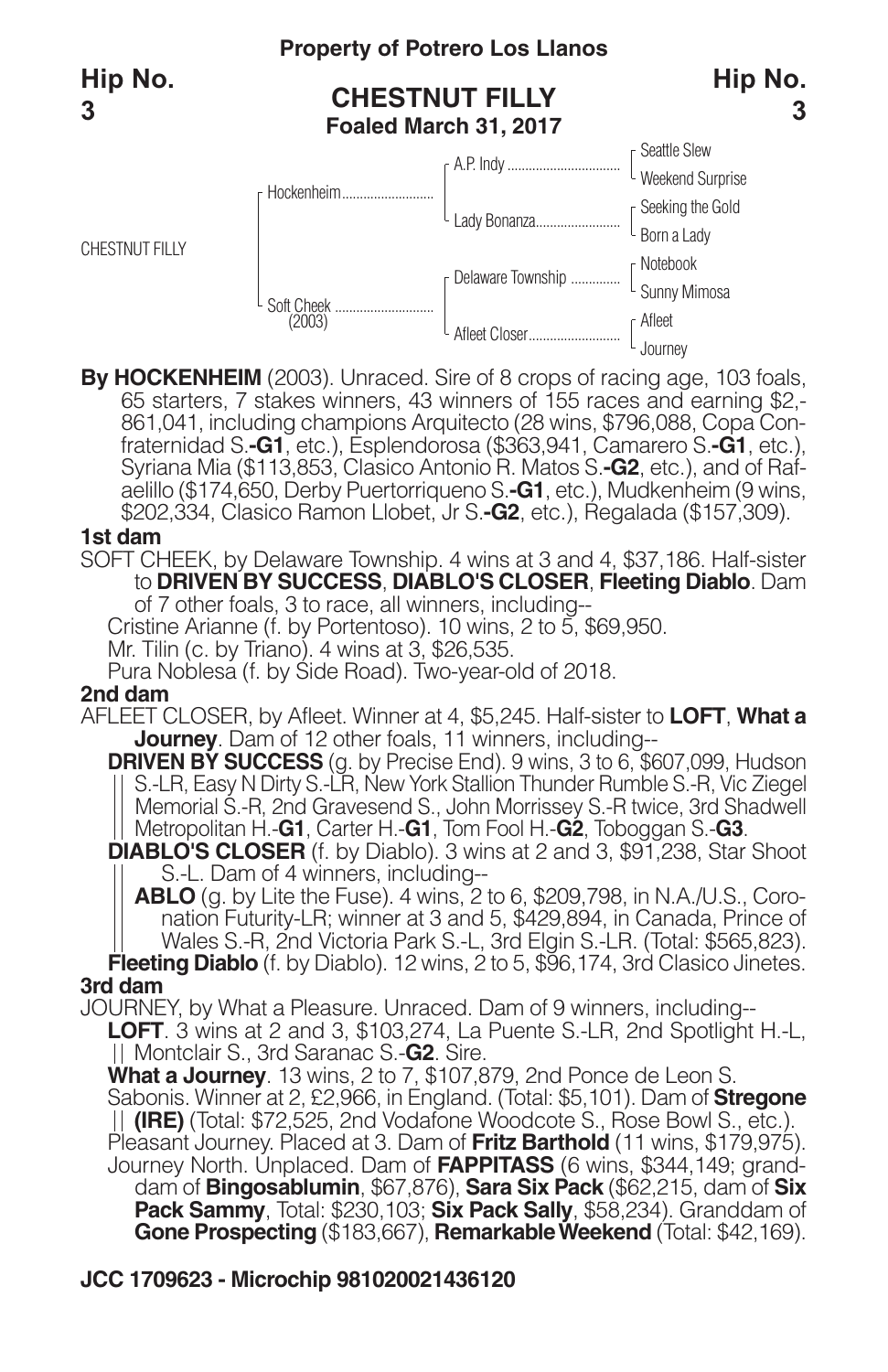CHESTNUT COLT

## **Property of Potrero Los Llanos**

## **CHESTNUT COLT Foaled March 25, 2017**





**By CONSOLE** (2009). Winner of 4 races, \$182,970. Brother to stakes winner Due Diligence. **His first foals are yearlings of 2018**. Son of stakes winner War Front, among the leading sires, sire of 69 stakes winners, 3 champi-<br>ons, including Lines of Battle (4 wins, \$1,286,753, Standard Chartered Champions & Chater Cup**-G1**, etc.), and of Air Force Blue (hwt., 4 wins, \$844,919, Dubai Dewhurst S.**-G1**, etc.), Declaration of War (hwt., \$1,847,- 489, Juddmonte International S.**-G1**, etc.), U S Navy Flag (\$642,893).

#### **1st dam**

**MADREPERLA**, by Indio Caribe. 4 wins at 2 and 4, \$103,380, Clasico Confederacion Hipica-**G1**, 2nd Criadores de Puerto Rico-**G3**, 3rd Clasico Dia de las Madres S.-**G2**. This is her second foal. Dam of--

Unnamed (f. by Myfavorite Place). Two-year-old of 2018.

### **2nd dam**

LI DOLCE MIO, by Tactical Cat. Placed at 3. Half-sister to **AMAZING SPEED**, **WILD SPEED**. Dam of 6 foals, 5 to race, all winners, including--

**MADREPERLA** (f. by Indio Caribe). Stakes winner, above.

### **3rd dam**

MISS SPEED, by Forty Niner. Unraced. Half-sister to **SQUIRE JONES**. Dam of-- **AMAZING SPEED**. 7 wins, 2 to 4, \$271,634, Shocker T. H.-L, Cinnamon Girl S., Sonic Gray S., Regal Gal S., Sweettrickydancer S., 2nd Stage Door Betty H.-**G3**, Central Iowa S., Harmony Lodge S., Runaway Marcie S., Stormy Frolic S., Connie Ann S. Producer.

**WILD SPEED**. 6 wins in 11 starts, 2 to 4, \$138,550, U Can Do It H.-L, Sandpiper S., Ema Bovary S., Little Sister S., 2nd Gasparilla S., 3rd Ms Brookski S. **4th dam**

**SOCIAL BUSINESS**, by Private Account. 5 wins at 3 and 4, \$128,850, Queen's H.-**G3**, 2nd Coral Gables S., 3rd Louisiana Downs Oaks-L. Half-sister to **WARD MCALLISTER** (\$62,094), **BANNER GALA** (\$161,159), **HASTY REPLY**, **SNOBISHNESS**, **Benefit Performer**, **Queen's Gambit**. Dam of-- **SQUIRE JONES**. 4 wins at 2 and 3, \$200,926, British Columbia Derby-L, 2nd Northburn Printers Inlet S. Sire.

Madam Hertfield. 2 wins, \$70,030. Producer. Granddam of **Nite Goggles**.

Social Woman. Unraced. Dam of 7 foals, 5 winners, including--

**SOCIAL KING**. 6 wins at 3 and 5, \$174,040, Donnie Wilhite Memorial H., 2nd Bossier City H., 3rd Mardi Gras H.

**YIELD AWINNER**. 6 wins, 5 to 9, \$49,954, Governor's Claiming S.-tr. **Charlie's the Man**. Winner at 3 and 4, \$184,163, in Canada, 2nd Coro-| nation Futurity-LR. (Total: \$187,091).

**Namirah**. 4 wins at 2 and 4, \$32,432, 2nd Amblin/Opp H.

## **JCC 1709118 - Microchip 981020021475402**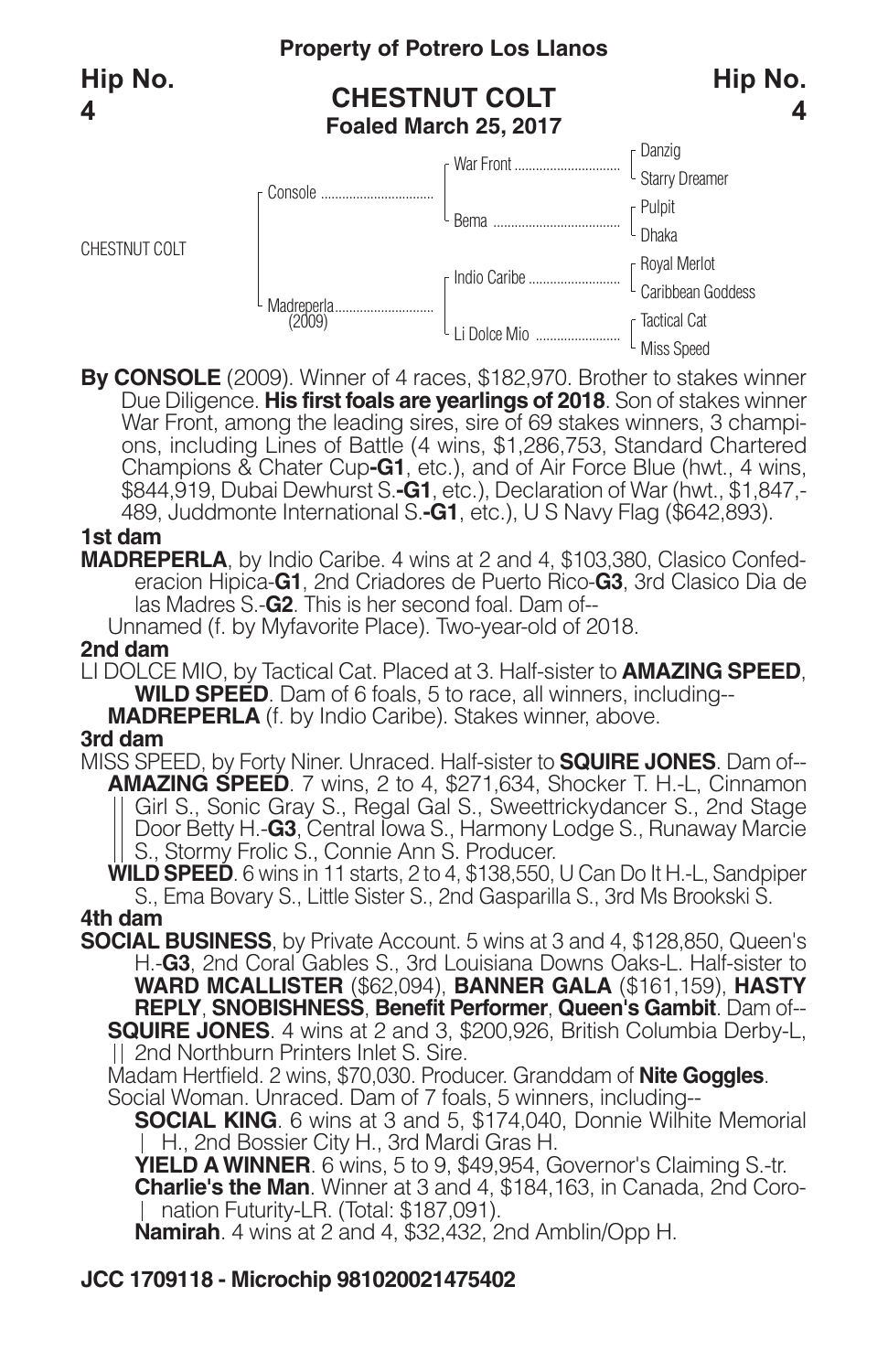BAY FILLY

## **Property of Potrero Los Llanos**

## **BAY FILLY Foaled February 5, 2017**



**5**



**By CONSOLE** (2009). Winner of 4 races, \$182,970. Brother to stakes winner Due Diligence. **His first foals are yearlings of 2018**. Son of stakes winner War Front, among the leading sires, sire of 69 stakes winners, 3 champi-<br>ons, including Lines of Battle (4 wins, \$1,286,753, Standard Chartered Champions & Chater Cup**-G1**, etc.), and of Air Force Blue (hwt., 4 wins, \$844,919, Dubai Dewhurst S.**-G1**, etc.), Declaration of War (hwt., \$1,847,- 489, Juddmonte International S.**-G1**, etc.), U S Navy Flag (\$642,893).

#### **1st dam**

FIGHTING LADY, by Majestic Warrior. Winner at 3, \$7,200. Dam of 2 other foals-- Mangiarela (f. by Myfavorite Place). Winner at 2, placed at 3, 2018, \$19,526. Unnamed (c. by Myfavorite Place). Two-year-old of 2018.

#### **2nd dam**

GOLDEN HONOR, by Mr. Prospector. Unplaced in 1 start. Dam of--

Global Gold. 2 wins at 3, \$26,700. Dam of 6 foals, 5 winners, including-- **IL CAMPIONE (CHI)** (c. by Scat Daddy). 8 wins in 10 starts at 2 and 3, 210,500,000 pesos, in Chile, horse of the year, champion 2- and 3-yearold colt, El Ensayo MEGA Chilean Derby-**G1**, El Derby-**G1**, Nacional Ricardo Lyon**-G1**, Polla de Potrillos-Chilean Two Thousand Guineas**-G1**, Copa Juan S. Jackson**-G2**, Criadores Machos**-G2**, etc.; placed in 1 start at 4, \$30,000, in N.A./U.S., 3rd Poker S.-**G3**. (Total: \$384,594). Gaelico (c. by War Front). Winner at 2, 4,856,250 pesos, in Chile; 8 wins,<br>3 to 6, \$170,850, in N.A./U.S., 2nd Edward J. Debartolo Memorial H.-<br>L. Set ncr at Lone Star Park, 7 1/2 fur. in 1:27 3/5. Set ncr at Sam Houston R

**3rd dam**

**GLOWING HONOR**, by Seattle Slew. 6 wins at 3 and 4, \$296,450, Diana H.- **G2** twice, Leixable S.-**G3**, 3rd Queen Elizabeth II Challenge Cup-**G2**. Sister to **SEATTLE GLOW**, half-sister to **SEA HERO**, **HERO'S HONOR**, **WILD APPLAUSE**, **CORONATION CUP**, **MACKIE**. Dam of--

Playing for Ashes. 9 wins, 5 to 7, \$73,987.

#### **4th dam**

**GLOWING TRIBUTE**, by Graustark. 9 wins, 2 to 4, \$230,819, Sheepshead Bay H.-**G2** twice, Diana H.-**G2**. Half-sister to **James Boswell** (\$131,220), **Senator Brady** (\$252,445). Broodmare of the year in 1993. Dam of--

**SEA HERO.** 6 wins, 2 to 4, \$2,929,869, Kentucky Derby-**G1**, etc. Sire.

**HERO'S HONOR**. 8 wins at 3 and 4, \$499,025, Bowling Green H.-**G1**, etc. **GLOWING HONOR**. Stakes winner, above.

Other stakes winners: **WILD APPLAUSE** (5 wins, \$240,136), **CORONATION CUP** (\$172,181), **MACKIE** (\$164,579), **SEATTLE GLOW** (\$69,023).

## **JCC 1702421 - Microchip 981020021541156**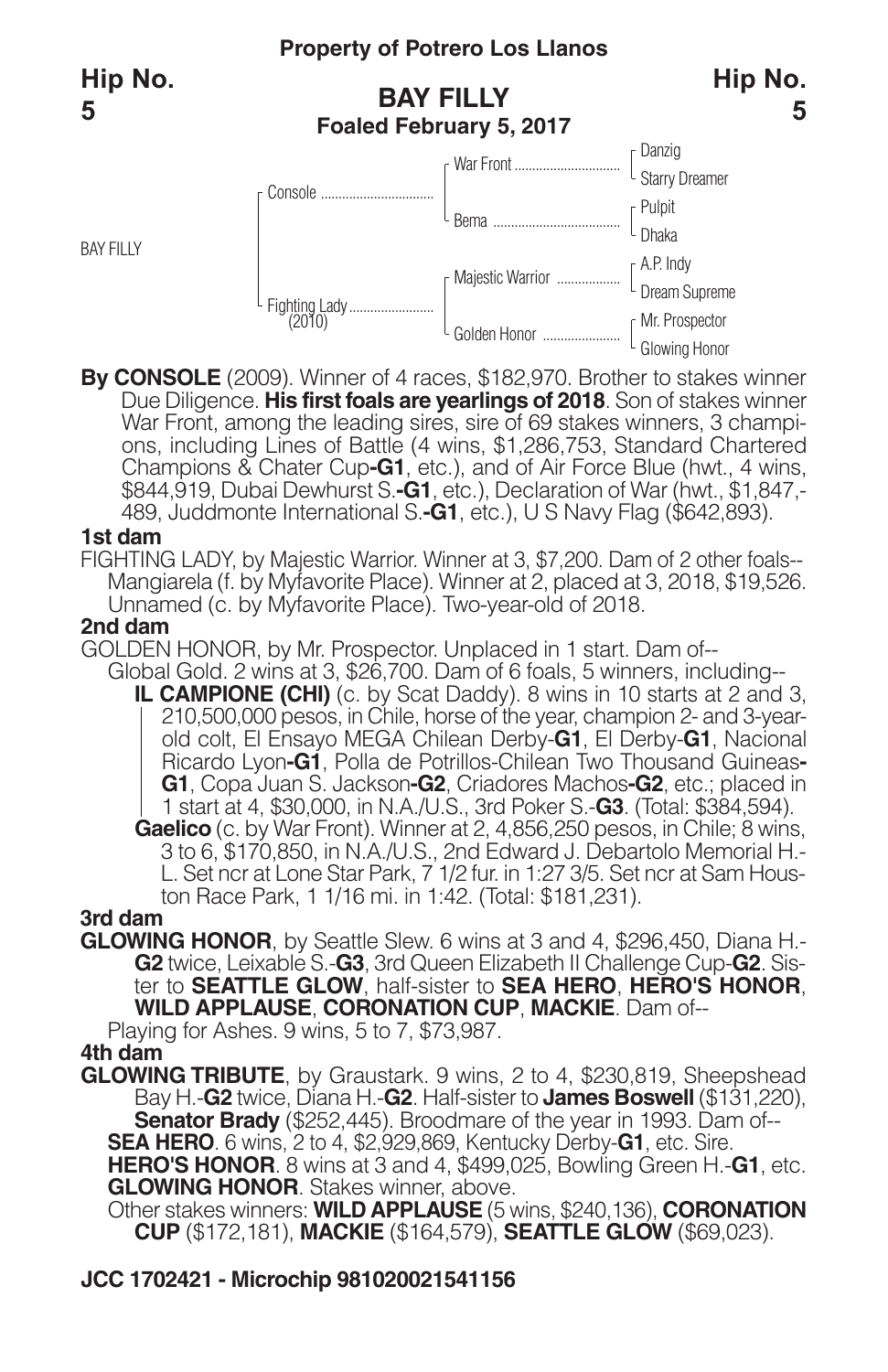## **Property of Potrero Los Llanos BAY FILLY**

## **Hip No. 6**

**Foaled February 25, 2017**



**By MYFAVORITE PLACE** (1995). Stakes winner of \$306,852, Clasico Antonio 10 stakes winners, 131 winners of 729 races and earning \$8,579,729, in-<br>cluding champions Defensora (29 wins, \$970,367, Copa San Juan-G1,<br>etc.), Lluvia de Nieve (14 wins, \$397,206, Clasico Luis Munoz Rivera-G1, etc.), Graciani (\$253,560, Clasico Luis Munoz Rivera S.**-G1**, etc.), Traqueteo (\$314,000, Copa Gobernador**-G1**, etc.), Fracturadora (\$139,025).

### **1st dam**

BAY FILLY

**6**

DEB'S TRIP, by Trippi. 5 wins, 4 to 6, \$120,505. Half-sister to **Royal Pioneer**. This is her first foal.

#### **2nd dam**

QUEEN DEBBY, by Notebook. Unraced. Sent to Jamaica. Complete produce and race records not available. Dam of 3 other known foals, all winners-- **Royal Pioneer** (g. by Nasheet). Winner at 2 in Trinidad and Tobago, 2nd Republic Online St. James S.-**G2**.

Sammy's Trip. Winner at 3 and 6, \$55,021.

Debby's Poppi. Winner at 3, \$26,400.

### **3rd dam**

MOUNTAIN MADAM, by Mountain Cat. Winner at 4, \$11,671. Half-sister to **Satin Devil**. Dam of 3 foals to race, 2 winners--

Sunset Skier. 3 wins at 2, \$24,362.

Dance Madam. Winner at 3, \$3,564.

### **4th dam**

**Madame Called**, by Arts and Letters. 6 wins at 3 and 4, \$101,329, 2nd Next Move H.-**G3**. Sister to **CAMARADO** (\$202,371, Little Silver H.-**G3**, Monrovia H., Shrewsbury H., Mary Todd Lincoln H., Lily Langtry H., 2nd Nettie S.-**G3**, Post-Deb S.-**G3**, 3rd Gamely H.-**G2**, Wilshire H.-**G3**, Queen Charlotte H.). Dam of 9 foals, 6 to race, all winners, including--

**Satin Devil**. 7 wins, 2 to 7, \$84,505, 3rd Woodlands Juvenile S.

Osato. Placed at 2 and 3, £4,123, in England; 6 wins, 4 to 8, 244,250 dirhams, in U.A.E. (Total: \$72,771).

Famous Call. 3 wins at 2 and 3, \$67,600.

Signe. 5 wins, 2 to 4, \$39,365. Dam of 5 foals, 4 to race, 2 winners--

Wire Transfer. Winner at 3, \$37,310.

No Hunting. Winner at 3, \$6,786.

Zuhair. Winner at 3, \$22,739.

Arressveepee. Unraced. Dam of 2 foals, both winners--

Doug's Tradition. 6 wins, 2 to 5, \$40,425.

Northern Celebrity. Winner at 4, \$29,992.

## **JCC 1703638 - Microchip 981020021468250**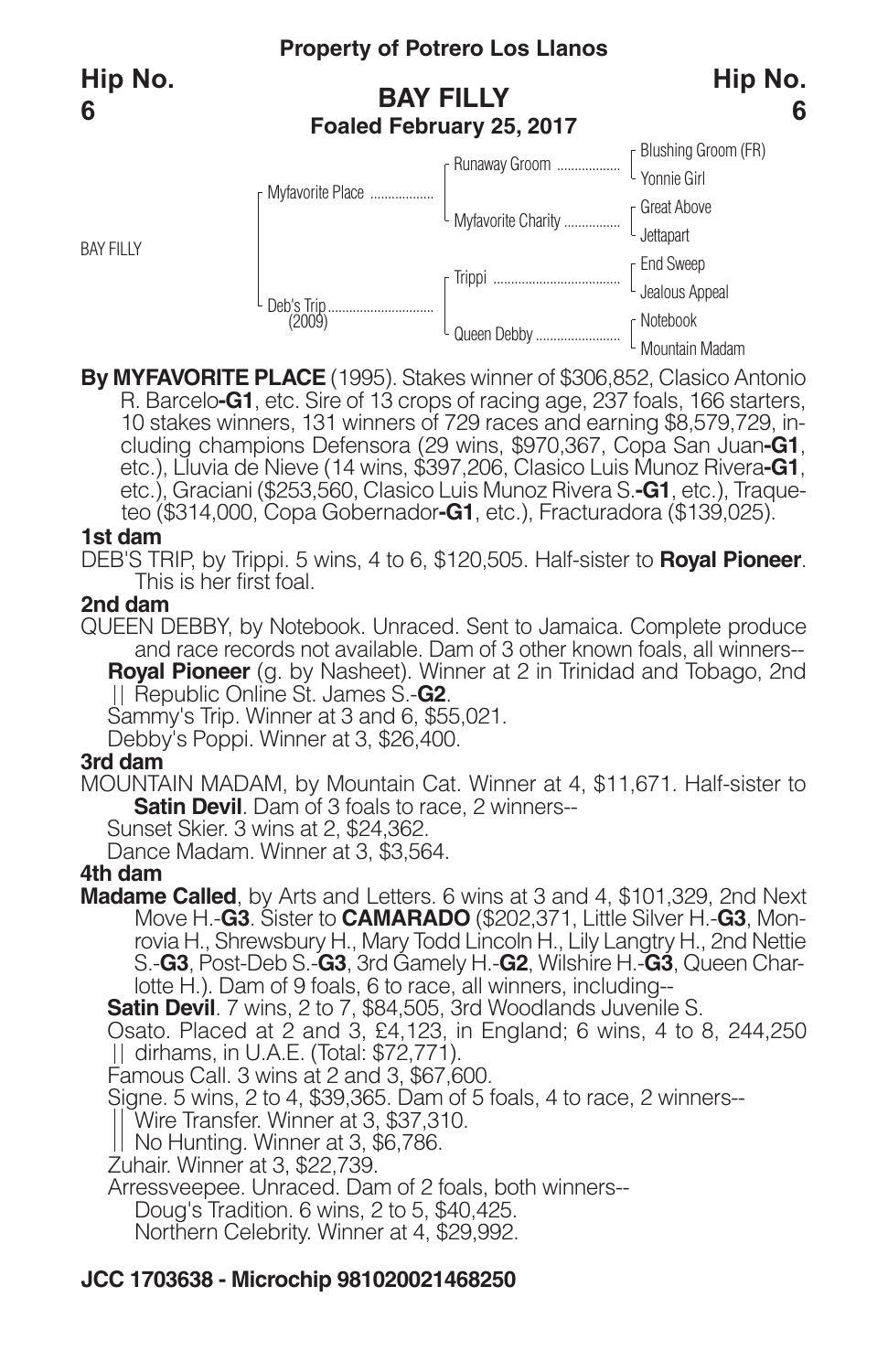CHESTNUT COLT

## **Property of Potrero Los Llanos**

## **CHESTNUT COLT Foaled April 15, 2017**





**By SIDE ROAD** (2009). Stakes-placed winner of \$150,074, 2nd Elkhorn S.**- G2**, John's Call S.-R. Half-brother to stakes winner Crittenden. **His first foals are 2-year-olds of 2018**. Son of horse of the year in U.A.E. Street Cry (IRE), leading sire in Australia, sire of <sup>125</sup> stakes winners, <sup>7</sup> champi- ons, including Winx (\$14,416,118, Longines Queen Elizabeth S.**-G1** twice, etc.), Zenyatta (\$7,304,580,Breeders' Cup Classic**-G1**, etc.), Street Sense (6 wins, \$4,383,200, Kentucky Derby**-G1**, etc.), Shocking (\$4,561,399).

#### **1st dam**

FLYING FUHR, by Langfuhr. 10 wins, 3 to 5, \$116,020. Dam of 3 foals, incl.-- Soy de La Vega (c. by Perfect Bullet). Placed at 2 and 3, 2018, \$26,921. Srta. Canela (f. by Side Road). Two-year-old of 2018.

#### **2nd dam**

WENT TO THE CHAPEL, by Quest for Fame (GB). 7 wins at 4 and 5, \$49,809. Half-sister to **Hurricane Disaster**, **Blue Iris**. Dam of--

I Forever Do. 2 wins at 3, \$20,137.

#### **3rd dam**

**LOVELY LEI**, by Our Native. 8 wins, 2 to 4, \$114,468, Pageant S., 2nd Gallorette H.-**G3**, Rumson H., Poquessing H., Gala Lil H., 3rd Parlo H. Halfsister to **Expletive Deleted**. Dam of 13 other winners, including-- **Blue Iris**. 3 wins at 4 and 5, \$121,737, 3rd Mount Vernon H.-LR. Dam of--<br>
|| **Chantilly Lady**. 4 wins, 2 to 5, \$157,603, 2nd Virginia H. Tarra Illinois<br>
Owners S.-LR, 3rd Hatoof S. Dam of **CLAIRVOYANT LADY** (5 wins, <sup>|</sup>| \$211,640, White Clay Creek S., 2nd Karakorum Elektra S.).<br>Clearly Sunny. 3 wins, 3 to 5, \$103,075.

#### **4th dam**

EASY CONQUEST, by \*Royal Charger. Unplaced in 2 starts. Half-sister to **Traders Time** (\$33,814, 2nd Caliente Derby H., etc.), **\*Gay Landing** (\$15,900, 3rd California Derby, sire). Dam of 8 winners, including--

**LOVELY LEI**. Stakes winner, above.

**Expletive Deleted**. 3 wins, 2 to 4, \$66,831, 2nd Bold Ruler H., 3rd Nashua S., Hibiscus S.

Sea and Wind. Unplaced. Dam of 2 winners, including--

**Sea Arco**. 6 wins, 2 to 4, \$27,437, 2nd Piedmont S., Solano County Juvenile Filly S. Dam of **IWILLGETUINTHEEND** (17 wins, \$89,026, Juvenile Mile S., Spokane Futurity, Kindergarten H., Spokane Derby Prep S., Turbulator H., Stepping Stone S., Evergreen Breeders' Cup H., 2nd Yakima Fall Futurity, 3rd Speed H.). Granddam of **MANTIS** (\$45,677, Children of the Sun H., 2nd Spokane Derby, Valentine H., 3rd Inaugural H., Dobi Pay H.).

## **JCC 1709284 - Microchip 981020021466327**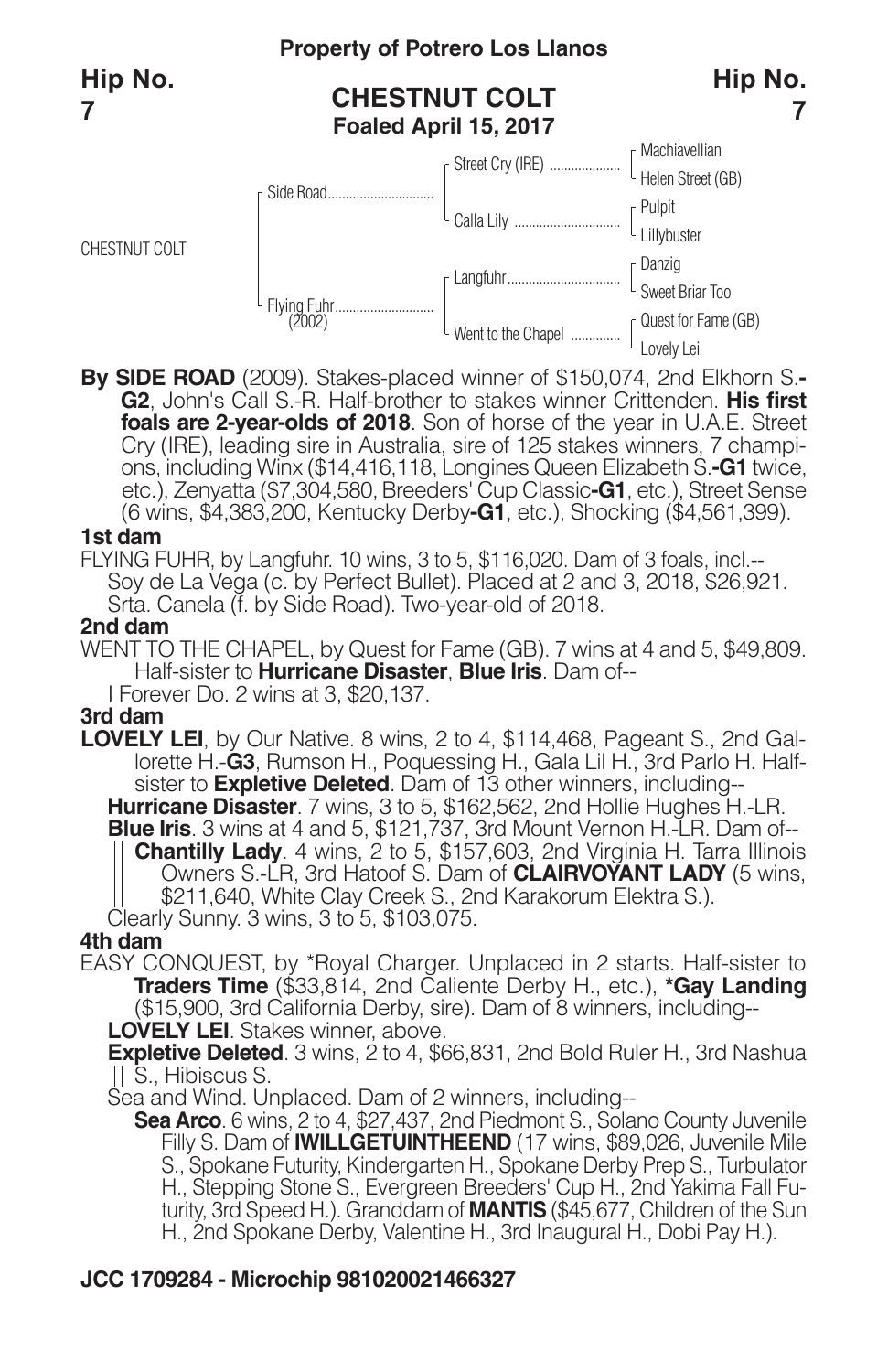BAY COLT

## **Property of Potrero Los Llanos**

## **BAY COLT Foaled March 24, 2017**



| F Myfavorite Place    |                      | [Blushing Groom (FR)<br>Yonnie Girl                    |
|-----------------------|----------------------|--------------------------------------------------------|
|                       |                      |                                                        |
|                       | L Myfavorite Charity | <sub>r</sub> Great Above                               |
|                       |                      | $\begin{bmatrix} 1 & 1 & 1 \\ 1 & 1 & 1 \end{bmatrix}$ |
| Seattle Win<br>(2006) | г Don Guido          | $\,$ r Dixieland Brass                                 |
|                       |                      | Christine Crane                                        |
|                       | Estrella Dorada      | $\mathsf{\scriptstyle\mathsf{F}}$ Fappiano's Star      |
|                       |                      |                                                        |

**By MYFAVORITE PLACE** (1995). Stakes winner of \$306,852, Clasico Antonio 10 stakes winners, 131 winners of 729 races and earning \$8,579,729, in-<br>cluding champions Defensora (29 wins, \$970,367, Copa San Juan-G1,<br>etc.), Lluvia de Nieve (14 wins, \$397,206, Clasico Luis Munoz Rivera-G1, etc.), Graciani (\$253,560, Clasico Luis Munoz Rivera S.**-G1**, etc.), Traqueteo (\$314,000, Copa Gobernador**-G1**, etc.), Fracturadora (\$139,025).

#### **1st dam**

**SEATTLE WIN**, by Don Guido. 12 wins in 17 starts, 2 to 4, \$315,520, champion 2- and 3-year-old filly in Puerto Rico, Copa Gobernador-**G1**, Clasico Violeta Ruiz S.-**G1**, Puerto Rico Futurity-**G1**, Copa Camarero-**G1**, 2nd Copa San Juan, 3rd Clasico Antonio Mongil, Jr. Dam of 3 other foals, 2 to race, incl.-- Caratula (f. by Triano). Winner at 3, \$12,612.

Bronce (c. by Myfavorite Place). Two-year-old of 2018.

**2nd dam**

**ESTRELLA DORADA**, by Fappiano's Star. 7 wins at 2 and 4, \$205,814, champion 2-year-old filly in Puerto Rico, Clasico Criadores de Puerto Rico, Copa Camarero, 2nd Clasico Campeon Nativo, 3rd Clasico Dia de Reyes-**G1**. Dam of 10 foals, 9 to race, all winners--

**SEATTLE WIN** (f. by Don Guido). Champion, above.

Creador. 8 wins, 2 to 5, 2018, \$59,085.

Lito Magnate. 5 wins at 2 and 3, \$42,200.

Estrella Divina. Winner at 3 and 4, \$21,388.

Mi Sueno Dorado. Winner at 2, \$22,022.

Seattle Sixteen. 2 wins in 2 starts at 2, \$18,574.

El Favorito. Winner at 2 and 3, \$8,549.

Papacun. Winner at 4, \$7,619.

El Boricuazo. Winner at 3, \$7,177.

### **3rd dam**

GUAKIA, by Ribots Verset. 9 wins, 3 to 6, \$133,392. Dam of 2 winners--

**ESTRELLA DORADA**. Champion, above.

Miss Tropical. Winner at 3, \$10,436. Dam of 4 foals, 2 winners, including-- Misstropicalspring. 2 wins at 2, \$18,286.

## **4th dam**

VIRGINIA P. R., by Catullus. 10 wins at 5, \$61,776. Dam of 5 winners, including-- Speedy Jet. 3 wins at 2, \$23,231. Pidlin. Winner at 2 and 3, \$15,182.

Guarionex. Winner at 3, \$8,887.

Linda Sarah. Winner at 3, \$8,050.

## **JCC 1709502 - Microchip 981020021438026**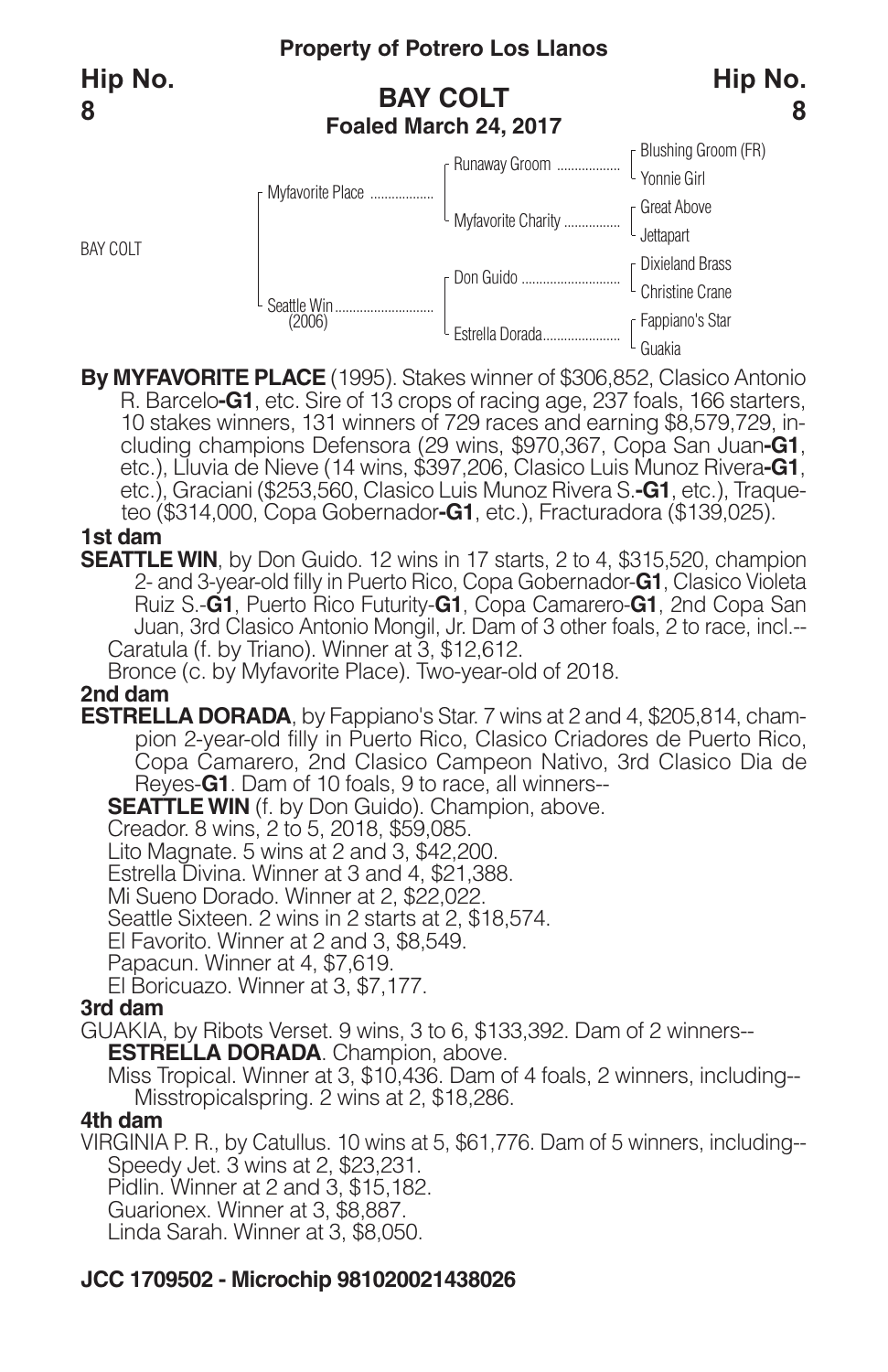BAY FILLY

## **Property of Potrero Los Llanos**

## **BAY FILLY Foaled February 20, 2017**





**By SIDE ROAD** (2009). Stakes-placed winner of \$150,074, 2nd Elkhorn S.**- G2**, John's Call S.-R. Half-brother to stakes winner Crittenden. **His first foals are 2-year-olds of 2018**. Son of horse of the year in U.A.E. Street ons, including Winx (\$14,416,118, Longines Queen Elizabeth S.-G1 twice, etc.), Zenyatta (\$7,304,580, Breeders' Cup Classic**-G1**, etc.), Street Sense (6 wins, \$4,383,200, Kentucky Derby**-G1**, etc.), Shocking (\$4,561,399).

#### **1st dam**

CHAVELISA, by Macho Uno. 15 wins, 2 to 6, \$103,430. Dam of 2 other foals, including a 3-year-old of 2018--

#### **2nd dam**

JACKIE RAMOS, by Afleet. Winner at 3, \$42,748. Half-sister to **LOVE OF SIL-VER**, **CLOVER HUNTER**. Dam of 5 other winners, including-- Tomorrows Wildcat. 12 wins, 3 to 7, \$118,239.

#### **3rd dam**

SILVER CLOVER, by Secretariat. 3 wins at 4, \$26,620. Half-sister to **CRICKET CLUB** (\$21,460, Pinafore S.). Dam of 11 foals, 10 to race, 7 winners, incl.--

**LOVE OF SILVER**. 2 wins at 2, £16,761, in England, Butlins Southcoast World Prestige S.**-G3**; placed at 2, €24,392, in France, 3rd Prix Marcel<br>Boussac Criterium des Pouliches**-G1**. (Total: \$65,464). Dam of--

**Silver Bracelet**. Winner at 3, £12,300, in England, 3rd Betabet Bet What-<br>| ever, Whenever, Wherever Masaka S. (Total: \$17,616). Producer.<br>Duquesa. Winner at 2 and 3, £8,093, in England. (Total: \$12,822). Dam<br>| of **Born T** 

Silver Queen. Placed at 3 in England. Dam of **KUAICOSS** (5 wins, Total: \$195,779, hwt. older mare at 4 on Italian Hand., 5 - 7 fur., Premio Tudini-**G3**, 2nd Premio Omenoni-**G3**, Premio Ubaldo Pandolfi, Premio Cancelli, 3rd Gran Premio Citta di Napoli-**G3**).

Ocelot. Placed at 3 in New Zealand. Dam of **Ganghae** (2nd Seoul Owners' Association Chairman's Cup-**G3**, Segye Ilbo Cup, 3rd Minister's Cup-**G2**). Silver Satire. Unraced. Dam of **Escala** (2nd Threptin Fillies & Mares S.-**G3**). **CLOVER HUNTER**. 5 wins, 2 to 4, \$288,239, Golden Gate Derby-L, 3rd El Camino Real Derby-**G3**, Viking Spirit H.-LR.

Silverlado. Unplaced. Dam of 3 foals, all winners, including--

**AIKENITE**. 5 wins, 2 to 4, \$875,385, Churchill Downs S.-**G2**, Commonwealth S.-**G2**, 2nd Dixiana Breeders' Futurity-**G1**, The Cliff's Edge Derby Trial S.-**G3**, Stoll Keenon Ogden Phoenix S.-**G3**, 3rd Three Chimneys Hopeful S.-**G1**, Forego S.-**G1**, Fasig-Tipton Fountain of Youth S.-**G2**. Sire. Special Action. 9 wins, 4 to 6, \$164,460, in N.A./U.S. (Total: \$166,182)

## **JCC 1702498 - Microchip 981020021530134**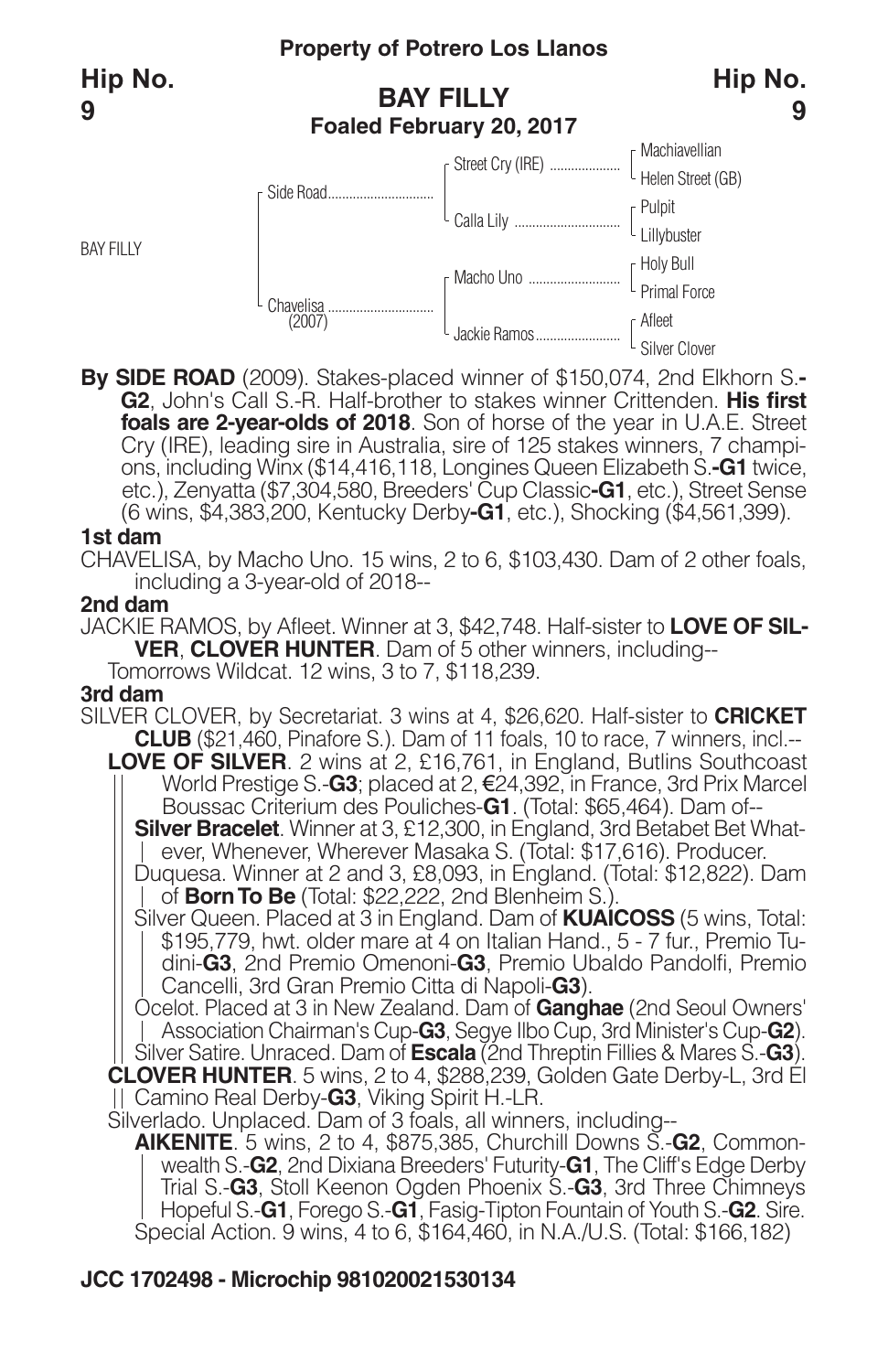

**By PERFECT BULLET** (2004). Stakes-placed winner of \$198,200, 3rd Au- tumn S.**-G2**. Half-brother to stakes winners Smart Sting, Quick Kid. **His first foals are 3-year-olds of 2018**. Sire of 22 foals, 6 starters, 4 winners of 7 races and earning \$88,979, Gilded Bullet (\$36,302, 2nd Clasico Luis Munoz Rivera S.**-G1**), Mi Socio Salvo (4 wins, \$55,574), Mi Orgullo (\$16,- 243), Aeronautico (at 3, 2018, \$9,537). Son of champion 2-year-old in Ireland El Prado (IRE), leading sire, sire of 89 stakes winners, 3 champions.

#### **1st dam**

PRINCESA DE ROBLE, by Tamhid. Unraced. Half-sister to **KRISTIAN QUILES**, **RICKY SLIM**. Dam of 8 other foals, 7 to race, 5 winners, including--

Juanita Q (f. by Myfavorite Place). 8 wins, 3 to 6, \$59,280.

Trampero (g. by Kylemore Abbey). 5 wins at 2 and 3, \$40,140.

Capoeira Kid (g. by Myfavorite Place). 4 wins in 7 starts at 2 and 3, 2018,  $||$  \$42,000.

Oro Pulido (c. by Myfavorite Place). Two-year-old of 2018.

#### **2nd dam**

**PRINCESA DE ORO**, by Noblesse Oil. 14 wins, 2 to 5, \$694,132, champion 2 year-old filly, champion older mare in Puerto Rico, Puerto Rico Futurity-**G1**, Clasico Constitucion-**G1**, Clasico Rafael Martinez Nadal-**G1**, Clasico Dia de las Madres-**G1** twice, Clasico Eduardo Cautino Insua-**G3**, 2nd Clasico Navidad-**G1**, Clasico Antonio R. Barcelo-**G1**, Clasico Constitucion-**G1**, Clasico Dia de Reyes, Copa Rafael Martinez Nadal, 3rd Clasico Roberto Clemente-**G1**, Clasico Wiso G.-**G1**, Clasico Camarero-**G2**, Clasico Criadores de Puerto Rico-**G3**, etc. Half-sister to **NOBLE SPEED**. Dam of-- **KRISTIAN QUILES** (c. by Casanova Star). 9 wins, 2 to 5, \$242,605, Derby

Puertorriqueno-**G1**, Clasico Juan Alves Rueda-**G3**, 2nd Puerto Rico Futurity-**G1**, Copa Navidad-**G1**, 3rd Clasico Antonio Mongil S.-**G1**.

**RICKY SLIM** (g. by Stoneyer). 4 wins at 2 and 3, \$111,260, Copa San Juan S.-**G1**, 2nd Clasico Antonio Mongil Jr S.-**G2**, 3rd Copa Gobernador-**G1**, Derby Puertorriqueno-**G1**.

#### **3rd dam**

CALLEJA, by Natidan. Unraced. Half-sister to **SAMBA DANCER**. Dam of-- **PRINCESA DE ORO**. Champion, above.

**NOBLE SPEED**. 13 wins, 2 to 6, \$144,355, Clasico Luis Munoz Rivera-**G1**, 2nd Puerto Rico Futurity-**G1**. Sire.

#### **4th dam**

LINDA OTRA VEZ, by \*Oceanic II. 6 wins at 2 and 3, \$16,615. Dam of-- **SAMBA DANCER**. 5 wins, \$105,431, Clasico Antonio R. Matos-**G2**, etc. Producer. Granddam of **South Bound n Down** (\$38,494), **Fabulous Fever**.

#### **JCC 1702743 - Microchip 981020021464747**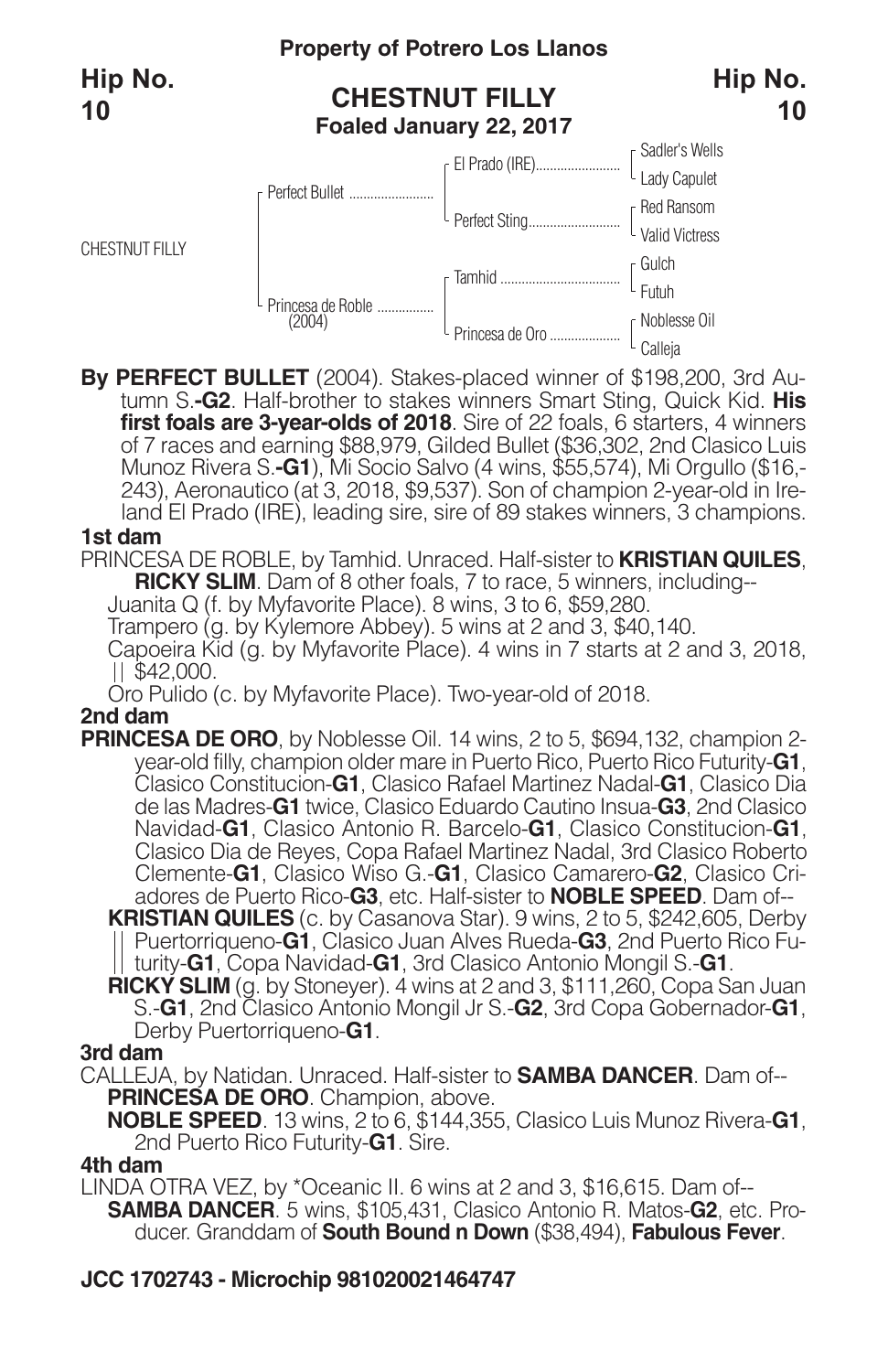BAY COLT

## **BAY COLT Foaled February 14, 2017**



**By MYFAVORITE PLACE** (1995). Stakes winner of \$306,852, Clasico Antonio 10 stakes winners, 131 winners of 729 races and earning \$8,579,729, including champions Defensora (29 wins, \$970,367, Copa San Juan-G1, etc.), Lluvia de Nieve (14 wins, \$397,206, Clasico Luis Munoz Rivera-G1, etc.), Graciani (\$253,560, Clasico Luis Munoz Rivera S.**-G1**, etc.), Traqueteo (\$314,000, Copa Gobernador**-G1**, etc.), Fracturadora (\$139,025).

#### **1st dam**

**LOVE MY KATY**, by Circular Quay. 2 wins at 2, \$39,670, Clasico Eduardo Cautino Insua S.-**G3**. This is her first foal.

#### **2nd dam**

LYDIA'S LOVE, by Langfuhr. 8 wins, 4 to 7, \$144,129. Half-sister to **INPUR-SUITOFHONOR**. Dam of 2 foals, 1 to race--

**LOVE MY KATY** (f. by Circular Quay). Stakes winner, above.

### **3rd dam**

CHERRY LAUREL, by Vanlandingham. Winner in 2 starts at 3, \$11,400. Halfsister to **DREAMTEAM**, **Glienicke**. Dam of 5 other winners, including-- **INPURSUITOFHONOR**. 2 wins at 4, Les Mademoiselle S. Producer. Golden Laurel. 3 wins at 2 and 3, \$74,408. Sent to Venezuela. Dam of-- **Ice Forest**. 5 wins at 3 and 5, \$135,779, 3rd Zydeco S. Producer. French Truffle. Unplaced in 1 start. Dam of 5 foals, all winners, including--

**French Politics**. <sup>6</sup> wins, <sup>2</sup> to 4, \$161,388, 3rd Lindsay Frolic S. **4th dam**

**LIKELY DOUBLE**, by Nodouble. 5 wins at 2 and 3, \$74,504, Little Silver H.-**G3**, 3rd Miss Tropical H. Half-sister to **Noble Appeal** (\$51,710). Dam of--

**DREAMTEAM**. 3 wins in 6 starts at 2, \$317,410, Oak Leaf S.-**G1**, Anoakia S.-**G3**, 3rd Breeders' Cup Juvenile Fillies S.-**G1**. Dam of--

**ORIENTATE**. 10 wins in 19 starts at 3 and 4, \$1,716,950, champion sprinter, Breeders' Cup Sprint-**G1**, Forego H.-**G1**, Commonwealth Breeders' Cup S.-**G2**, A. G. Vanderbilt H.-**G2**, Aristides H.-**G3**, Smile Sprint H.-L, Indiana Derby-L, Sir Beaufort S.-L, 2nd San Fernando Breeders' Cup S.-**G2**. Sire. **STALWARTLY**. 3 wins at 3 and 4, \$101,340, Nevill/Kyocera S.-R. Sire. **Olympic Cat**. 4 wins in 7 starts at 4, \$110,105, 2nd Sport Page H.-**G3**. Saratoga Shadows. 3 wins at 2 and 3, \$75,395. Dam of **Cheers Hikari** (5 wins, Total: \$554,872, 3rd Hokuriku S.).

**Glienicke**. Winner at 2 and 3 in France, 2nd Prix Matchem, etc.

Best Decision. 4 wins at 3 and 4, \$81,698. Producer. Granddam of **Allosaki** (in India, 3rd Usha Stud Calcutta Oaks-**G3**, etc.), **Tap Show** (Total: \$325,- 949), **En El Aire**. Great-granddam of **MoneyTakes Off**, **Money GoodTime**.

## **JCC 1702544 - Microchip 981020021447427**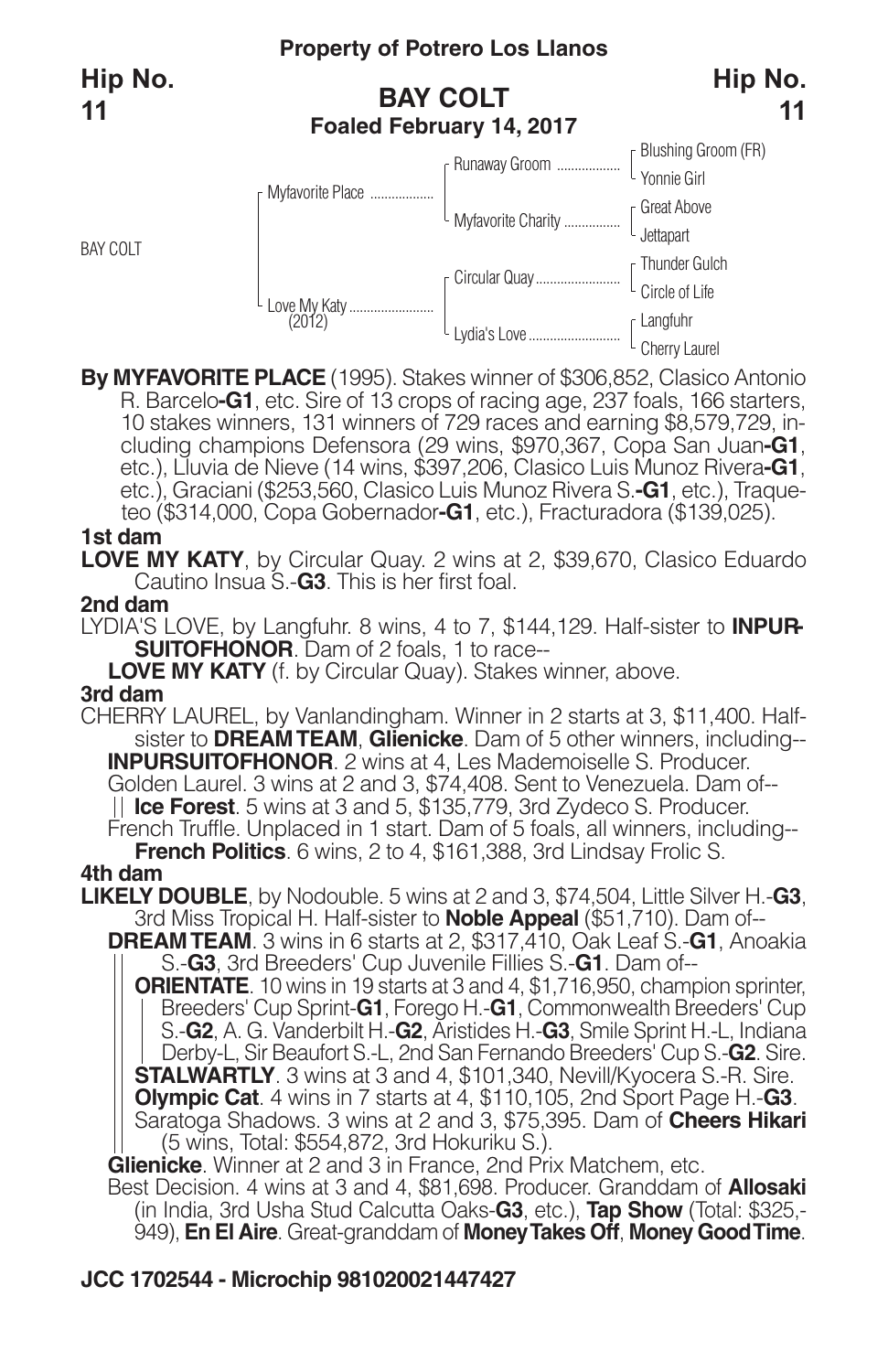BAY COLT

## **BAY COLT Foaled April 7, 2017**



**By CONSOLE** (2009). Winner of 4 races, \$182,970. Brother to stakes winner Due Diligence. **His first foals are yearlings of 2018**. Son of stakes winner ons, including Lines of Battle (4 wins, \$1,286,753, Standard Chartered Champions & Chater Cup**-G1**, etc.), and of Air Force Blue (hwt., 4 wins, \$844,919, Dubai Dewhurst S.**-G1**, etc.), Declaration of War (hwt., \$1,847,- 489, Juddmonte International S.**-G1**, etc.), U S Navy Flag (\$642,893).

#### **1st dam**

CHAMPAGNE COOLIE, by Zavata. 16 wins, 2 to 6, \$145,180. Half-sister to **FearlessVision**, **Divine Angel**. Dam of 3 other foals, 2 to race, including a 3-year-old of 2018--

Rafaeljavier (g. by Hockenheim). Placed at 2 and 3, \$9,332.

### **2nd dam**

LOVE TUNNEL, by Mining. Winner at 2 and 3, \$59,580. Half-sister to **ROSA ETERNA**, **MEGAN'S MAN**. Dam of 6 other winners, including--

**Fearless Vision** (c. by Vision and Verse). 5 wins at 3 and 4, \$248,090, 2nd Challenger S., 3rd Peter Pan S.-**G2**. Sire.

**Divine Angel** (f. by Matty G). Winner at 2, \$49,650, 3rd Sorority S.-**G3**.

Sealed Sweet. Placed in 2 starts at 2, \$3,030. Sent to Chile. Producer. Granddam of **Tiz O K** (c. by Tiznow, in Mexico, 2nd Clasico Anahuac-**G1**).

Academie d'Amour. Unraced. Dam of 5 foals, 3 winners, including--

**COWBOY COOL** (g. by Divine Park). <sup>5</sup> wins, <sup>2</sup> to 5, 2018, \$161,184, In- augural S., 2nd Mine That Bird Overnight S., Duke City Sprint S.-R, 3rd Governor's Cup S.

#### **3rd dam**

LEVERAGED BUYOUT, by Spectacular Bid. Unraced. Half-sister to **SERIOUS SPENDER** (\$220,222), **ALL GONE** (\$247,716), **RUSSIAN ROUBLES**, (Houghton S., etc., sire), **Lost Opportunity** (\$145,910). Dam of--

**ROSA ETERNA**. 7 wins at 3 and 4 in Peru, Premio Hipodromo de Santa Beatriz-**G3**, Premio Propina, etc. Producer. Great-granddam of **BROTHER Z** (2 wins, \$52,131, Michigan Sire S.-R, 3rd Michigan Sire S.-R).

**MEGAN'S MAN**. 7 wins at 4 and 5, \$64,268, Con Jackson Claiming H.

Certain Look. Winner at 3, \$20,835. Dam of 3 winners, including--

**PLAIN OLE JOHN**. 8 wins, 3 to 7, \$44,628, Baxter S.

Key Buy. Placed at 3. Dam of 2 winners, including--

**VAL'S PRINCE**. 12 wins, 2 to 7, \$1,595,045, in N.A./U.S., Turf Classic Invitational S.-**G1** twice, Man o' War S.-**G1**, 2nd Man o' War S.-**G1**, Sword Dancer Invitational H.-**G1** twice, Belmont Breeders' Cup H.-**G2**, etc.; winner in 2 starts at 5 in Hong Kong, Hong Kong International Cup-**G2**.

## **JCC 1709969 - Microchip 981020021450912**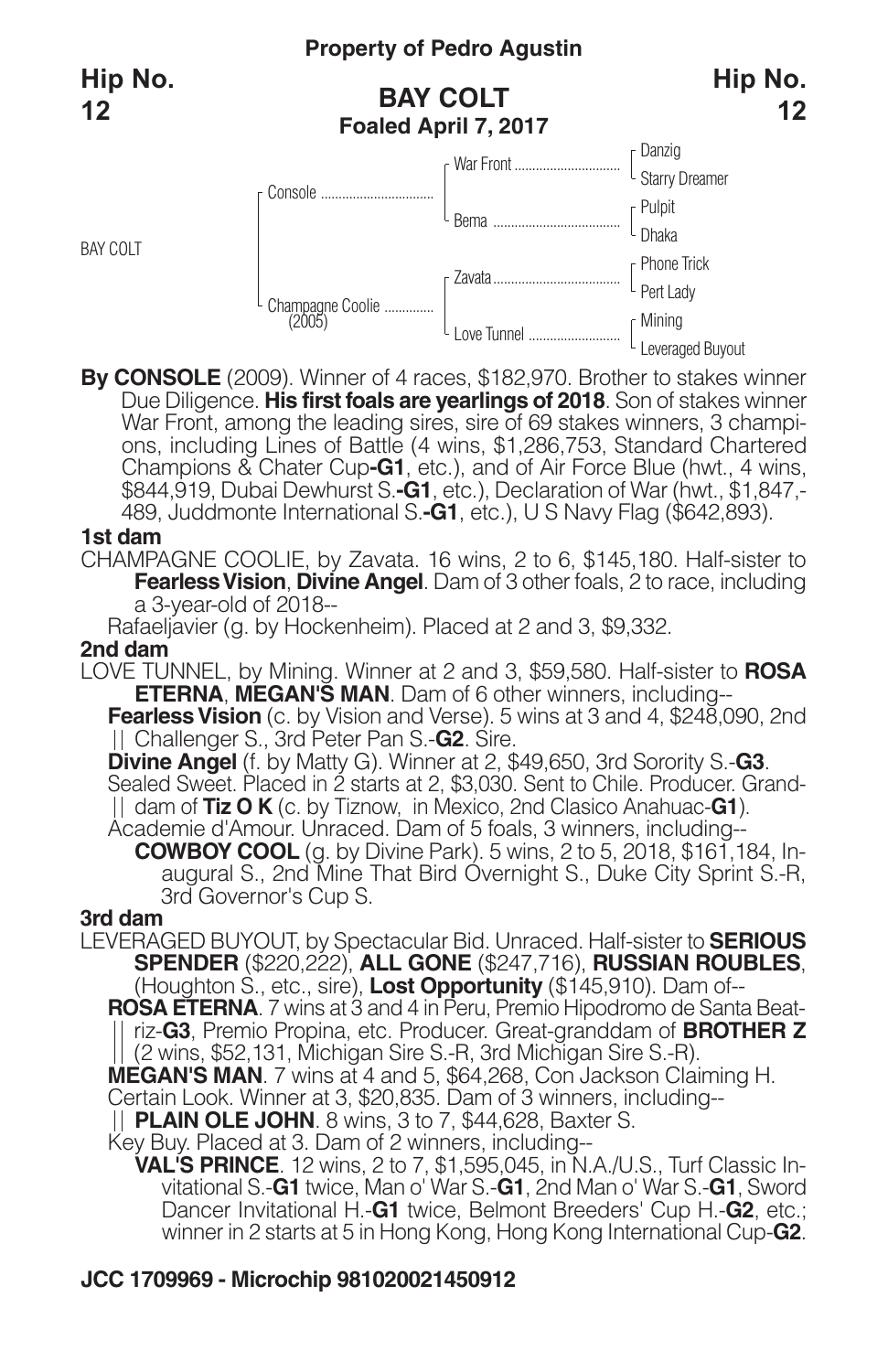BAY COLT

## **BAY COLT Foaled March 19, 2017**



**By CONSOLE** (2009). Winner of 4 races, \$182,970. Brother to stakes winner Due Diligence. **His first foals are yearlings of 2018**. Son of stakes winner War Front, among the leading sires, sire of 69 stakes winners, 3 champi-<br>ons, including Lines of Battle (4 wins, \$1,286,753, Standard Chartered Champions & Chater Cup**-G1**, etc.), and of Air Force Blue (hwt., 4 wins, \$844,919, Dubai Dewhurst S.**-G1**, etc.), Declaration of War (hwt., \$1,847,- 489, Juddmonte International S.**-G1**, etc.), U S Navy Flag (\$642,893).

#### **1st dam**

POLITICAL GOLD, by Political Force. Winner at 2, \$6,606. Dam of 4 other foals, including--

Impresionante (c. by Hockenheim). 2 wins at 2, placed at 3, 2018, \$35,198. Robert Mamba (c. by Hockenheim). Two-year-old of 2018.

#### **2nd dam**

HOLY HEIFER, by Holy Bull. Unraced. Half-sister to **Complicity**. Dam of-- Holy Cookie. Winner at 2 and 3, \$38,611.

### **3rd dam**

**Scorched**, by Dixieland Band. Winner at 2, 3, and 4, \$67,445, 2nd Thomas P. Scott H.-L, 3rd Edgewood S.-L. Half-sister to **MAJESTIC KAHALA** (\$124,037), **Foolish Passion** (\$38,880). Dam of 5 winners, including--

**Complicity**. 4 wins, 2 to 4, \$129,781, 2nd Kentucky Cup Juvenile Fillies S.- L, 3rd JPMorgan Chase Jessamine S.-L, etc. Dam of--

**Caramboleado**. Winner at 2, 20,750,000 pesos, in Chile, 2nd Polla de Potrillos-**G1**, Alberto Vial Infante-**G1**, Cotejo de Potrillos-**G3**. (Total: \$31,557). **Muy Cumplido**. 5 wins at 2 and 3, 40, 125,000 pesos, in Chile, 2nd Victor Matetic Fernandez-**G3**. (Total: \$60,600).

Heart Warmer. Winner at 3, \$39,192. Dam of 6 winners, including--

**A to the Croft**. 3 wins at 2 and 3, \$295,683, 2nd Darley Alcibiades S.-

**G1**, Spinaway S.-**G1**, Adirondack S.-**G2**, 3rd Bourbonette Oaks-**G3**. Prairie Music. Placed at 2, \$3,600. Dam of 4 winners, including--

**FOOTPRINT**. 10 wins, 2 to 7, \$582,371, in Canada, Canadian Derby-**G3**, Count Lathum S.-L, Ky Alta H.-L, Spangled Jimmy H., Teeworth Plate H. ntr, mi. in 1:35, Westerner H., 2nd Alberta Derby-L, Canadian Juvenile S.- L, Don Fleming H. 3 times, Harvest Gold Plate H., etc. (Total: \$560,810). Anna Bird Rulez. 2 wins at 3, \$28,030. Dam of **SUZETTE** (3 wins in 5 starts, Total: \$61,255, Freedom of the City S., Bird of Pay S.-R).

Pyramid Scheme. Placed at 3, \$6,185. Dam of 2 winners, including-- **EXCLUSIVE SCHEME**. 8 wins at 3 and 4, \$315,680, John Hettinger S.- LR, William B. Fasig S.-R, 2nd Irish Linnet S.-R, 3rd Ticonderoga S.-

LR, Peerless Springs S.-R. Producer.

## **JCC 1706519 - Microchip 981020021435942**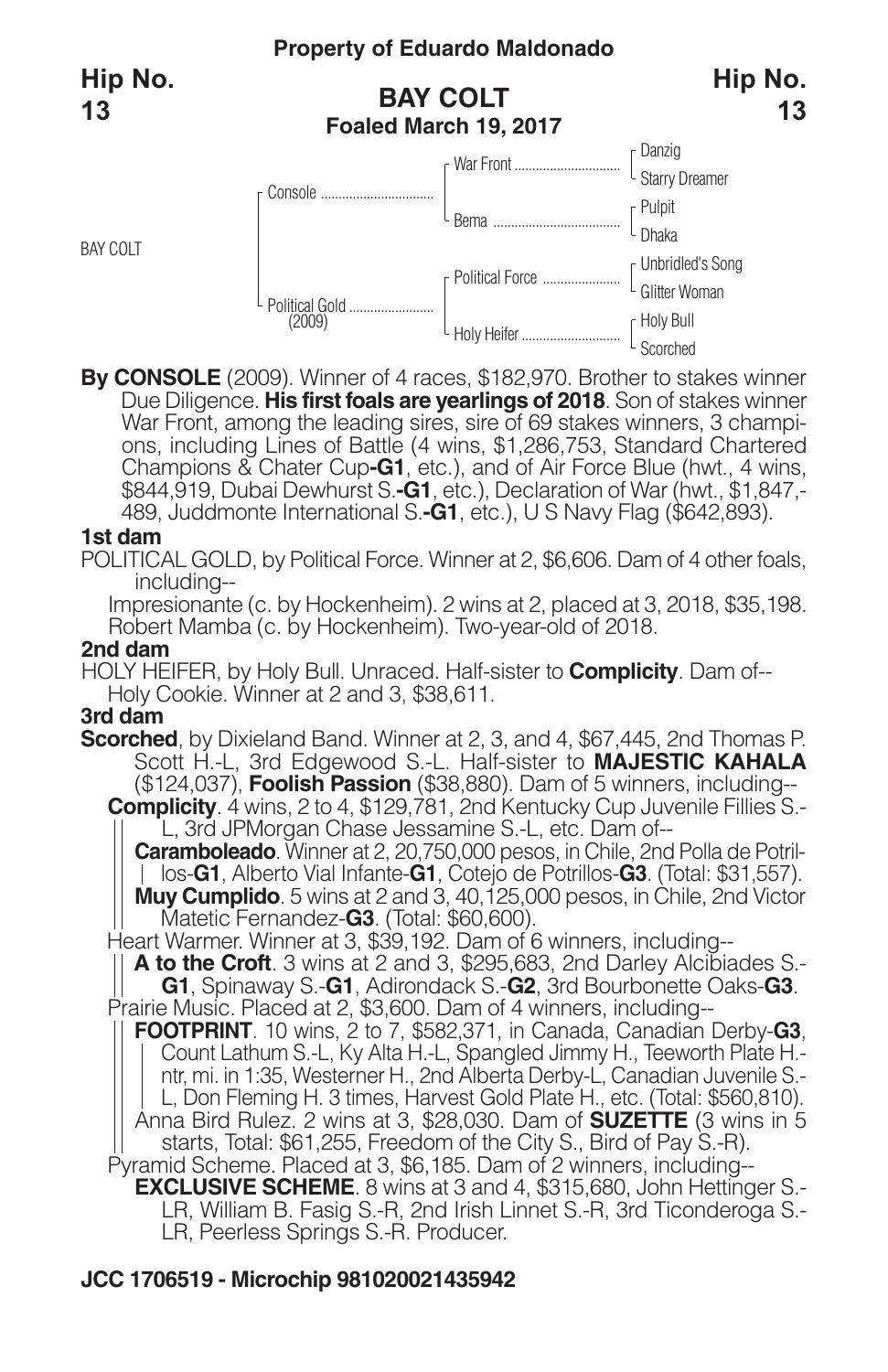## **BAY FILLY Foaled May 20, 2017**



**Hip No.**





By HOCKENHEIM (2003). Unraced. Sire of 8 crops of racing age, 103 foals, 65 starters, 7 stakes winners, 43 winners of 155 races and earning \$2,-861,041, including champions Arquitecto (28 wins, \$796,088, Copa Confraternida aelillo (\$174,650, Derby Puertorriqueno S.**-G1**, etc.), Mudkenheim (9 wins, \$202,334, Clasico Ramon Llobet, Jr S.**-G2**, etc.), Regalada (\$157,309).

#### **1st dam**

**ESTRELLA DORADA**, by Fappiano's Star. 7 wins at 2 and 4, \$205,814, champion 2-year-old filly in Puerto Rico, Clasico Criadores de Puerto Rico, Copa Camarero, 2nd Clasico Campeon Nativo, 3rd Clasico Dia de Reyes-**G1**. Dam of 11 foals, 9 to race, all winners, including--

**SEATTLE WIN** (f. by Don Guido). 12 wins in 17 starts, 2 to 4, \$315,520, champion 2- and 3-year-old filly in Puerto Rico, Copa Gobernador-**G1**, Clasico Violeta Ruiz S.-**G1**, Puerto Rico Futurity-**G1**, Copa Camarero-**G1**, 2nd Copa San Juan, 3rd Clasico Antonio Mongil, Jr. Producer.

Creador (g. by Hockenheim). 8 wins, 2 to 5, 2018, \$59,085.

Lito Magnate (g. by Myfavorite Place). 5 wins at 2 and 3, \$42,200.

Estrella Divina (f. by Myfavorite Place). Winner at 3 and 4, \$21,388.

Mi Sueno Dorado (g. by Sejm). Winner at 2, \$22,802.

Seattle Sixteen (c. by Hockenheim). 2 wins in 2 starts at 2, \$18,574.

Musicologo (c. by Hockenheim). Two-year-old of 2018.

### **2nd dam**

GUAKIA, by Ribots Verset. 9 wins, 3 to 6, \$133,893. Dam of 2 winners-- **ESTRELLA DORADA** (f. by Fappiano's Star). Champion, above.

### **3rd dam**

VIRGINIA P. R., by Catullus. 10 wins at 5, \$61,776. Dam of 5 winners, incl.-- Speedy Jet. 3 wins at 2, \$23,231.

Pidlin. Winner at 2 and 3, \$15,182.

### **4th dam**

HELIOJEWEL, by Helioscope. Unplaced. Half-sister to **High Nail** (\$59,700, 2nd Memorial Day Sprint S.), **Federal Chief** (\$18,879, 2nd Southern Ohio H., etc., sire), **Pickabob** (3rd Hawkeye H.). Dam of 3 winners, incl.--Ansonia. 2 wins at 2, \$4,684. Dam of 5 winners, including--

**MARATON SAN BLAS**. 15 wins, 2 to 5, \$129,520, Clasico Luis Munoz Rivera Memorial-**G1**, 2nd Copa Gobernador-**G1**.

**KARATECA**. 4 wins at 2 and 3, \$92,715, Clasico Camarero-**G2**.

El Comerciante. 3 wins at 3, \$24,480.

El Ital Iano Telua. Winner at 3, \$14,909

## **JCC 1718198 - Microchip 981020021452529**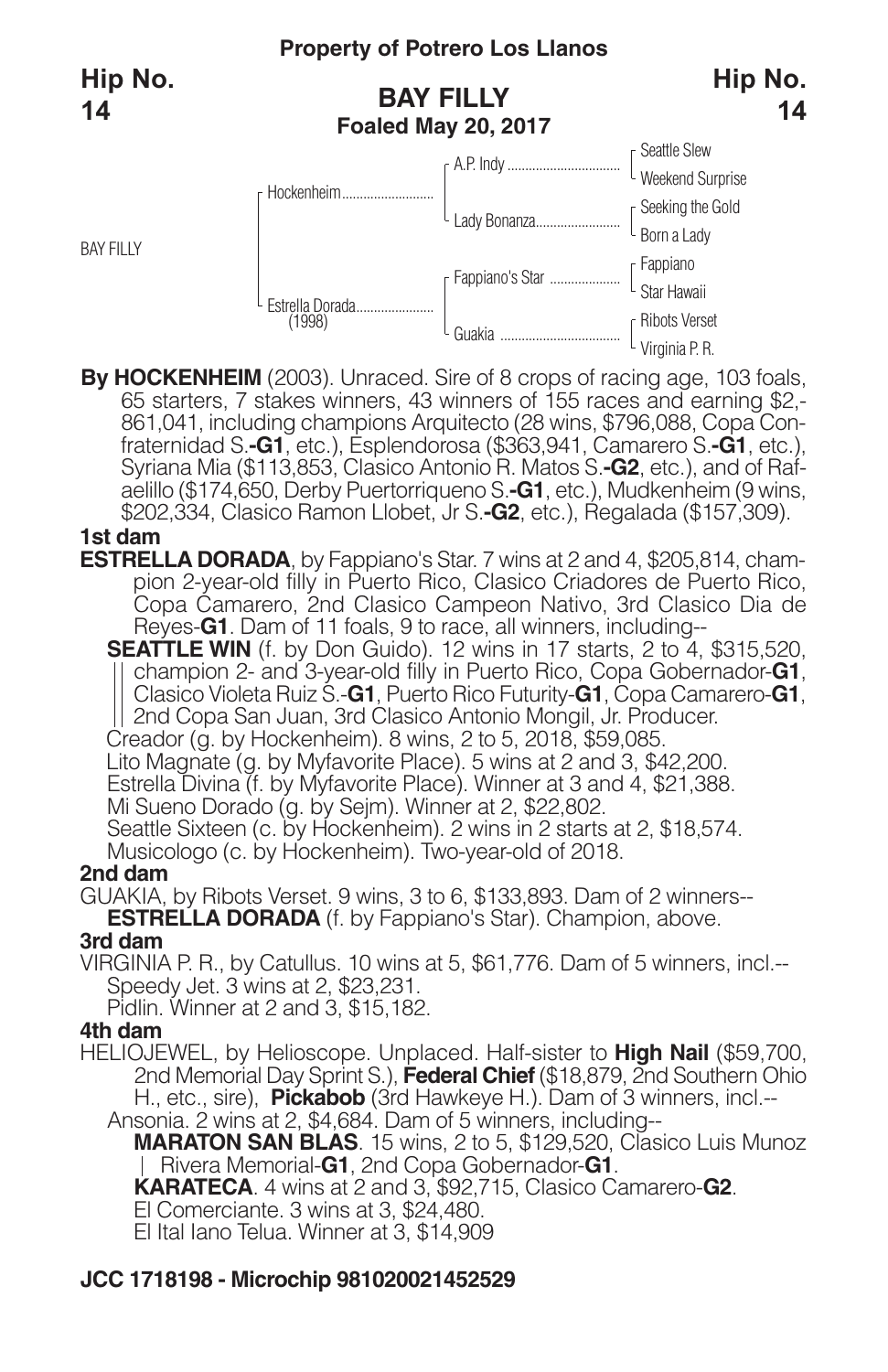

**By MYFAVORITE PLACE** (1995). Stakes winner of \$306,852, Clasico Antonio 10 stakes winners, 131 winners of 729 races and earning \$8,579,729, in-<br>cluding champions Defensora (29 wins, \$970,367, Copa San Juan-G1,<br>etc.), Lluvia de Nieve (14 wins, \$397,206, Clasico Luis Munoz Rivera-G1, etc.), Graciani (\$253,560, Clasico Luis Munoz Rivera S.**-G1**, etc.), Traqueteo (\$314,000, Copa Gobernador**-G1**, etc.), Fracturadora (\$139,025).

#### **1st dam**

CLASSIQUE COLONY, by Include. Winner at 2 and 3, \$15,180. Dam of 2 other foals, 1 to race--

Rafita (c. by Myfavorite Place). Two-year-old of 2018.

#### **2nd dam**

CLASSIQUE, by Pleasant Colony. Unplaced in 1 start. Sister to **FLY NORTH**. Dam of 4 other foals to race, 2 winners, including--

Colonial Silver. 8 wins, 3 to 5, \$206,849.

#### **3rd dam**

DRY NORTH, by Temperence Hill. 3 wins at 3 and 4, \$66,053. Half-sister to **ST. JOVITE**, **LAC OUIMET**, **SALEM DRIVE**, **L'CARRIERE**, **Norberto**, **Laurentide**, **Sun Princessa**. Dam of 1 other foal to race--

**FLY NORTH**. 3 wins, \$114,027, Ontario Debutante S.-LR, etc. Dam of-- **FARDA AMIGA**. 4 wins in 8 starts at 2 and 3, \$1,282,302, champion 3-yearold filly, Alabama S.-**G1**, Kentucky Oaks-**G1**, 2nd Breeders' Cup Distaff-**G1**. Dam of **Un Grand Ami** (Total: \$15,757, 3rd Dezesseis de Julho-**G2**). **Wingover**. 4 wins at 3 and 4, \$77,545, 3rd Julie Snellings S. Dam of **Poco Man** (\$135,646, in N.A./U.S., 2nd Clasico Dia de San Valentin-**G3**, etc.). Treimhse Tirim. Unraced. Dam of 6 foals, 4 to race, 3 winners, including-- **Zucchero**. 2 wins in India, 2nd J W Golf Club Mysore Two Thousand Guineas-**G3**, 3rd Mysore Derby-**G1**, Bangalore Two Thousand Guineas-**G2**.

Spinning. Unraced. Dam of **Taufik** (Total: \$22,592, 2nd Clasico Arrabal). **4th dam**

NORTHERN SUNSET (IRE), by Northfields. 2 wins at 3 in Ireland. Half-sister to **Embarr**, **Gleaming Silver**. Broodmare of the year in 1995. Dam of--

**ST. JOVITE**. 5 wins, €561,439, in Ireland, horse of the year in Europe, champion 2-year-old in Ireland, hwt. at 3 on European Hand., 11 - 13 1/2 fur., hwt. at 3 on Irish Hand., 11 - 14 fur., Budweiser Irish Derby-**G1**, etc.; in France, hwt. at 3 on French Hand., 11 - 14 fur.; winner, £394,216, in England, King George VI & Queen Elizabeth Diamond S.-**G1**, etc. (Total: \$1,604,439).

Other stakes winners: **LAC OUIMET** (\$817,863, Excelsior H.-**G2** twice, etc. sire), **SALEM DRIVE** (\$903,586, sire), **L'CARRIERE** (Total: \$1,726,175).

#### **JCC 1709300 - Microchip 981020021458349**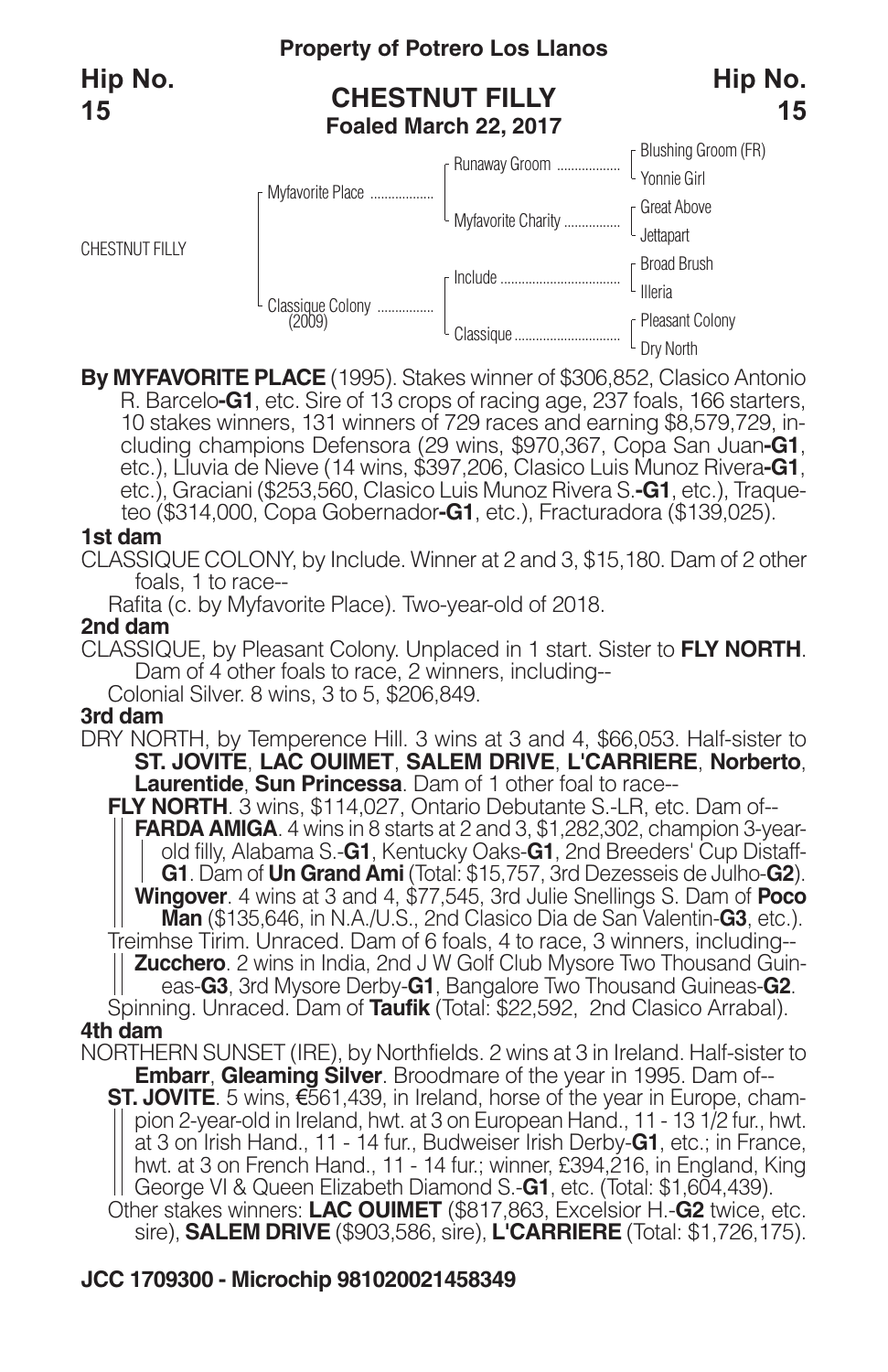BAY COLT

## **Property of Jose Cortes**

## **BAY COLT Foaled March 22, 2017**





**By MYFAVORITE PLACE** (1995). Stakes winner of \$306,852, Clasico Antonio 10 stakes winners, 131 winners of 729 races and earning \$8,579,729, including champions Defensora (29 wins, \$970,367, Copa San Juan-G1, etc.), Lluvia de Nieve (14 wins, \$397,206, Clasico Luis Munoz Rivera-G1, etc.), Graciani (\$253,560, Clasico Luis Munoz Rivera S.**-G1**, etc.), Traqueteo (\$314,000, Copa Gobernador**-G1**, etc.), Fracturadora (\$139,025).

#### **1st dam**

GREATLY BLESSED, by Olmodavor. Placed in 1 start at 3 in Canada. Dam of 3 other foals--

**Sanjuanera** (f. by Tiago). 6 wins in 12 starts at 2 and 3, \$91,975, 2nd Clasico Constitucion S.-**G1**, Clasico Ramon Llobet Jr S.-**G2**.

El Apocalipsis (c. by Myfavorite Place). Placed at 3, 2018, \$9,940.

Unnamed (f. by Myfavorite Place). Two-year-old of 2018.

#### **2nd dam**

HOLY ROSE, by Touch Gold. Winner at 4, \$24,970, in Canada. (Total: \$22,910). Half-sister to **JUDYTHE BEAUTY**. Dam of 2 winners, including-- Touch of Danzig. 4 wins, 3 to 5, \$20,308.

### **3rd dam**

**HOLY BLITZ**, by Holy Bull. 3 wins to 4, \$97,080, Wishing Well S.-L. Dam of-- **JUDYTHE BEAUTY**. 7 wins, 2 to 5, \$1,696,425, in N.A./U.S., champion female sprinter, Breeders' Cup Filly and Mare Sprint-**G1**, Madison S.-**G1**, Thoroughbred Club of America S.-**G2**, Rancho Bernardo H.-**G3**, Las Flores S.-**G3**, 2nd Breeders' Cup Filly and Mare Sprint-**G1**, Princess Rooney H.-**G1**, Prioress S.-**G1**, Humana Distaff S.-**G1**, Spinaway S.-**G1**, Gallant Bloom H.-**G2**, Honorable Miss H.-**G2**, Winning Colors S.-**G3**, 3rd Presque Isle Downs Masters S.-**G2**, Thoroughbred Club of America S.-**G3**; winner in 1 start at 2, \$90,- 000, in Canada, Shady Well S.-LR; winner in 1 start at 2, €17,000, in France. (Total: \$1,815,922).

## **4th dam**

**PAGOFIRE**, by Island Whirl. 4 wins at 2 and 3, \$95,190, Old Hat S.-L, OBS Sprint S.-LR-ntr, Bug Eyed Betty S. Sister to **FAN THE FLAME** (\$388,- 623), half-sister to **INCINERATE** (\$553,556). Dam of 2 winners, incl.-- **HOLY BLITZ**. Stakes winner, above.

Red Valentine. Unraced. Dam of 9 foals to race, 7 winners, including-- **GLIB**. 5 wins, \$193,160, Maryland Million Nursery S.-LR, Maryland Juvenile Championship S.-LR, 2nd Dave's Friend S., 3rd Lord Henribee S. **SPOTTED HEART**. 3 wins at 2 and 3, \$167,692, Maryland Juvenile Filly Championship S.-R.

## **JCC 1709458 - Microchip 981020021448103**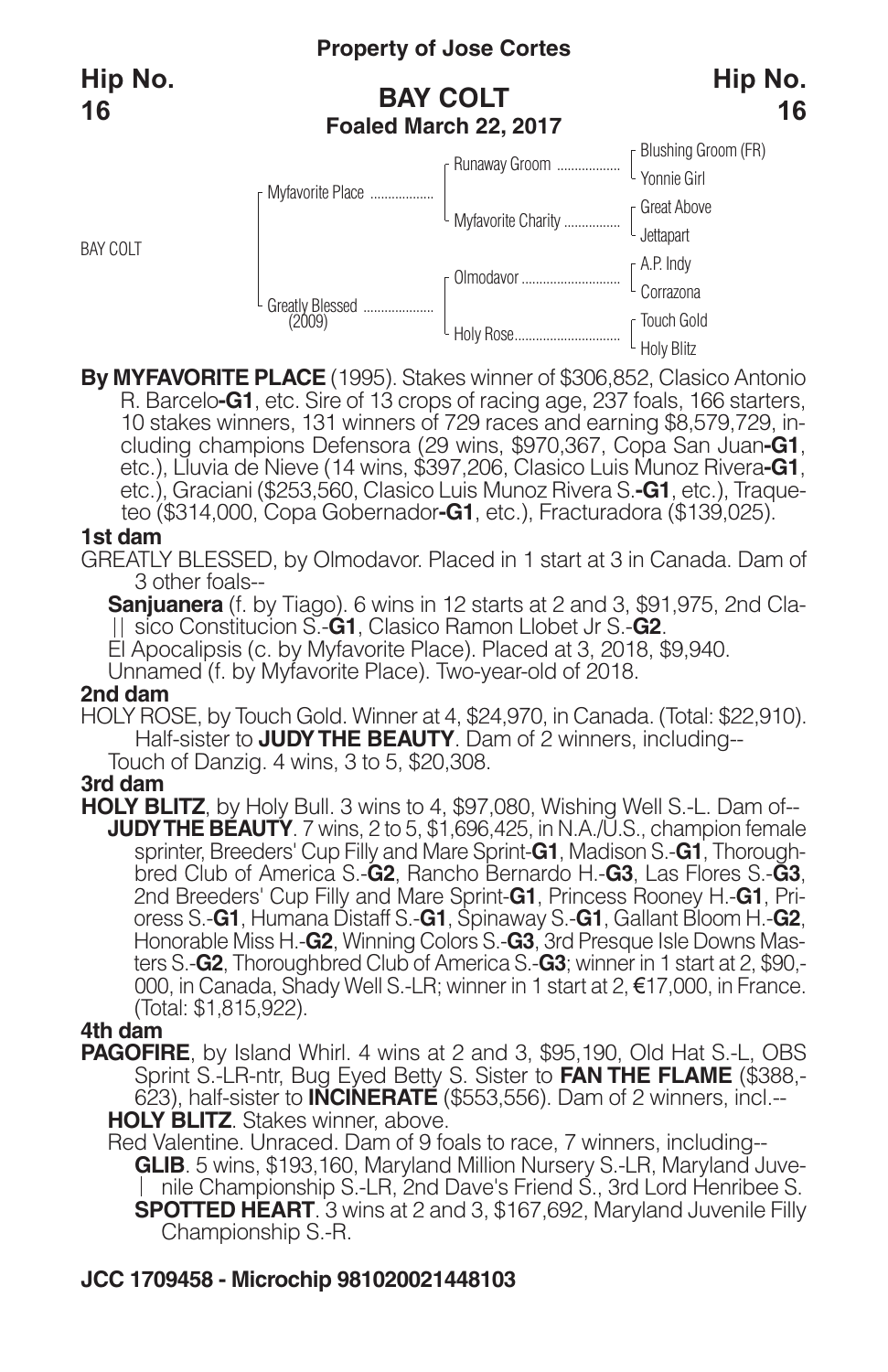CHESTNUT FILLY

## **Property of Pedro Agustin**

## **CHESTNUT FILLY Foaled April 5, 2017**





By HOCKENHEIM (2003). Unraced. Sire of 8 crops of racing age, 103 foals, 65 starters, 7 stakes winners, 43 winners of 155 races and earning \$2,-861,041, including champions Arquitecto (28 wins, \$796,088, Copa Confraternida aelillo (\$174,650, Derby Puertorriqueno S.**-G1**, etc.), Mudkenheim (9 wins, \$202,334, Clasico Ramon Llobet, Jr S.**-G2**, etc.), Regalada (\$157,309).

#### **1st dam**

MY SISTER MILAGROS, by Pleasantly Perfect. Placed at 3, \$7,167. Half-sister to **SEEKINGTHE SHERIF**. This is her first foal.

#### **2nd dam**

SEEKING ADEL, by Seeking the Gold. Unraced. Half-sister to **INTERPOL**, **FORESTRYTYPE**. Dam of 5 other foals, 3 to race, 2 winners, including-- **SEEKING THE SHERIF** (g. by Officer). 11 wins, 4 to 7, \$397,904, Katella S.-ntr, 6 fur. in 1:08 2/5, Oak Tree Sprint S., 2nd Joe Hernandez S., 3rd Bing Crosby S.-**G1**, Pirate's Bounty S.-R.

#### **3rd dam**

**ADEL**, by Strawberry Road (AUS). 3 wins at 2 and 3, \$204,336, Edgewood S.-L, 2nd Del Mar Oaks-**G1**, Regret S.-L, Appalachian S.-L. Half-sister to

**INTERPOL**. 4 wins at 3 and 4, \$572,274, in Canada, champion grass horse,<br>|| Northern Dancer Turf S.-**G1**, Sky Classic S.-**G2**, 2nd Breeders' S.-R; win-<br>|| ner at 4, \$35,246, in N.A./U.S. (Total: \$496,998).

**FORESTRY TYPE.** 10 wins, 3 to 7, \$187,492, Prairie Mile S. Set ntr at Bel-<br>| terra Park, 6 1/2 fur. in 1:16 4/5.

Poco Mas. Placed at 3, \$10,093. Sent to Argentina. Dam of 4 winners, incl.-- **CARINOSA**. 7 wins at 3 and 4, 972,300 pesos, in Argentina, Marcos Levalle-**G2**, 2nd Criadores-**G1**. (Total: \$113,318).

#### **4th dam**

**PRANKSTRESS**, by Foolish Pleasure. 5 wins in 9 starts at 2 and 3, \$194,070, Bassinet S.-L, Lady Sponsors' S.-L, Freshman S., etc. Dam of--

**DEL MAR SHOW**. 13 wins, 2 to 9, \$1,032,400, Hialeah Turf Cup H.-**G2**, etc. **ADEL**. Stakes winner, above.

**Striesen**. Winner at 3, €6,927, in Ireland; 5 wins at 4 and 5, \$225,631, in N.A./U.S., 2nd Providian Mile S.-**G3**, etc. (Total: \$234,381). Producer.

Nabla. 5 wins in 8 starts at 4 and 5, \$106,169. Dam of **WALKSLIKEADUCK** (4 wins, \$418,354, Del Mar Derby-**G2**-ecr, 1 1/8 mi. in 1:46 3/5, etc., sire), **Katara** (\$98,630), **Super Natascha** (\$101,349, dam of **GONE AS WIND**, \$40,710, in N.A./U.S.). Granddam of **DARK EYES** (8 wins, Total: \$358,286).

## **JCC 1709889 - Microchip 981020021447781**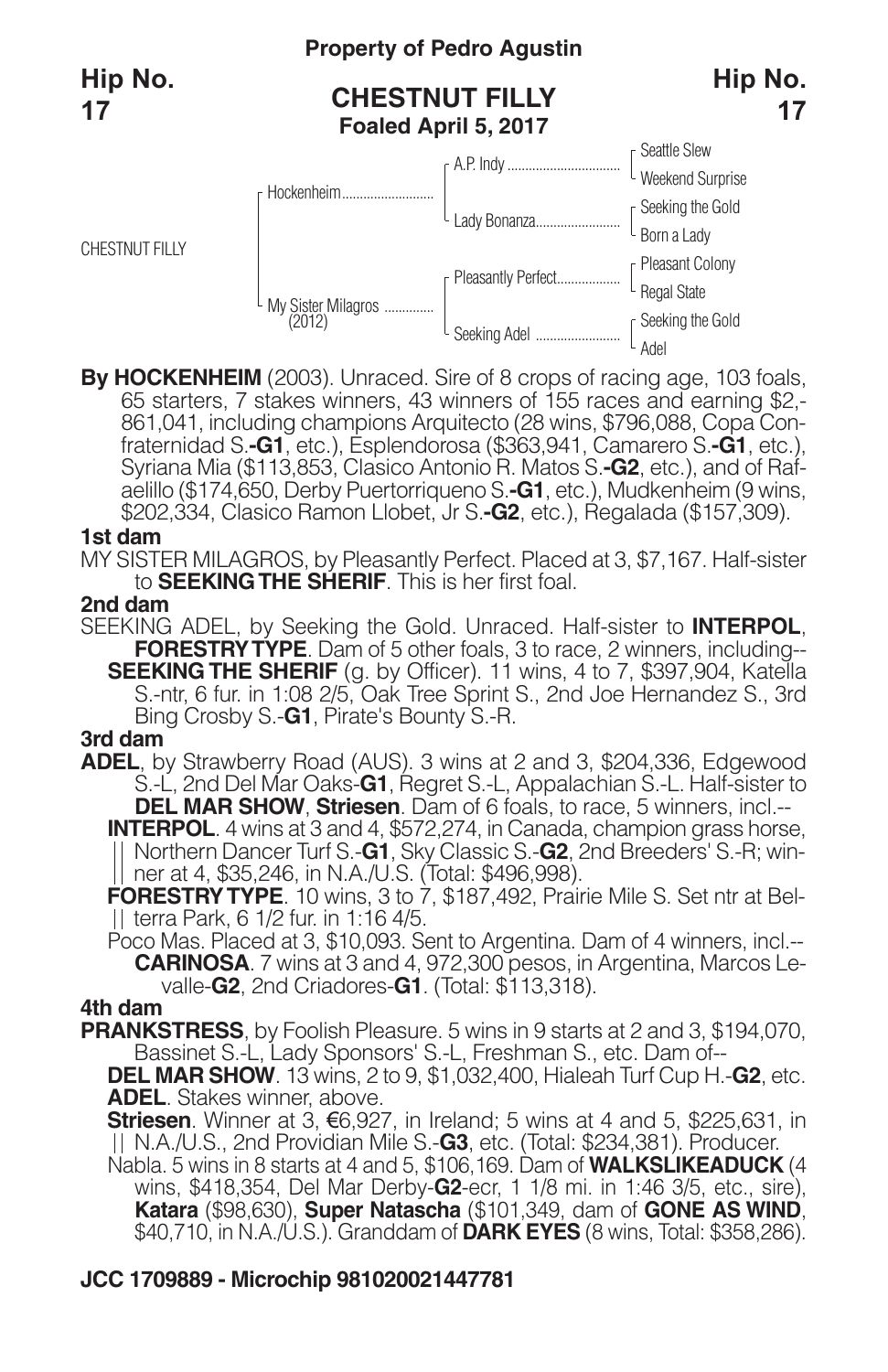BAY COLT

## **BAY COLT Foaled March 31, 2017**



**By CONSOLE** (2009). Winner of 4 races, \$182,970. Brother to stakes winner Due Diligence. **His first foals are yearlings of 2018**. Son of stakes winner War Front, among the leading sires, sire of 69 stakes winners, 3 champi-<br>ons, including Lines of Battle (4 wins, \$1,286,753, Standard Chartered Champions & Chater Cup**-G1**, etc.), and of Air Force Blue (hwt., 4 wins, \$844,919, Dubai Dewhurst S.**-G1**, etc.), Declaration of War (hwt., \$1,847,- 489, Juddmonte International S.**-G1**, etc.), U S Navy Flag (\$642,893).

#### **1st dam**

PUERTA DEL SOL, by Dance Brightly. 8 wins, 2 to 4, \$98,282. Dam of 7 other foals, 4 to race, all winners, including--

**Perfeccionada** (f. by Myfavorite Place). 5 wins at 2 and 4, \$48,493, 3rd Clasico Ramon Llobet Jr. S.-**G2**, Criadores de Puerto Rico-**G3**.

Diva Del Sol (f. by Myfavorite Place). 12 wins, 2 to 5, placed at 7, 2018, \$75,285. Historiadora (f. by Myfavorite Place). 9 wins, 3 to 6, \$65,795.

Unnamed (f. by Perfect Bullet). Two-year-old of 2018.

#### **2nd dam**

CLASSIC BE, by Sky Classic. 4 wins at 2 and 3, \$85,850. Dam of-- Classic Trouble. 11 wins, \$162,554. Set ncr at Turf Paradise, mi. in 1:34 2/5. Canalejas. Unplaced. Dam of 9 foals, 6 to race, 5 winners, including-- **Faviola M** (f. by Sudden Thunder). Winner at 2 and 3, \$36,727, 2nd Classico Ramon Llobet Jr. S.-**G2**, 3rd Clasico Criadores de Puerto Rico S.-**G3**.

#### **3rd dam**

**LEAVE IT BE**, by Lawmaker. 24 wins, \$788,630, Sixty Sails H.-**G3**, Gold Beauty H.-L, Pembroke Lakes H.-L, Vizcaya H.-L, Lady Hallie H.-L, etc. Sister to **Lady Linstar**, half-sister to **STAR VALENTINE**, **Star Prospector**. Dam of-- Beafleet. Winner at 3, \$5,904. Dam of 10 foals, 9 winners, including--

**GABBYWITHA G**. 18 wins, 3 to 5, \$122,433, champion imported older mare in Puerto Rico, Clasico Prensa Hipica-**G2**, Clasico Prensa Hipica. **Bea D J**. 4 wins at 2 and 4, \$68,213, 3rd Gasparilla S., Sandpiper S. Dam of **Superstar Bea** (at 4, 2018, \$89,909, 2nd Rainbow Miss S.-R). **Be Silver**. Placed at 2 and 3, \$32,060, 3rd Florida Stallion Desert Vixen S.-LR. Dam of **HEIR KITTY** (4 wins, \$421,272, La Brea S.-**G1**, etc.).

Starfleet. Unraced. Dam of 4 foals, all winners, including--

**ESTRELLERO**. 28 wins in 47 starts, 2 to 6, \$691,417, horse of the year, champion 2- and 3-year-old colt, champion older horse in Puerto Rico, Puerto Rican Triple Crown, Derby Puertorriqueno-**G1**, etc. Sire.

**MONOESTRELLADO**. 12 wins, 2 to 5, \$414,711, Copa Gobernador-**G1**, Puerto Rico Futurity-**G1**, Clasico Luis Munoz Marin-**G1**, etc.

**MILLONARIO**. 13 wins, \$188,459, Clasico Luis Munoz Rivera, etc. Sire.

### **JCC 1709935 - Microchip 981020021461511**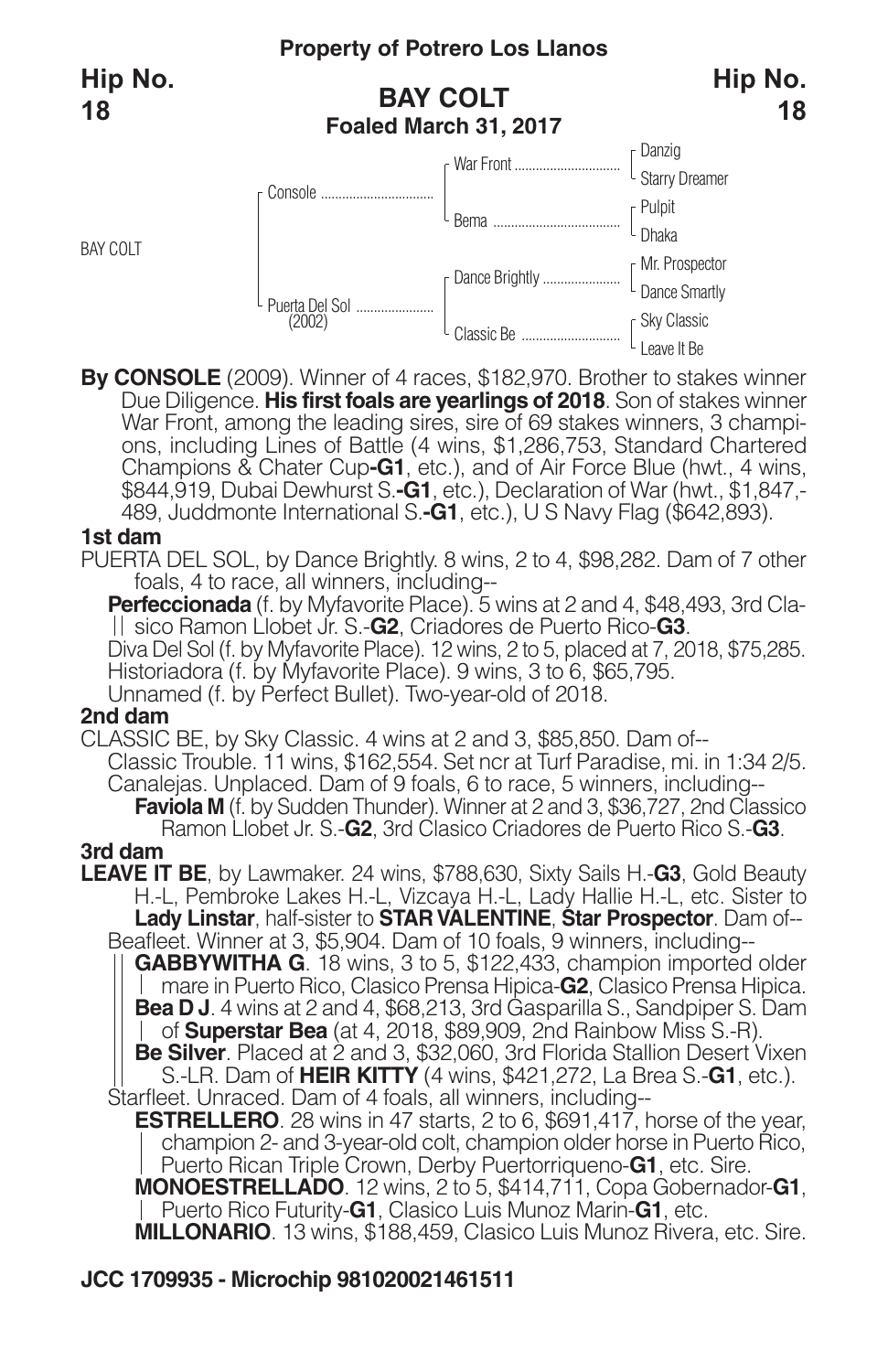BAY FILLY

## **BAY FILLY Foaled January 19, 2017**



**By CONSOLE** (2009). Winner of 4 races, \$182,970. Brother to stakes winner Due Diligence. **His first foals are yearlings of 2018**. Son of stakes winner ons, including Lines of Battle (4 wins, \$1,286,753, Standard Chartered Champions & Chater Cup**-G1**, etc.), and of Air Force Blue (hwt., 4 wins, \$844,919, Dubai Dewhurst S.**-G1**, etc.), Declaration of War (hwt., \$1,847,- 489, Juddmonte International S.**-G1**, etc.), U S Navy Flag (\$642,893).

#### **1st dam**

TIPSY TONYA, by Our Emblem. 16 wins, 2 to 6, \$199,560. Dam of 2 other foals, including a 3-year-old of 2018--

Don Yeyo (g. by Myfavorite Place). Winner at 3, \$10,704.

#### **2nd dam**

ISSIMA, by Kris S. 3 wins at 3 and 5, \$75,425. Half-sister to **Madrina**. Dam of-- Divine Master. 12 wins, 2 to 5, \$323,280.

#### **3rd dam**

LAKE BEAUTY, by Sovereign Dancer. Winner in 2 starts at 3, \$9,000. Sister to **LEO CASTELLI**, half-sister to **MEADOWLAKE**, **West Coast Native**, **Shamrock McGroder**. Dam of 5 other foals, 3 to race, 2 winners, including--

**Madrina**. 3 wins, 2 to 4 in Brazil, 3rd Grande Premio Onze de Julho-Taca Hipodromo Brasileiro-**G2**. Dam of 8 foals, 6 winners, including--

**Spade**. Winner at 2 in Brazil, 3rd Emerald Hill. Dam of **DA-LHE SEN-**<br>| **ADORA** (3 wins in 4 starts, Total: \$38,316, Emerald Hill-G3, etc.).<br>Tarimbada. Winner at 3 and 4, 24,735 reals, in Brazil. (Total: \$14,015).<br>Dam of

SUSPICIOUS NATIVE, by Raise a Native. Unraced. Half-sister to **SECRET SCHEME**, **HALF AN HOUR**, **Blue Coast**. Dam of 9 winners, including-- **MEADOWLAKE**. 3 wins in 3 starts at 2 and 3, \$308,580, Arlington-Washington Futurity-**G1**. Sire.

**LEO CASTELLI**. 3 wins at 3, \$274,497, Peter Pan S.-**G2**, etc. Sire. **West Coast Native**. 4 wins at 2 and 3, \$78,860, 2nd Swaps S.-**G1**. Sire. **Shamrock McGroder**. 12 wins, 2 to 7, \$123,204, 2nd Ak-Sar-Ben Board of Governor's H.-**G3**, Blue Skies S.

Suspicions. Unraced. Dam of **HAPPY TIME**, **VAN GOGH**, **Fortunata**, **Lovely Ivette**. Granddam of **Golden Girl Glory** (\$25,596), **Patroclo**, etc. Suspicious Toosome. Unraced. Dam of **DoneWell** (Total: \$34,824). Granddam of **YUGOSLAVA**, **Propper Fun** (Total: \$106,264), **Proverbio** (Total: \$48,244). Great-granddam of **SOUL CITY SLEW** (9 wins, \$450,002). Holdyoursuspicions. Unplaced. Dam of **Instant Panic** (15 wins, \$149,400).

## **JCC 1706519 - Microchip 981020021448169**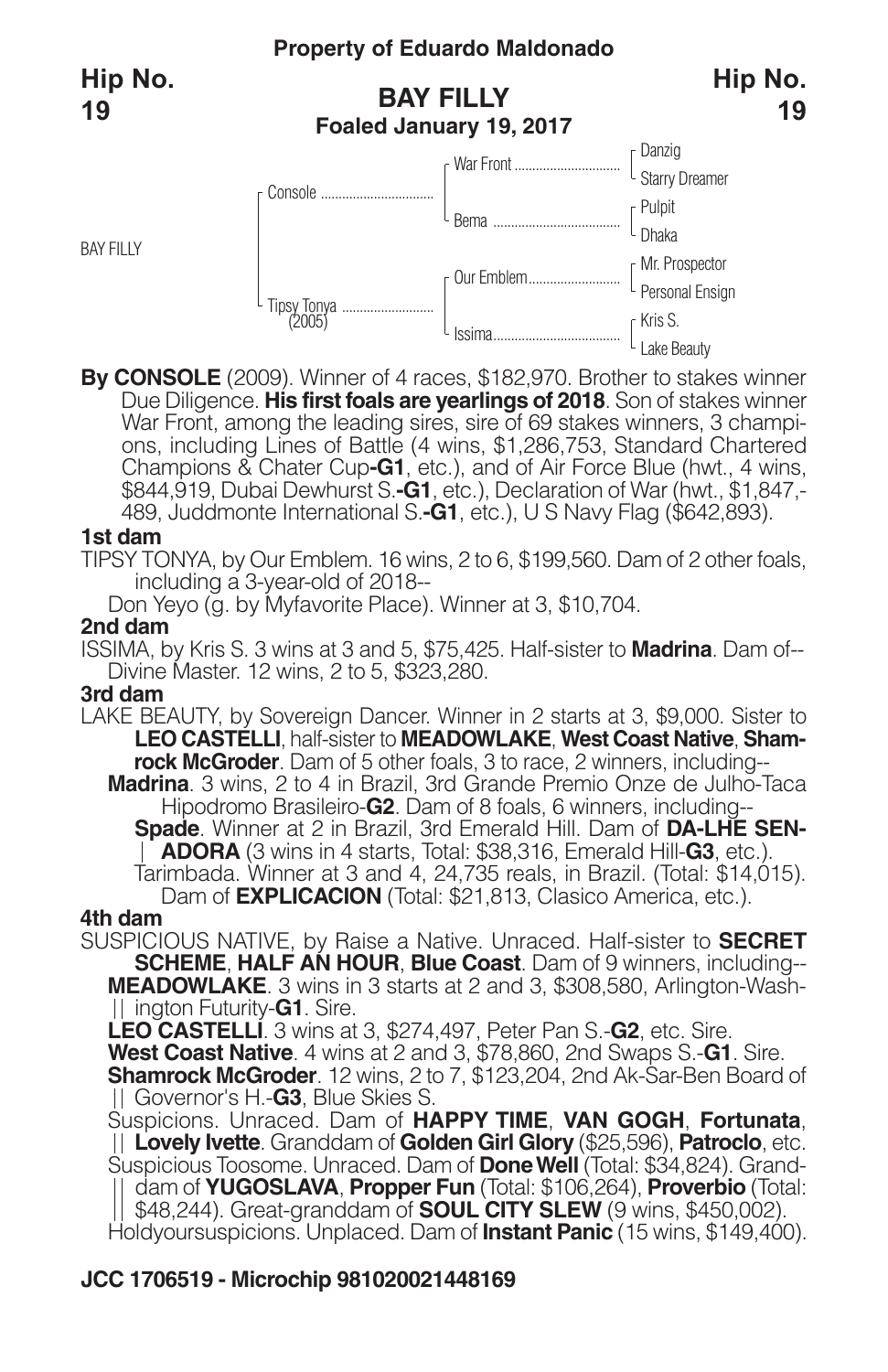BAY FILLY



**20**

**By CONSOLE** (2009). Winner of 4 races, \$182,970. Brother to stakes winner Due Diligence. **His first foals are yearlings of 2018**. Son of stakes winner War Front, among the leading sires, sire of 69 stakes winners, 3 champi-<br>ons, including Lines of Battle (4 wins, \$1,286,753, Standard Chartered Champions & Chater Cup**-G1**, etc.), and of Air Force Blue (hwt., 4 wins, \$844,919, Dubai Dewhurst S.**-G1**, etc.), Declaration of War (hwt., \$1,847,- 489, Juddmonte International S.**-G1**, etc.), U S Navy Flag (\$642,893).

#### **1st dam**

CHICA DE HUMO, by Afleet Alex. 7 wins, 2 to 5, \$47,950. This is her first foal. **2nd dam**

MADAME SUNSHINE, by Nureyev. Unraced. Half-sister to **BIENAMADO**, **Anti Parasite**. Dam of 7 other foals, 5 to race, all winners, including--

Neeshanha. Winner at 3, \$36,060. Producer. Granddam of **SMOKEY IMAGE** (c. by Southern Image, 6 wins, \$534,601, Everett Nevin S., etc.), **CHEECH** (g. by Popular, 2 wins at 4, 2018, Rillito Hopeful S.), **Northern Smoke** (g. by Salt Lake, \$54,130, 3rd Bert W. Martin Foundation S.). **3rd dam**

NAKTERJAL (GB), by Vitiges. Unplaced in England. Half-sister to **KILINISKI (IRE)**, **Le Patineur**. Dam of 5 foals to race, 4 winners, including--

**BIENAMADO**. Winner at 2, €82,323, in France, Prix de Conde-**G3**, etc.; winner at 2, £26,784, in England, 2nd Stakis Casinos Great Voltigeur S.- **G2**; 6 wins in 10 starts at 4 and 5, \$1,123,870, in N.A./U.S., Hollywood<br>Turf Cup S.**-G1**, etc. Set ncr at Santa Anita Park. (Total: \$1,261,089). Sire. **Anti Parasite**. 9 wins, 3 to 8, €108,109, in France, 3rd Prix de Guiche-**G3**. (Total: \$132,774).

Minimal Surface. Unraced. Dam of 2 foals, 1 to race--

**EXPEDICIONARIA (VEN)**. 9 wins in 18 starts at 3 and 4 in Venezuela, Pre mio Simon Rodriguez, etc. Dam of **TONY GOT EVEN** (in Venezuela, Clasico Hypocrite-**G2**, etc.), **JOE GOT EVEN** (\$167,589, WEBN S., etc.), **TOP BOOT** (Total: \$72,382, Gerry Howard Inaugural H., etc.).

#### **4th dam**

KILAVEA, by \*Hawaii. Winner in 1 start at 2 in England. Half-sister to **NUREYEV** (champion miler in France), **NUMBER** (\$301,793), **BOUND**. Dam of--

**KILINISKI (IRE)**. Winner at 3 in England, Marley Roof Tile Oaks Trial S.-**G3**, 2nd Yorkshire Oaks-**G1**. Dam of **KISWAHILI (GB)** (Total: \$76,791).

**Le Patineur**. 6 wins, 3 to 7, €104,026, in France, 3rd Prix France Info Prix Predicateur Hurdle. (Total: \$129,040).

Puget Sound (GB). 2 wins at 3 in England. Dam of **NINOTCHKA** (Total: \$54,585, Premio Giovanni Falck, etc.), **Exhilaration** (2 wins, \$77,850).

## **JCC 1702416 - Microchip 981020021495116**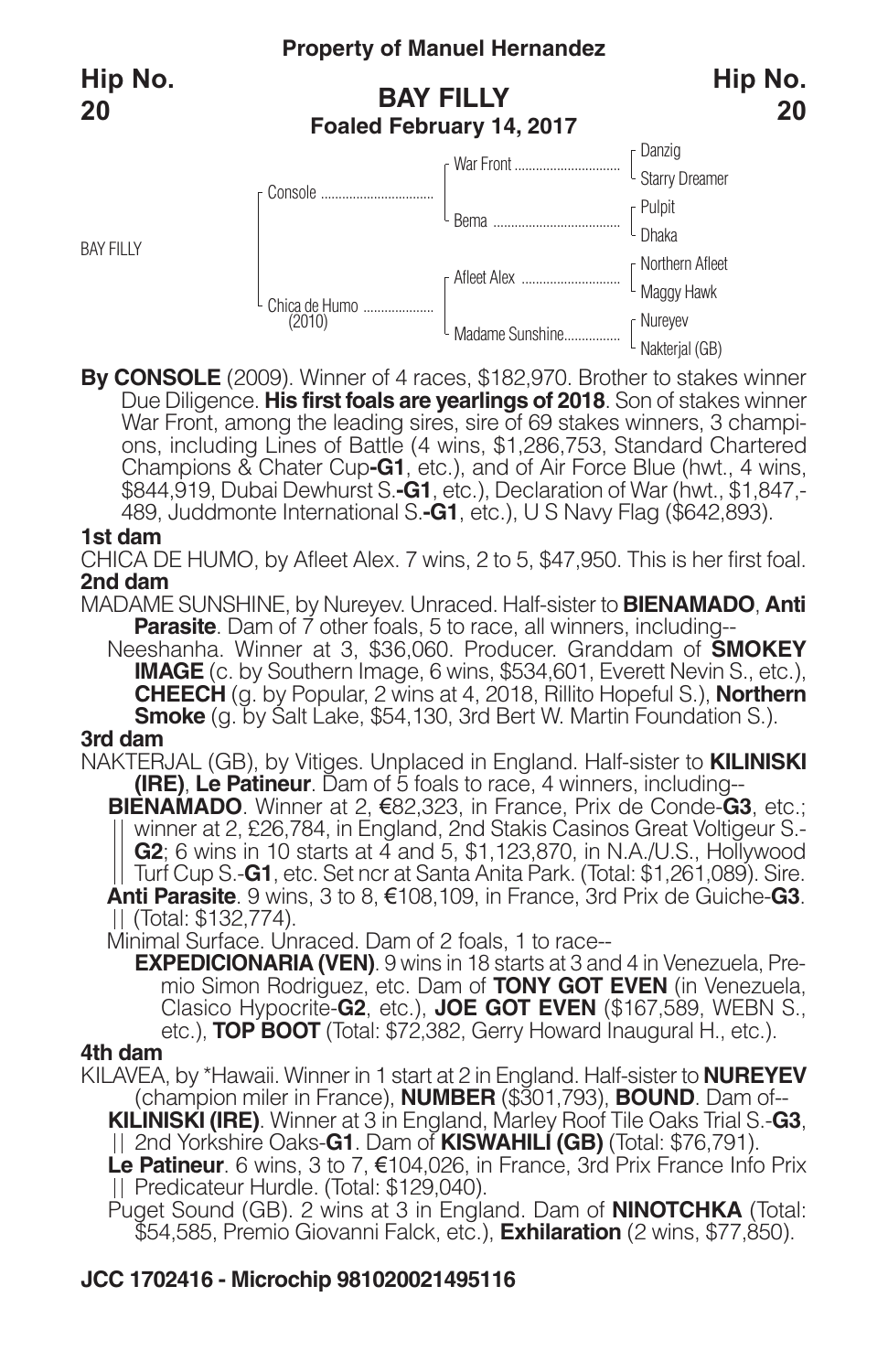## **Property of Pedro Agustin**

## **CHESTNUT FILLY Foaled March 8, 2017**





By HOCKENHEIM (2003). Unraced. Sire of 8 crops of racing age, 103 foals, 65 starters, 7 stakes winners, 43 winners of 155 races and earning \$2,-861,041, including champions Arquitecto (28 wins, \$796,088, Copa Confraternida aelillo (\$174,650, Derby Puertorriqueno S.**-G1**, etc.), Mudkenheim (9 wins, \$202,334, Clasico Ramon Llobet, Jr S.**-G2**, etc.), Regalada (\$157,309).

#### **1st dam**

**Bella Ragazzo**, by Bellamy Road. Winner at 3, \$42,097, 2nd Clasico Roberto Clemente-**G2**. This is her second foal. Dam of--

Unnamed (f. by Voice of Destiny). Two-year-old of 2018.

#### **2nd dam**

JORJA'S PROSPECT, by Prospect Bay. 3 wins at 2 and 3, \$55,001. Dam of-- **Bella Ragazzo** (f. by Bellamy Road). Stakes-placed winner, above. Bellaridge. 12 wins, 2 to 7, \$285,744. Stormin<sup>'</sup> Joria. 3 wins at 4 and 5, \$70,142. Pronto Caballo. 5 wins, 4 to 6, \$43,289.

### **3rd dam**

**Forza**, by Forever Sparkle. 16 wins, 2 to 8, \$134,912, 3rd John Peri S. Halfsister to **CARTERISTA**, **Sajon**, **Scarbelly Red**. Dam of--

Whats Up Pussycat. 5 wins, 3 to 5, \$90,163. Producer.

#### **4th dam**

BOSUN'S BRIDE, by Nashua. Unraced. Dam of 12 winners, including--

**CARTERISTA**. 27 wins, 3 to 10, \$753,599, Miami Budweiser Breeders' Cup H.- **G3**, Tropical Turf H.-**G3**, Christmas Day H.-**G3**, Bougainvillea H.-L, Lago Mar H.-L-ncr, 7 fur. in 1:22 1/5, Melreese H.-L-ncr, 7 1/2 fur. in 1:29, Noble Dancer H.-L, Flying Pidgeon H., 2nd Pembroke Pines Breeders' Cup H.-L, Manalapan H.-L, Methuselah H.-LR, P. R. Smith S., 3rd Canadian Turf H.-**G2**, Miami Budweiser Breeders' Cup H.-L, Hialeah Turf Cup H.-L, Bob Harding S.

**Forza**. Stakes-placed winner, above.

**Sajon**. 5 wins at 4 and 5, \$95,062, 3rd Foundation Plan H.

**Scarbelly Red**. 4 wins at 3 and 4, 2nd Adios Amigos Claiming H.

Lucky Boss. 6 wins, 5 to 8, \$129,194.

Moneyinthewallet. 9 wins, 3 to 7, \$66,365.

Sabogal. 4 wins, 3 to 6, \$54,115.

Ligera. Placed at 4 and 5, \$9,701. Dam of--

Sipho. 5 wins, 3 to 7, \$79,202.

Stack Bride. Unplaced in 1 start. Dam of 5 foals, 3 winners, including-- Scorper. 4 wins at 4 and 5, \$108,368.

## **JCC 1706433 - Microchip 981020021461414**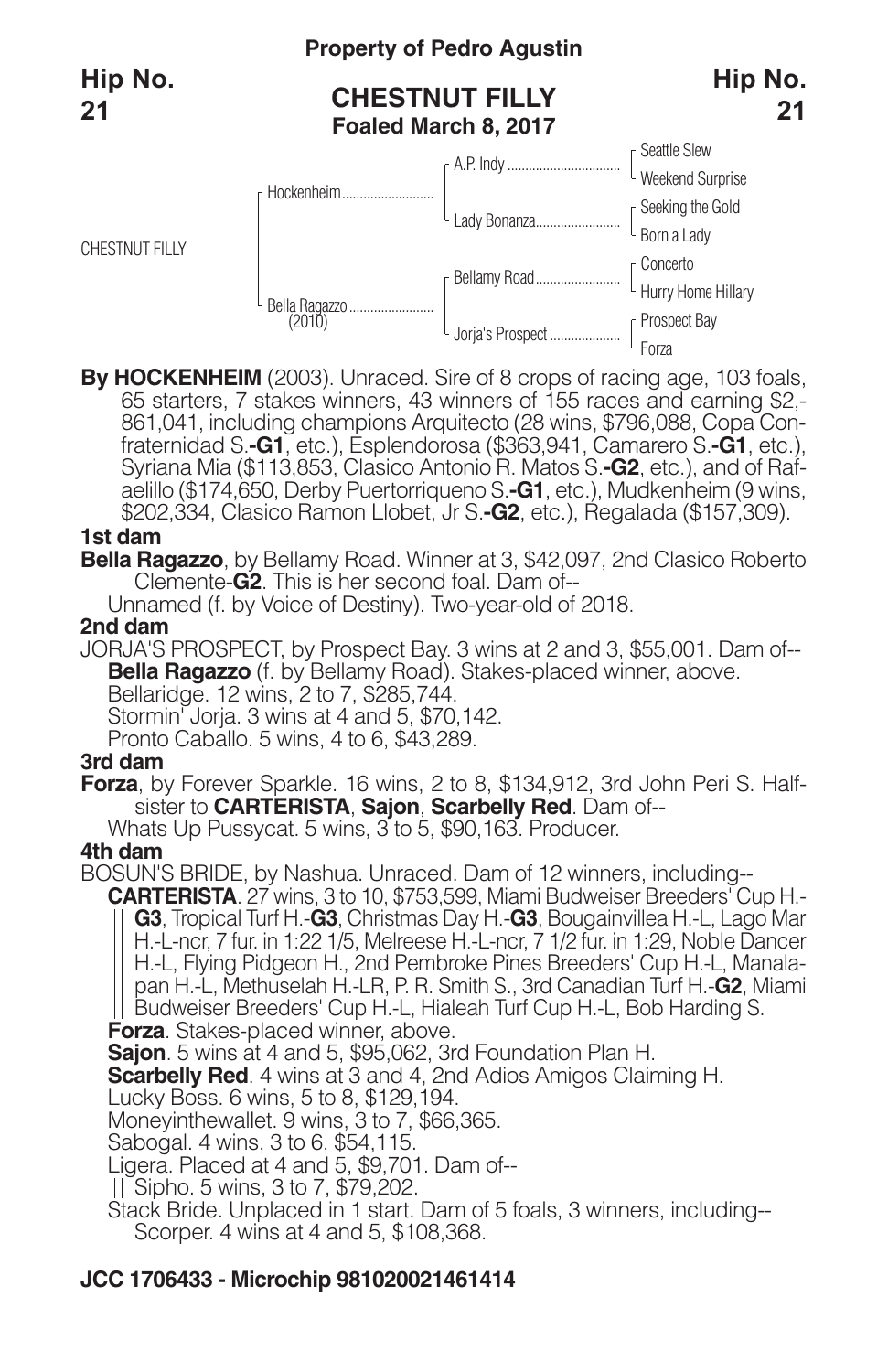BAY FILLY

## **BAY FILLY Foaled March 12, 2017**



**By CONSOLE** (2009). Winner of 4 races, \$182,970. Brother to stakes winner Due Diligence. **His first foals are yearlings of 2018**. Son of stakes winner War Front, among the leading sires, sire of 69 stakes winners, 3 champi-<br>ons, including Lines of Battle (4 wins, \$1,286,753, Standard Chartered Champions & Chater Cup**-G1**, etc.), and of Air Force Blue (hwt., 4 wins, \$844,919, Dubai Dewhurst S.**-G1**, etc.), Declaration of War (hwt., \$1,847,- 489, Juddmonte International S.**-G1**, etc.), U S Navy Flag (\$642,893).

#### **1st dam**

**Guasima**, by Royal Merlot. Winner at 2, \$30,511, 3rd Clasico Vuelve Candy B.-**G1**. Half-sister to **LA MISTICA**, **ABUELAYIYA**. Dam of 5 other foals, 4 to race, all winners, including--

Carpoforo (c. by Myfavorite Place). 2 wins in 2 starts at 3, 2018, \$22,678. Unnamed (c. by Perfect Bullet). Two-year-old of 2018.

#### **2nd dam**

SLATE SIX, by Crafty Prospector. 5 wins at 3 and 4, \$70,160. Dam of--

**LA MISTICA** (f. by Explosive Red). 32 wins in 49 starts, 2 to 5, \$527,962, champion 2-year-old filly, champion older mare in Puerto Rico, Clasico Criadores de Puerto Rico-**G1**, Clasico Dia de las Madres-**G1**, Clasico Rafael Martinez Nadal-**G1**, 2nd Clasico Luis Munoz Rivera-**G1**, Clasico Camarero-**G1**, Clasico Rafael Martinez Nadal-**G1**, Clasico Campeon Na-| tivo, Clasico Constitucion.

**ABUELAYIYA** (f. by Eqtesaad). 4 wins at 2 and 3, \$102,836, Clasico Eugenio Maria de Hostos-**G1**, Clasico Mediavilla R-**G3**.

**Guasima** (f. by Royal Merlot). Stakes-placed winner, above.

Seven On Dice. 4 wins at 3, \$55,828.

### **3rd dam**

SILVER SASHAY, by Silver Buck. 4 wins at 3 and 4, \$40,160. Half-sister to **ONE DOUBLE**. Dam of 3 other foals, 1 to race--

Don Teclo. 2 wins at 3, \$17,742.

### **4th dam**

BONNIE'S DANCER, by Marshua's Dancer. 4 wins at 3 and 4, \$31,572. Dam of-- **ONE DOUBLE**. 5 wins at 3 and 4, \$90,318, Pageant S. Dam of--

**GREINTON'S DANCER**. 3 wins at 2 and 3, \$113,878, OBS Championship S.-LR, 2nd Lecomte H.

Sunshine's Word. Placed at 3 and 4, \$3,360. Dam of **Marco'sWord** (14 wins, \$346,035, 3rd Carterista H.-L, Lord Juban S.).

One Dancer. Placed at 3 and 4, \$23,688. Dam of **I'll Deliver** (11 wins, \$103,044, 3rd Helen Anthony Memorial S.), **Iam the Ice Boy** (4 wins, \$22,832, 3rd Boise River Festival Derby).

## **JCC 1706557 - Microchip 981020021452108**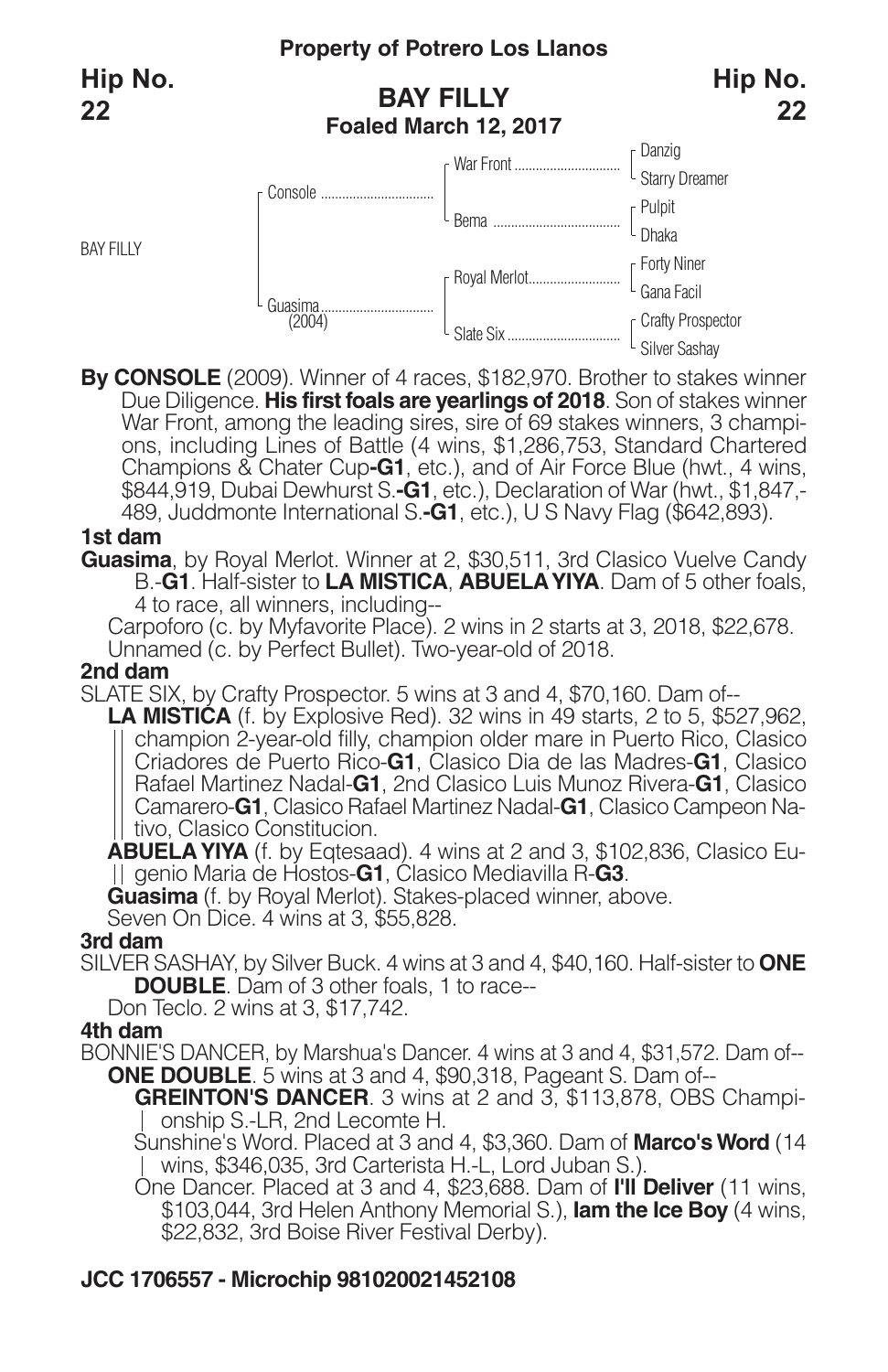BAY FILLY

## **BAY FILLY Foaled January 14, 2017**





**By MYFAVORITE PLACE** (1995). Stakes winner of \$306,852, Clasico Antonio 10 stakes winners, 131 winners of 729 races and earning \$8,579,729, in-<br>cluding champions Defensora (29 wins, \$970,367, Copa San Juan-G1,<br>etc.), Lluvia de Nieve (14 wins, \$397,206, Clasico Luis Munoz Rivera-G1, etc.), Graciani (\$253,560, Clasico Luis Munoz Rivera S.**-G1**, etc.), Traqueteo (\$314,000, Copa Gobernador**-G1**, etc.), Fracturadora (\$139,025).

#### **1st dam**

PIEL CANELA, by Casanova Star. Unraced. Sister to **KRISTIAN QUILES**, halfsister to **RICKY SLIM**. This is her second foal. Dam of--

Lo Que Fue (f. by Mi Preferido). 2 wins at 3, \$22,770.

#### **2nd dam**

**PRINCESA DE ORO**, by Noblesse Oil. 14 wins, 2 to 5, \$694,132, champion 2-year-old filly, champion older mare in Puerto Rico, Puerto Rico Futurity-**G1**, Clasico Constitucion-**G1**, Clasico Rafael Martinez Nadal-**G1**, Clasico Dia de las Madres-**G1** twice, Clasico Eduardo Cautino Insua-**G3**, 2nd Clasico Navidad-**G1**, Clasico Antonio R. Barcelo-**G1**, Clasico Constitucion-**G1**, Clasico Dia de Reyes, Copa Rafael Martinez Nadal, 3rd Clasico Roberto Clemente-**G1**, Clasico Wiso G.-**G1**, Clasico Camarero-**G2**, Clasico Criadores de Puerto Rico-**G3**, Clasico Ramon Llobet, Jr., Clasico Antonio R. Matos. Half-sister to **NOBLE SPEED**. Dam of--

**KRISTIAN QUILES** (c. by Casanova Star). 9 wins, 2 to 5, \$242,605, Derby Puertorriqueno-**G1**, Clasico Juan Alves Rueda-**G3**, 2nd Puerto Rico Futurity-**G1**, Copa Navidad-**G1**, 3rd Clasico Antonio Mongil S.-**G1**.

**RICKY SLIM** (g. by Stoneyer). 4 wins at 2 and 3, \$111,260, Copa San Juan S.-**G1**, 2nd Clasico Antonio Mongil Jr S.-**G2**, 3rd Copa Gobernador-**G1**, Derby Puertorriqueno-**G1**.

#### **3rd dam**

CALLEJA, by Natidan. Unraced. Half-sister to **SAMBA DANCER**. Dam of-- **PRINCESA DE ORO**. Champion, above.

**NOBLE SPEED**. 13 wins, 2 to 6, \$144,355, Clasico Luis Munoz Rivera-**G1**, 2nd Puerto Rico Futurity-**G1**. Sire.

#### **4th dam**

LINDA OTRA VEZ, by \*Oceanic II. 6 wins at 2 and 3, \$16,615. Dam of-- **SAMBA DANCER**. 5 wins at 2 and 3, \$105,431, Clasico Antonio R. Matos-**G2**, Clasico Criadores de Puerto Rico-**G3**. Producer. Granddam of **South Bound n Down** (10 wins, \$38,494, 2nd Go for the Gold Futurity, Idaho Cup Claiming S.-R, 3rd Idaho Cup Sprint S.-R, Idaho Cup Sprint Championship S.-R), **Fabulous Fever**(2 wins, 3rd Idaho Cup Distaff Derby-R).

## **JCC 1702718 - Microchip 981020021487979**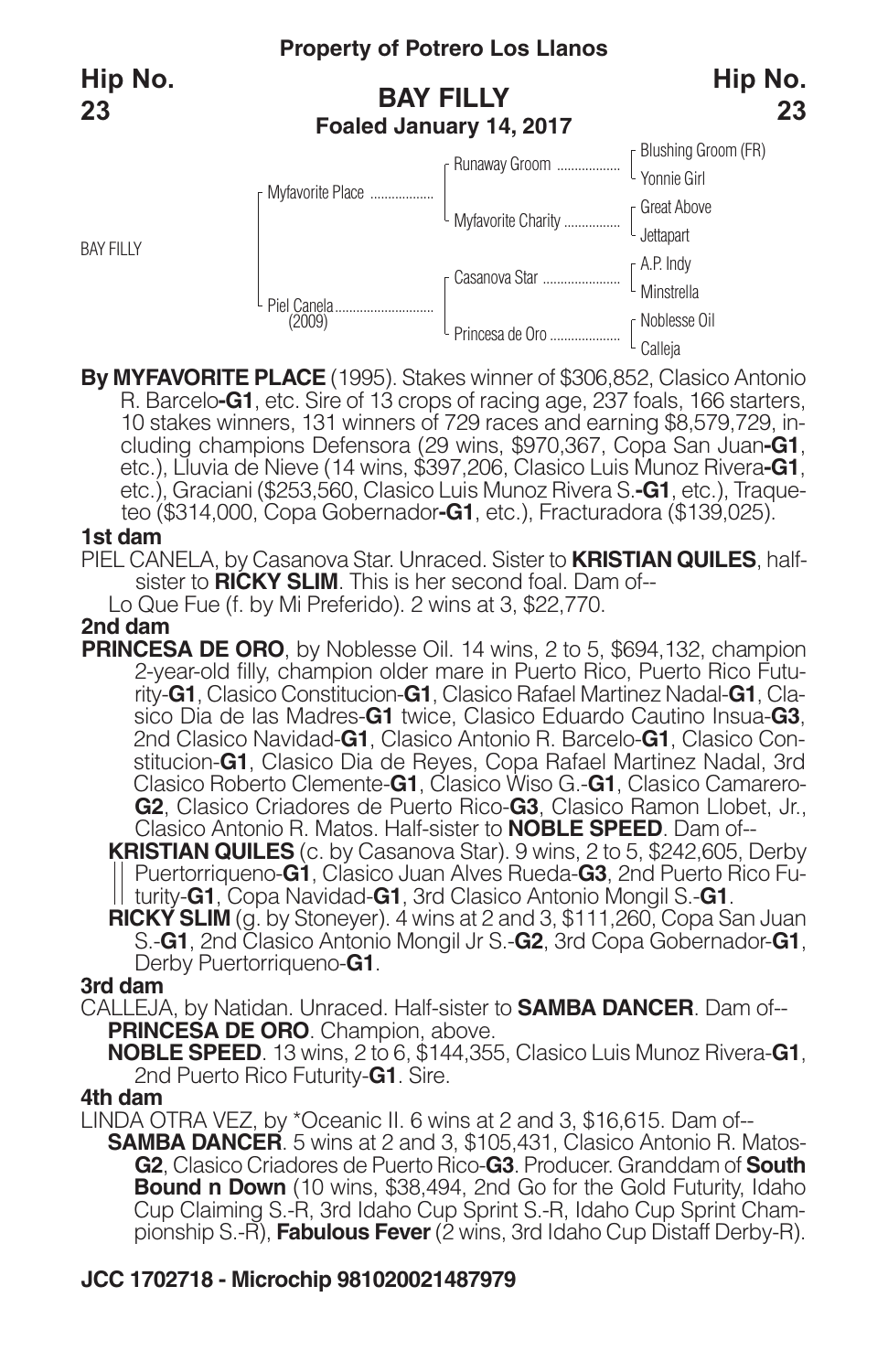

**By MYFAVORITE PLACE** (1995). Stakes winner of \$306,852, Clasico Antonio 10 stakes winners, 131 winners of 729 races and earning \$8,579,729, including champions Defensora (29 wins, \$970,367, Copa San Juan-G1, etc.), Lluvia de Nieve (14 wins, \$397,206, Clasico Luis Munoz Rivera-G1, etc.), Graciani (\$253,560, Clasico Luis Munoz Rivera S.**-G1**, etc.), Traqueteo (\$314,000, Copa Gobernador**-G1**, etc.), Fracturadora (\$139,025).

#### **1st dam**

SILVER VOW, by Broken Vow. 9 wins, 3 to 8, \$92,667. Sister to **STERLING VOW**, half-sister to **IRISH EXCHANGE**. Dam of 2 other foals, 2 to race, both winners, including--

Platino (g. by Musketier (GER)). 7 wins, 2 to 4, 2018, \$68,614.

#### **2nd dam**

SILVER N SATIN, by Silver Deputy. Winner at 3, \$5,812. Half-sister to **CANDID GLEN**. Dam of 7 other foals, all winners, including--

**IRISH EXCHANGE** (f. by Exchange Rate). 5 wins at 3 and 4, \$211,965, || Langhorne S.-L, 2nd Primonetta S.

**STERLING VOW** (f. by Broken Vow). 5 wins, 2 to 6, \$157, 128, Squan Song S.-R. Dam of 3 foals, 2 to race, both winners, including--

Blue Shine. 3 wins at 2 and 3, placed at 4, 2018, \$77,700.

Silver Legend. <sup>7</sup> wins at <sup>4</sup> and 5, \$156,822. Silver Borrego. Winner at <sup>2</sup> and 3, \$40,457, in Canada. (Total: \$41,785).

#### **3rd dam**

**Candid Moments**, by Pirate's Bounty. Winner at 2, \$39,761, 2nd Barretts Debutante S.-LR. Sister to **PIRATE AT FORTY**. Dam of--

**CANDID GLEN**. 12 wins, 3 to 10, \$1,285,075, Explosive Bid H.-**G2**, John B. Connally Breeders' Cup Turf H.-L 3 times, Fair Grounds Breeders' Cup H.- L, 2nd Edward J. Debartolo Sr. Memorial Breeders' Cup H.-L, Independence Breeders' Cup H.-L twice, Colonel E. R. Bradley H.-L, Spur S., Alliance H., 3rd Dallas Turf Cup H.-L, Fair Grounds Breeders' Cup H.-L, Bossier City H. Apple Sauce. Unraced. Dam of 7 foals, 6 to race, 4 winners, including--

Dothraki Warrior. Winner at 5 and 6, \$55,360.

#### **4th dam**

CLAUDE FRANCE, by Raja Baba. Winner at 2, \$25,780. Dam of 4 winners-- **PIRATE AT FORTY**. 3 wins at 2 and 4, \$73,088, Ladbroke Futurity-L.

**Candid Moments**. Stakes-placed winner, above.

Silk Moire. Winner at 3, \$4,925. Producer. Granddam of **KIMUA BABY** (5 wins, \$122,535, Gardenia S.-R).

Fashion Control. 3 wins at 3 and 4, \$72,650. Producer.

## **JCC 1702383 - Microchip 981020023479871**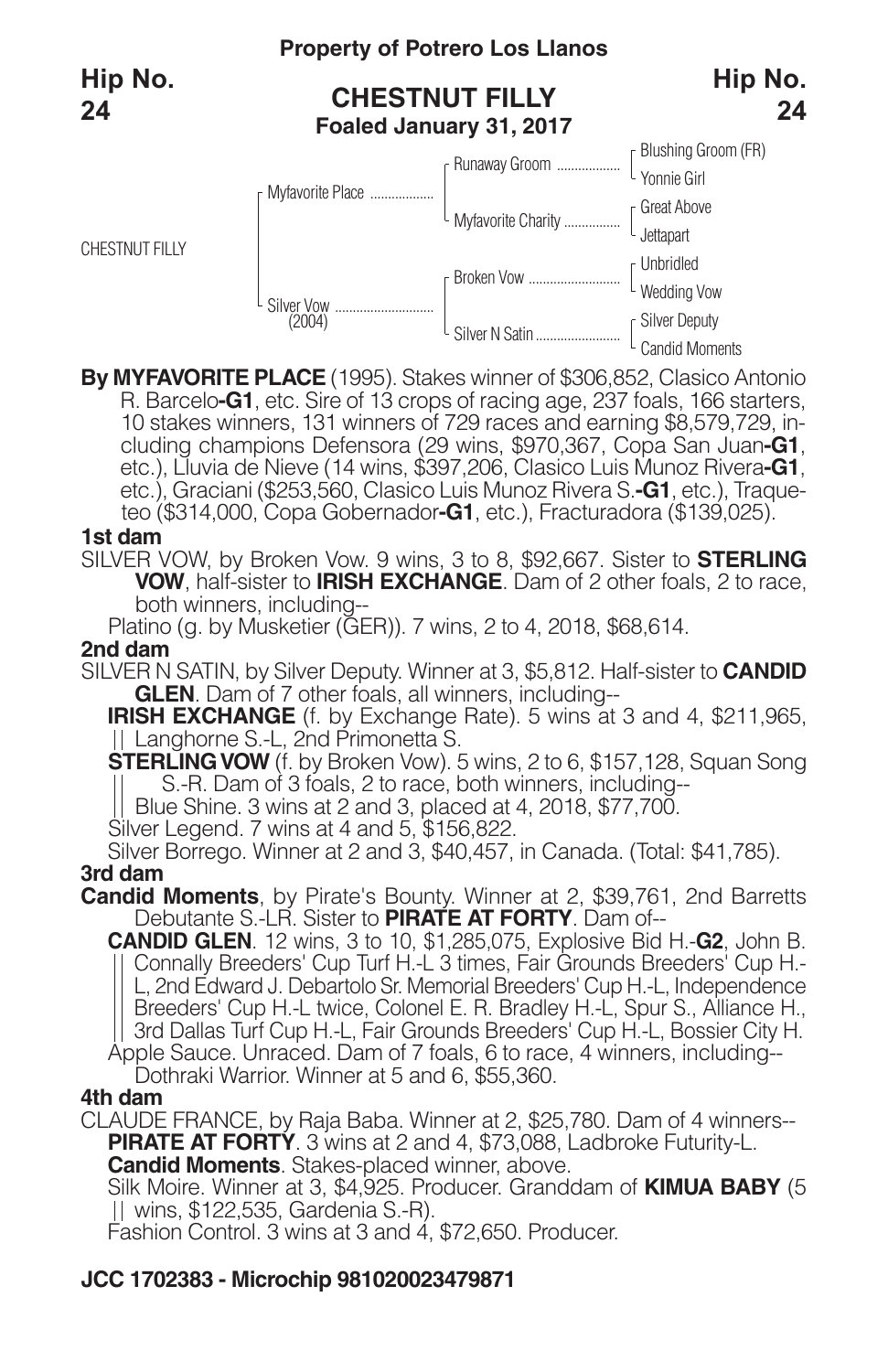CHESTNUT COLT

## **Property of Alberto Couvertie**

## **CHESTNUT COLT Foaled April 3, 2017**



**By ISTAN** (2002). Stakes winner of \$461,455, Ack Ack H.**-G3**, etc. Sire of 8 crops of racing age, 176 foals, 97 starters, 8 stakes winners, 69 winners of 225 races and earning \$5,998,051, including Istanford (\$415,227, San<br>Clemente H.**-G2**, etc.), Albano (\$756,927, Pegasus S.**-G3**, etc.), Mr. Bowl-Clemente H.**-G2**, etc.), Albano (\$756,927, Pegasus S.**-G3**, etc.), Mr. Bowl- ing (\$421,113, LeComte S.**-G3**, etc.), Turkish (\$307,762, Valedictory S.**- G3**), Keep Crossing (\$213,920, West Virginia Secretary of State S.-L, etc.), Path of David (\$187,463, Eddie Logan S.-L, etc.), Chief Istan (\$172,350).

#### **1st dam**

AMEN JOY, by Kitten's Joy. Placed at 3, \$14,145. This is her first foal.

#### **2nd dam**

HEAVENLY OIL, by Golden Missile. 2 wins at 2, \$33,290. Dam of--

Let Th Kitten Purr. 3 wins at 4 and 5, \$33,476, in N.A./U.S.; 3 wins at 3 and 4, \$74,241, in Canada. (Total: \$106,889).

### **3rd dam**

GOING ASHORE, by Polish Navy. 3 wins at 3 and 4, \$76,284. Half-sister to **DANCING SPREE**, **FURLOUGH**, **FANTASTIC FIND**, **DANCING ALL NIGHT**. Dam of 4 other foals to race, 3 winners, including-- Seaside Princess. Winner at 3, \$14,700.

No Stopping. Unplaced. Dam of 9 foals, 6 winners, including-- **Bergeron Rodeo**. 5 wins at 3 in Trinidad and Tobago, 2nd Republic Bank

Gold Cup-**G1**, Chief Secretary Gold Cup-**G1**, President's Cup-**G2**.

**Cool <sup>C</sup> Note**. <sup>9</sup> wins, <sup>2</sup> to 7, \$230,321, 3rd Illinois Owners S.-R. **4th dam**

**BLITEY**, by Riva Ridge. 8 wins at 3 and 4, \$297,746, Maskette S.-**G2**, Test S.- **G2**, Twilight Tear S., etc. Half-sister to **THE LIBERAL MEMBER**. Dam of-- **DANCING SPREE**. 10 wins, 3 to 5, \$1,470,484, Breeders' Cup Sprint-**G1**, etc. **FURLOUGH**. 8 wins, 3 to 5, \$671,844, Ballerina H.-**G1**, etc. Dam of **HAPPY HUNTING** (\$281,917, Aqueduct H.-**G3**, etc., sire), **PARDON** (\$108,908). **FANTASTIC FIND**. 6 wins at 3 and 4, \$335,410, Hempstead H.-**G1**, Finely S., 2nd Test S.-**G1**, etc. Dam of **TAX RULING** (\$469,315), **FINDER'S FEE** (\$708,128), **Treasure Island** (\$96,020, sire), **NewWay** (\$120,350, sire). **DANCING ALL NIGHT**. 4 wins at 3 and 4, \$185,420, Long Island H.-**G2**. Home Leave. 5 wins at 4 and 5, \$105,092. Dam of **EXTEND** (7 wins, \$436,856, Ontario Matron H.-L, etc.). Granddam of **WE CAN SEEK (CHI)** (6 wins, Total: \$266,380, champion 3-year-old colt in Chile, sire), **WEEK-ENDTRIP** (Total: \$66,630, champion 3-year-old filly in Chile), etc. Oh What a Dance. Unraced. Dam of **HEAVENLY PRIZE** (\$1,825,940, champion 3-year-old filly), **OH WHAT A WINDFALL** (\$363,623, Matron S.-**G1**, etc.), **Dancinginmydreams** (\$64,600), **Hunting Hard** (\$103,140).

## **JCC 1709456 - Microchip 981020021447821**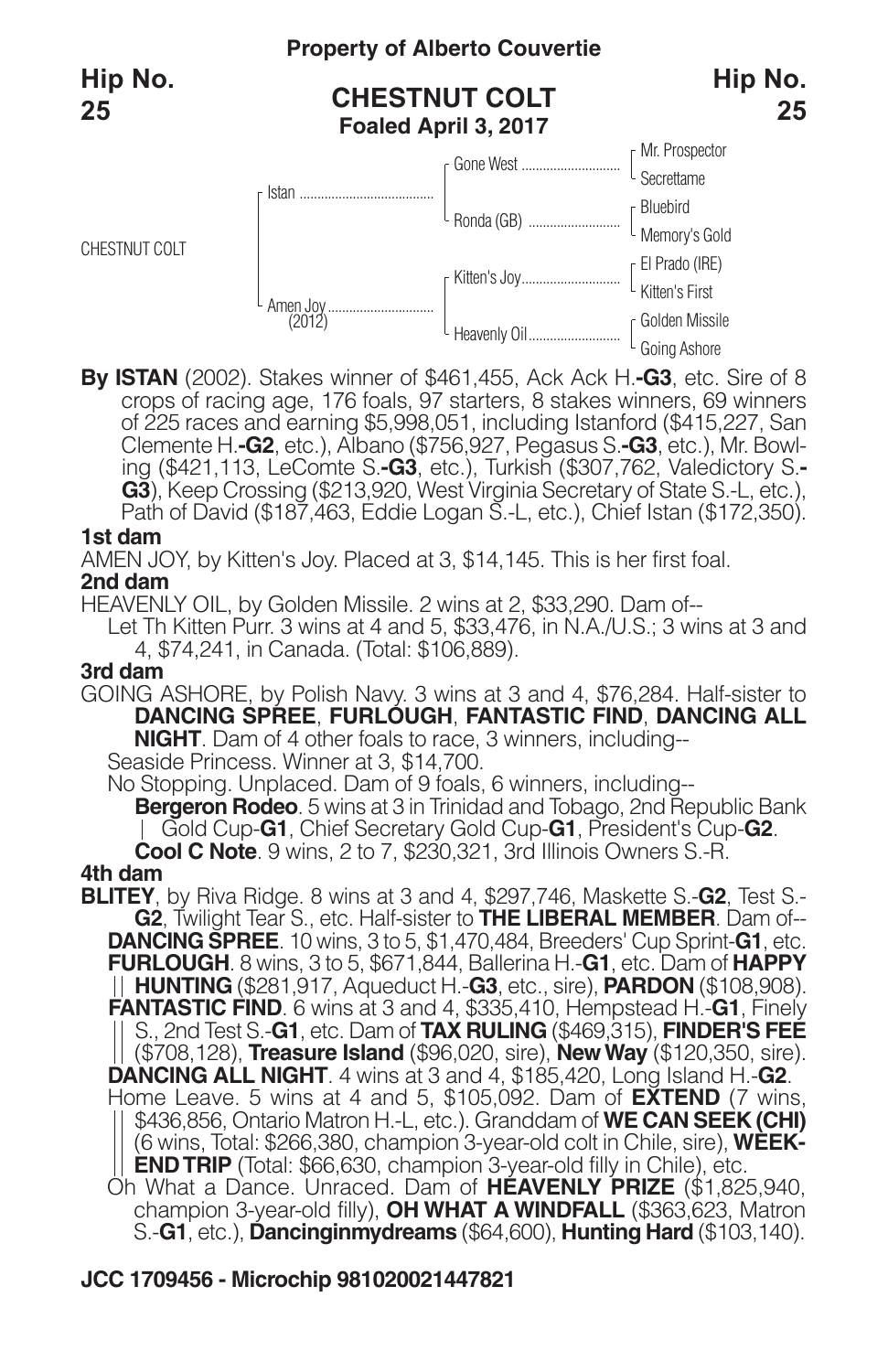BAY FILLY

## **BAY FILLY Foaled April 21, 2017**



**By CONSOLE** (2009). Winner of 4 races, \$182,970. Brother to stakes winner Due Diligence. **His first foals are yearlings of 2018**. Son of stakes winner War Front, among the leading sires, sire of 69 stakes winners, 3 champi-<br>ons, including Lines of Battle (4 wins, \$1,286,753, Standard Chartered Champions & Chater Cup**-G1**, etc.), and of Air Force Blue (hwt., 4 wins, \$844,919, Dubai Dewhurst S.**-G1**, etc.), Declaration of War (hwt., \$1,847,- 489, Juddmonte International S.**-G1**, etc.), U S Navy Flag (\$642,893).

#### **1st dam**

**Andiroba Royal**, by Royal Merlot. 10 wins, 2 to 6, \$340,579, 2nd Clasico Agapito Rivera Monge-**G3**, 3rd Clasico Eugenio Maria de Hostos-**G1**, Clasico Dama del Caribe-**G1**, Clasico Agapito Rivera Monge-**G3**, Clasico Imbuia Pajoqui-**G3**. Half-sister to **SR. SERENO**, **Julina**. Dam of 5 other foals, 4 to race, 3 winners--

La Poderosa (f. by Myfavorite Place). 9 wins, 2 to 4, \$59,072.

La Suegrita (f. by Myfavorite Place). 3 wins at 3 and 4, \$34,742.

Charlie Oyola (c. by Myfavorite Place). 4 wins at 2 and 3, \$30,271.

Markus Aurelius (c. by Perfect Bullet). Two-year-old of 2018.

### **2nd dam**

CAT HUNT, by \*Cougar II. Unplaced. Half-sister to **LE BAG LADY**. Dam of-- **SR. SERENO** (c. by Lodz). 6 wins in 12 starts, 2 to 4, \$84,847, Clasico Luiz || Munoz Rivera.<br>**Andiroba Royal** (f. by Royal Merlot). Stakes-placed winner, above.

**Aulina** (f. by Lord Cardinal). 5 wins, \$74,026, 3rd Clasico Campeon Nativo. **3rd dam** 

HUNTING PINK, by Jacinto. Unraced. Half-sister to **BOLD EXPERIENCE**, **VIRGINIA DELEGATE**, **COPPER CANYON**, **Ross Sea**. Dam of-- **LE BAG LADY**. 5 wins at 2 and 3, \$103,913, Miss Collinsville S., etc.

Pink Screen. 3 wins at 2 and 3, \$39,165. Sent to Venezuela. Broodmare of the year in 1992 in Venezuela. Dam of 7 known foals, 6 winners, incl.-- **CATIRE BELLO (VEN)**. 13 wins in 15 starts, 2 to 4 in Venezuela, horse of the year, champion 2- and 3-year-old colt, Venezuelan Triple Crown, Premio Republica de Venezuela-Venezuelan Derby-**G1**, etc.; placed at 3, \$65,324, in N.A./U.S., 2nd Clasico Internacional del Caribe-**G1**. Sire. **Geranio**. Placed at 3 and 4 in Venezuela, 2nd Premio Dia de la Armada-**G3**, etc. Dam of **MAXIMA** (Clasico Peggy Azqueta, etc.).

Baby Goofus. 5 wins. Dam of **NICKEL LOU** (\$56,692), **BABY GO BABY** (\$37,562), **BABY GOOFHAUF** (\$26,816, dam of **OCEAN ROLL**). Hunt in Silence. Unraced. Producer. Granddam of **CATIRA FABI** (Clasico

Lanzarina-**G3**, etc.), **MILAGRITOS** (Copa Dia del Veterinario, etc.).

## **JCC 1710993 - Microchip 981020021452887**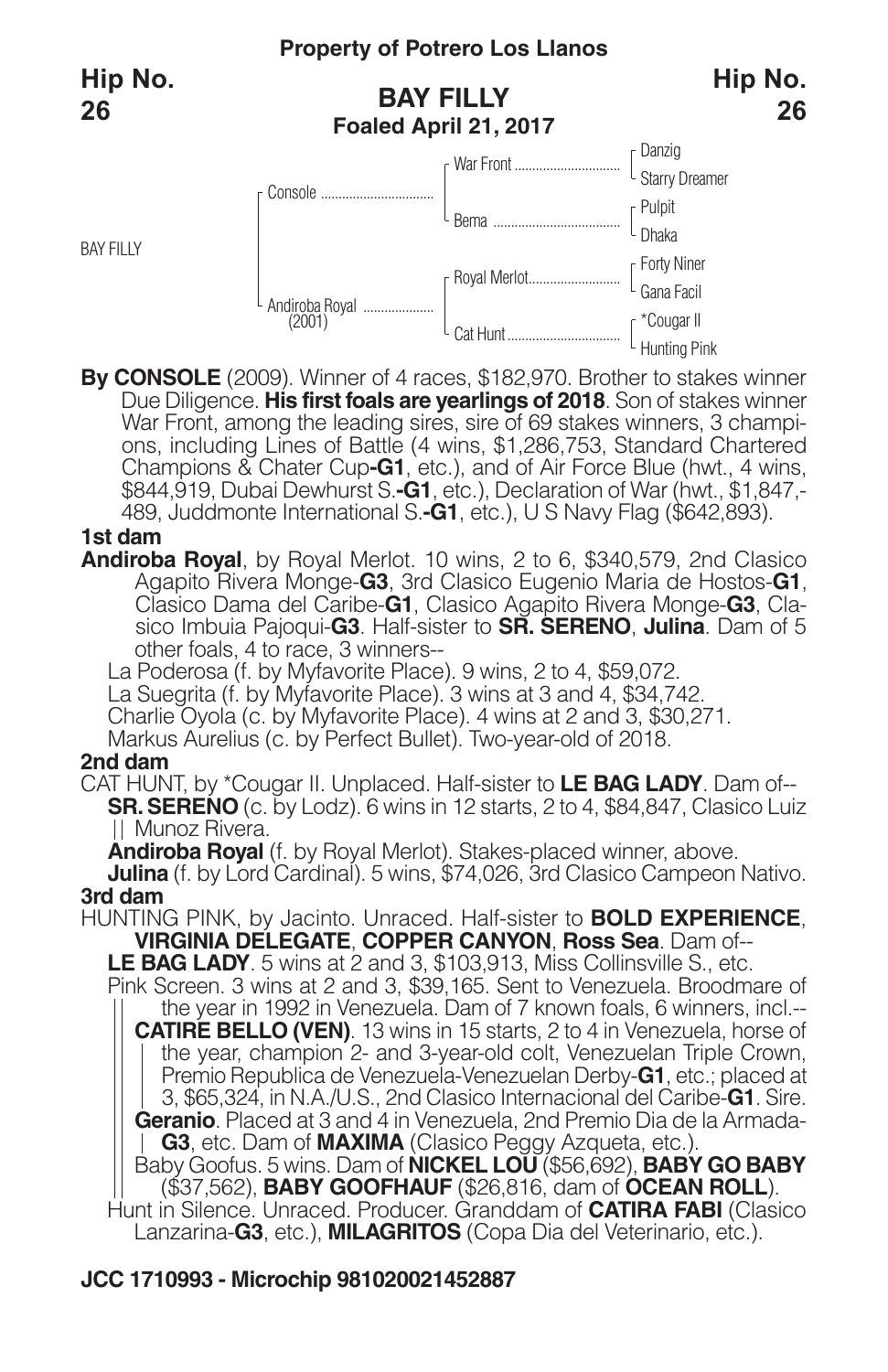BAY FILLY

## **Property of Potrero Los Llanos**

## **BAY FILLY Foaled January 10, 2017**



**By SIDE ROAD** (2009). Stakes-placed winner of \$150,074, 2nd Elkhorn S.**- G2**, John's Call S.-R. Half-brother to stakes winner Crittenden. **His first foals are 2-year-olds of 2018**. Son of horse of the year in U.A.E. Street ons, including Winx (\$14,416,118, Longines Queen Elizabeth S.**-G1** twice, etc.), Zenyatta (\$7,304,580, Breeders' Cup Classic**-G1**, etc.), Street Sense (6 wins, \$4,383,200, Kentucky Derby**-G1**, etc.), Shocking (\$4,561,399).

#### **1st dam**

ACTION DELIGHT, by Three Wonders. Winner at 2, \$12,040. Half-sister to **APIECEOFTHEACTION**, **YOU'VE GOT ACTION**, **Knight in Flight**, **Classic Action**. Dam of 5 other foals, 2 to race, including--

Velon Cibucano (c. by Triano). Placed at 3, \$6,607.

Miss Cattleya (f. by Hockenheim). Two-year-old of 2018.

### **2nd dam**

- **Mighty Action**, by Mighty Adversary. 3 wins at 2 and 3, \$39,460, 2nd Cinderella S., Surrey S., Lassie S. Half-sister to **COUNT ACTION**. Dam of--
	- **APIECEOFTHEACTION** (g. by Wander Kind). 13 wins, 2 to 8, \$435,031, Lieutenant Governors' Breeders' Cup S.-L, British Columbia Cup Redekop Classic S.-LR, Sir Winston Churchill H., Jack Diamond Futurity-R, British Columbia Nursery S.-R, Hastings S.-R, Inaugural S.-R, 2nd Lieutenant Governor's Breeders' Cup S.-L, S. W. Randall Plate H.-L, British Columbia Classic H.- LR, John Longden 6000 H., Burnaby S., Richmond S., George Royal S.-R.
	- **YOU'VE GOT ACTION** (c. by Son of Briartic). 9 wins, 2 to 5, \$303,970, Eagle Hardware and Garden Derby-L-ntr, 1 1/8 mi. in 1:48 3/5, Rainier Breeders' Cup H.-L, Inlet S., Klondike H., Fox Sports Northwest H.-etr, 6 1/2 fur. in 1:14 3/5, Ascot Sophomore S.-R, 2nd British Columbia Derby-L, British Columbia Cup Redekop Classic H.-LR, City of Vancouver S., George Royal S.-R, Inaugural S.-R, 3rd Budweiser Emerald H.-L Fox Sports Network H. Sire.

**Knight in Flight** (g. by Family Calling). 7 wins, 3 to 6, \$148,030, 2nd The Vid S. Set ncr at Philadelpha Park, about 7 1/2 fur. in 1:31 4/5.

**Classic Action** (f. by Meadowlake). Winner at 2 and 3, \$58,350, 2nd Sonoma H.-L, Supernaturel H., 3rd Nanaimo H. Producer.

Regal Action. 2 wins in 4 starts at 3, \$20,880. Dam of 4 winners, including-- **WIND STORM** (f. by He's Tops). 12 wins, 3 to 6, \$287,084, in Canada, Senate Appointee S., British Columbia Cup Distaff H.-R, etc. (Total: \$269,448).

No Lost Action. Unplaced. Dam of 7 foals, 6 winners, including--

**MISS CURRENT SEA** (f. by Petersburg). Winner in 1 start at 2 in N.A./ U.S., Lassie S.; winner at 2, \$7,800, in Canada. Producer.

**Free Action** (g. by Free At Last). 4 wins, \$59,532, 2nd Golden Bear S.-L.

## **JCC 1702018 - Microchip 981020021463692**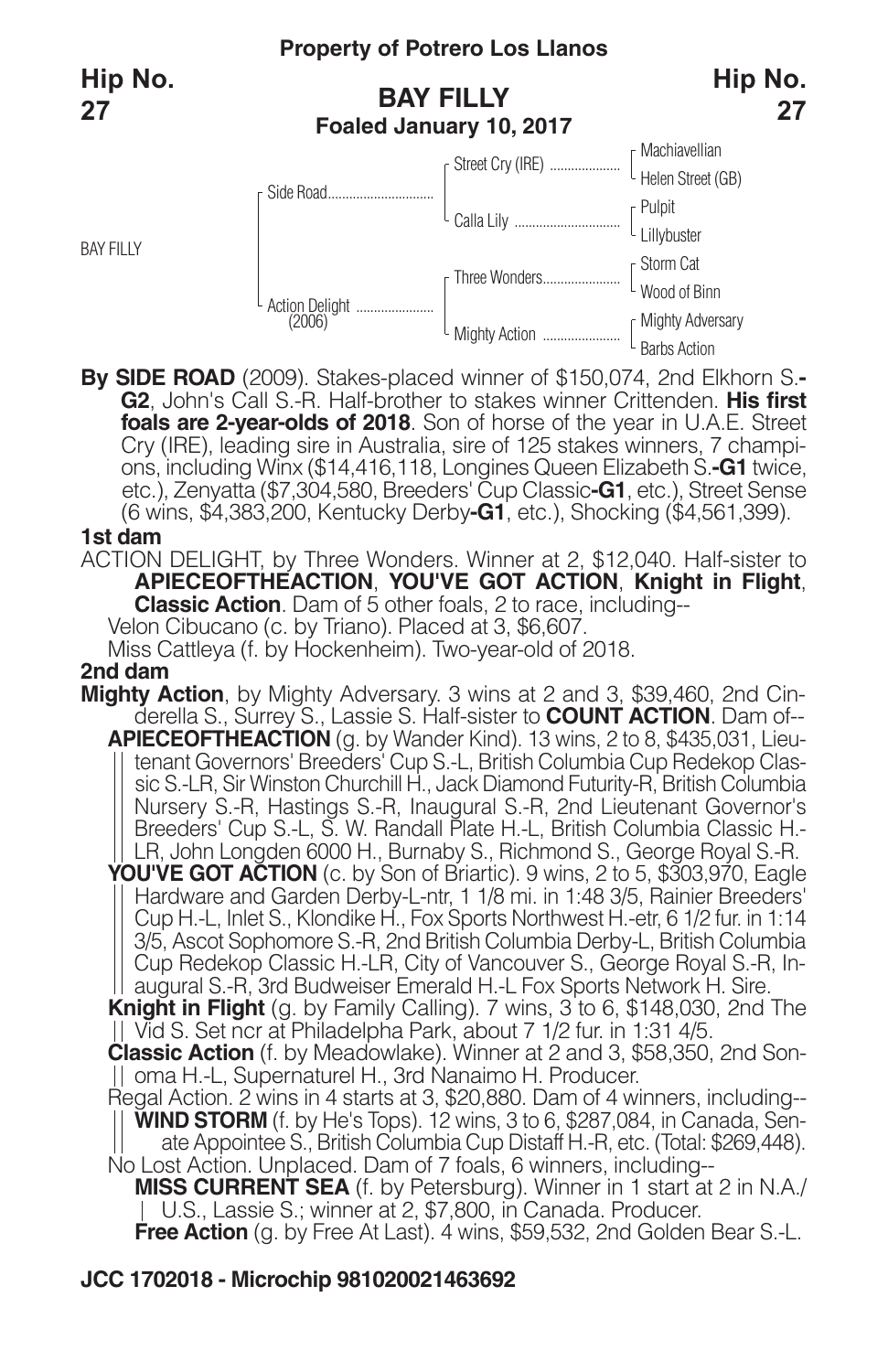

**By MYFAVORITE PLACE** (1995). Stakes winner of \$306,852, Clasico Antonio 10 stakes winners, 131 winners of 729 races and earning \$8,579,729, including champions Defensora (29 wins, \$970,367, Copa San Juan-G1, etc.), Lluvia de Nieve (14 wins, \$397,206, Clasico Luis Munoz Rivera-G1, etc.), Graciani (\$253,560, Clasico Luis Munoz Rivera S.**-G1**, etc.), Traqueteo (\$314,000, Copa Gobernador**-G1**, etc.), Fracturadora (\$139,025).

#### **1st dam**

**Amanda Sofia**, by Goldwater. Winner at 2, \$22,160, 3rd Clasico Camarero-**G1**. Dam of 7 other foals, 5 to race, all winners, including--

**Tren Urbano** (c. by Myfavorite Place). 10 wins, 2 to 5, 2018, \$90,350, 3rd Clasico Luis Munoz Rivera Memorial S.-**G1**.

Guagua Escolar (f. by Roman Scout). 21 wins, 3 to 8, \$143,325.

Guaguita Pisicorre (f. by Roman Scout). 5 wins, 2 to 4, \$49,290.

Amor Desolado (f. by Kylemore Abbey). 5 wins, 3 to 5, \$42,890.

Unnamed (c. by Myfavoriteplace). Two-year-old of 2018.

#### **2nd dam**

AKITA SUNRISE, by Sunny's Halo. Winner at 2, \$25,792. Half-sister to **KEY PRO**, **Mi Cookie**. Dam of 5 winners, including--

**Amanda Sofia** (f. by Goldwater). Stakes-placed winner, above. **3rd dam**

mio Regina Elena-Italian One Thousand Guineas-G1), half-sister to IN-<br>SURRECTION (\$90,170, sire). Dam of 5 foals, all winners, including--<br>KEY PRO. 4 wins at 2 and 4, \$134,074, New York Breeders' Futurity-LR,

Aspirant S.-LR.

**Mi Cookie**. 2 wins at 3, \$29,480, 2nd Canterbury Oaks. Dam of--

**Robs Hero**. 7 wins, 2 to 5, \$91,020, 2nd Oregon H.B.P.A. Au Revoir H. **Hitchismyname**. 3 wins, 2 to 4, \$57,806, 2nd Kudzu Juvenile S.

Passing Glamour. Unraced. Dam of **Bobby R** (2nd Clasico Sprinters), **Diamond** (2nd Clasico Consolacin), **Yola** (3rd Clasico Sprinters).

Miss Coppertone. 2 wins at 3, \$26,660. Dam of 4 winners, including--

**MOE B DICK**. 31 wins, 3 to 12, \$436,593, Forego H., 2nd Pete Condellone H.-R twice, Seattle Slew H.

Cove Hill Miss. 3 wins at 3, \$48,455. Dam of 7 winners, including-- **END OFTHE HILL**. 13 wins, 3 to 6, \$309,121, Proud Puppy H., Arctic Queen H.-R, Alyssa H.-R, 3rd Proud Puppy H., Lady Finger S.-R, Niagara S.-R. **MOM'S LITTLE GUY**. 14 wins, 2 to 9, \$223,216, Frattare S.-R, Ontario County S.-R, 2nd Frattare S.-R, 3rd Wine Country H.-R. Sire.

## **JCC 1709355 - Microchip 981020021456271**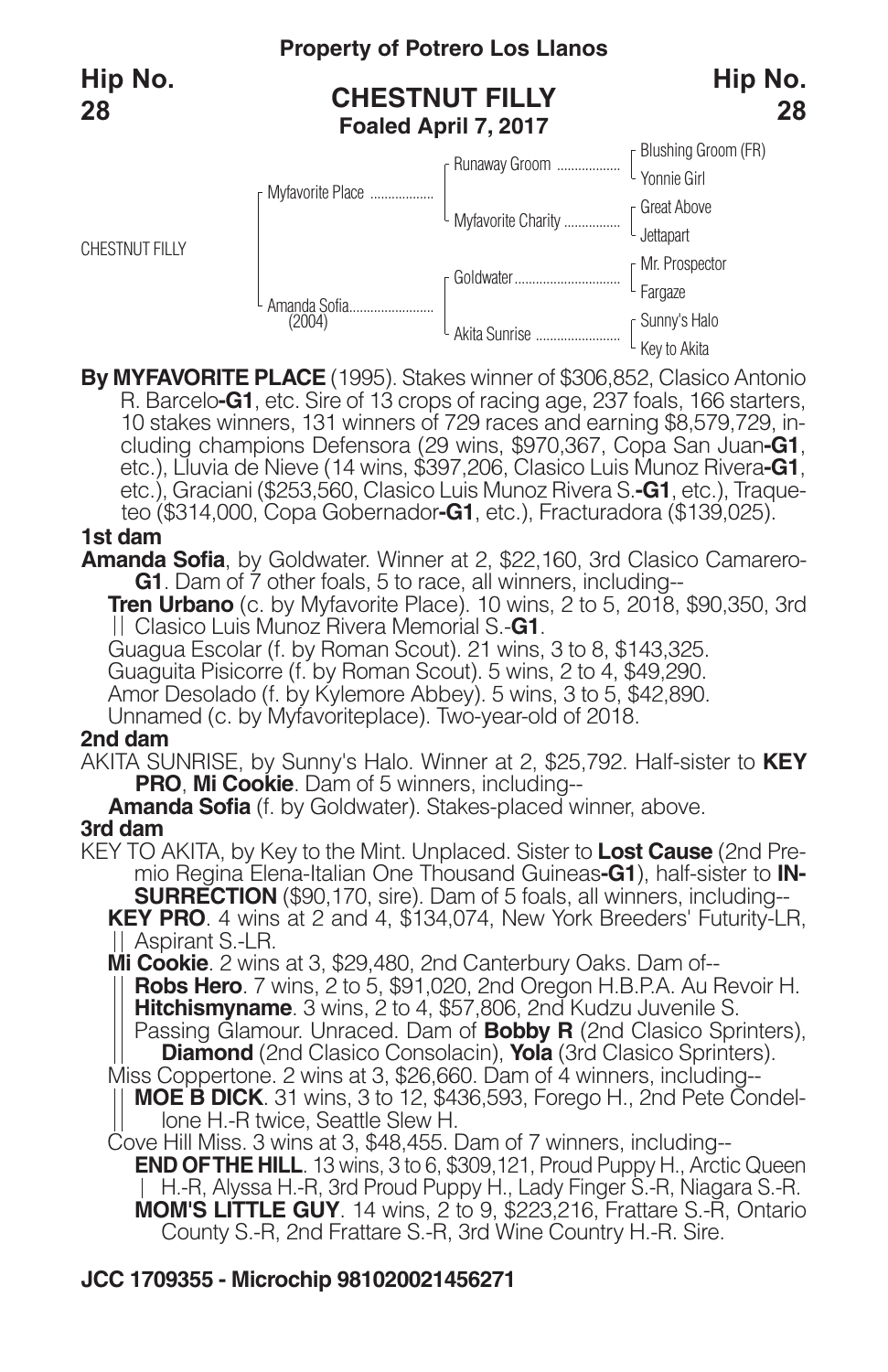BAY COLT



**By CONSOLE** (2009). Winner of 4 races, \$182,970. Brother to stakes winner Due Diligence. **His first foals are yearlings of 2018**. Son of stakes winner ons, including Lines of Battle (4 wins, \$1,286,753, Standard Chartered Champions & Chater Cup**-G1**, etc.), and of Air Force Blue (hwt., 4 wins, \$844,919, Dubai Dewhurst S.**-G1**, etc.), Declaration of War (hwt., \$1,847,- 489, Juddmonte International S.**-G1**, etc.), U S Navy Flag (\$642,893).

#### **1st dam**

LANENADEPIERO, by Triano. Unraced. Half-sister to **KRISTIAN DETENIDO**. This is her first foal.

#### **2nd dam**

LISANIX, by Sejm. Unraced. Half-sister to **ALANITA**. Dam of-- **KRISTIAN DETENIDO** (g. by Don Guido). 2 wins at 2, \$69,536, Copa Navidad-**G1**.

#### **3rd dam**

BIONETTE, by Ribots Verset. Winner at 3, \$19,113. Sister to **Comendador**, halfsister to **MabelT.** Dam of 5 other foals, 4 to race, all winners, including-- **ALANITA**. 10 wins, 3 to 6, \$190,704, Clasico Dama del Caribe-**G1**, 2nd Clasico Criadores Hembras-**G1**. Producer. Radiologa. 13 wins, 2 to 4, \$80,346.

#### **4th dam**

DOROTHY'S LOVE, by Levee Dancer. Unraced. Half-sister to **YERBA MORA** (26 wins, \$299,121, Clasico Constitucion del Estado Libre Asociacion de Puerto Rico, etc.), **Tipico** (\$101,590). Dam of 12 winners, including--

**Comendador**. 22 wins, 2 to 7, \$420,975, 2nd Puerto Rico Futurity-**G1**, Clasico Navidad-**G3**, 3rd Copa Gobernador-**G1**, Clasico Dia del Veterano-**G1**, Clasico Rafael Martinez Nadal-**G3**.

**MabelT.** 8 wins at 2 and 3, \$74,207, 2nd Clasico Criadores de Puerto Rico-**G3**. Rum Lady. Winner at 3, \$3,384. Dam of 8 foals, 7 to race, 5 winners, incl.--

**Flor de La Canela**. 6 wins at 2 and 3, \$132,955, 3rd Copa Criadores-**G1**, Clasico Entrenadores-**G3**. Dam of **MEDIAVILLA R.** (\$629,148, Puerto Rican Triple Crown, Derby Puertorriqueno-**G1**, Copa Gobernador-**G1**, Copa San Juan-**G1**, Clasico Antonio Fernandez Castrillon-**G1**, Clasico Ramon Llobet, Jr.-**G1**, Campeon Nativo Princesa de Oro-**G1**, Copa Camarero-**G1**, Clasico Dia de Reyes-**G1**, 2nd Clasico Antonio R. Matos-**G1**). Granddam of **JALEEMAR** (\$154,765, Clasico Camarero-**G1**, Clasico Eugenio Maria de Hostos-**G3**, 3rd Clasico Ramon Llobet). Love Story P. R. 12 wins, 2 to 4, \$66,225. Dam of 7 foals, all winners, incl.-- Al Son Del Amor. 22 wins, 2 to 8, \$195,390. Producer.

### **JCC 1718660 - Microchip 981020021455980**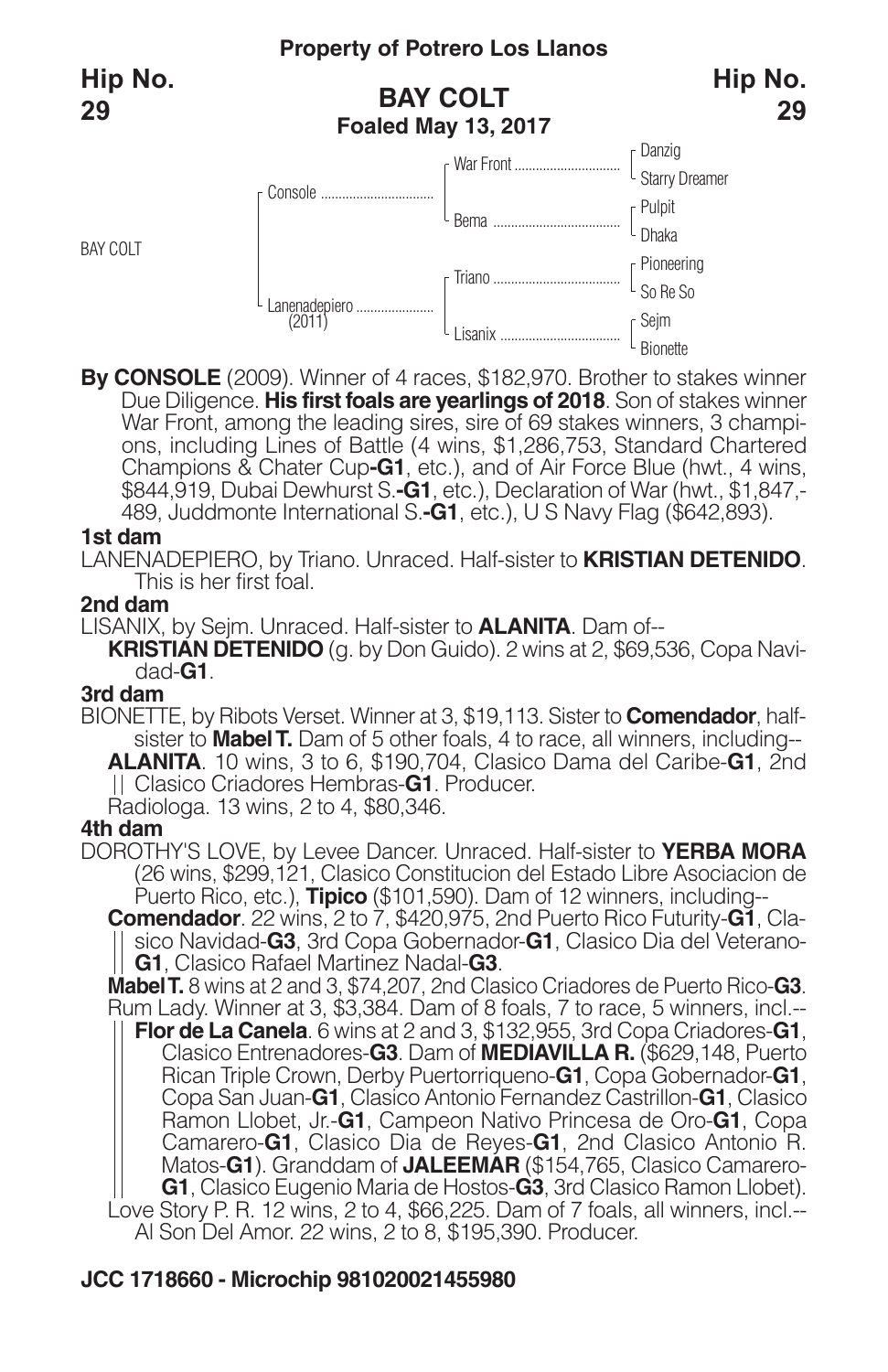BAY COLT

## **Property of Potrero Los Llanos**

## **BAY COLT Foaled January 31, 2017**



**By SIDE ROAD** (2009). Stakes-placed winner of \$150,074, 2nd Elkhorn S.**- G2**, John's Call S.-R. Half-brother to stakes winner Crittenden. **His first foals are 2-year-olds of 2018**. Son of horse of the year in U.A.E. Street ons, including Winx (\$14,416,118, Longines Queen Elizabeth S.-G1 twice, etc.), Zenyatta (\$7,304,580, Breeders' Cup Classic**-G1**, etc.), Street Sense (6 wins, \$4,383,200, Kentucky Derby**-G1**, etc.), Shocking (\$4,561,399).

#### **1st dam**

BELLA ALEXANDRA, by Afternoon Deelites. 11 wins, 2 to 7, \$74,818. Half-sister to **Huntingthetruth**, **McCrocklin**. Dam of 2 other foals--

Magic Trialex (g. by Triano). Winner at 2, \$9,306.

Side Bella (f. by Side Road). Two-year-old of 2018.

### **2nd dam**

TAKE ME HUNTING, by Hunting Horn. Unraced. Half-sister to **PANIMETRO**. Dam of 10 other foals, 9 to race, 7 winners, including--

**Huntingthetruth** (f. by Is It True). 8 wins, 2 to 4, \$252,583, in N.A./U.S., 3rd New Year's Eve S.-L; placed at 5, \$75,470, in Canada. (Total: \$314,617). **McCrocklin** (g. by Even the Score). 2 wins, \$56,456, 2nd Rainbow S.-R. **3rd dam**

**FLOOR ME**, by Take the Floor. <sup>5</sup> wins at <sup>3</sup> and 4, \$82,642, Evangeline Oaks, Barqu's Big Tyme S., etc. Half-sister to **TAXPAYER'S FOLLY**. Dam of-- **PANIMETRO**. 14 wins, 2 to 6, \$338,492, Copa 4 de Julio-**G1**, Clasico Dia de

los Padres-**G1**, Clasico Campeon Importado-**G1**, 2nd Clasico Jose de Diego-**G1**, Clasico Jose Celso Barbosa-**G1**, 3rd Clasico Jose de Diego- **G1**, Clasico Jose Celso Barbosa-**G1**, Clasico Juan Ponce de Leon-**G1**, etc.

### **4th dam**

PARTY'S ON ME, by Stevedore. Unplaced. Dam of 7 winners, including--

**TAXPAYER'S FOLLY**. 6 wins at 2 and 5, \$178,862, Louisiana Downs Futurity-LR, Delta Miss S., Laurel Lane S.-R. Dam of 5 winners, including-- **Tax Haven**. 4 wins at 2 and 5, ¥54,659,000, in Japan, 3rd Daily Hai Queen Cup-**G3**. (Total: \$508,197). Dam of **HISHI ATLAS** (Total: \$3,837,138), **LUMINOUS HARBOR** (Total: \$829,756, dam of **At the Seaside**), **Across the Heaven** (Total: \$608,680), **Grenadines** (Total: \$996,139). Granddam of **Arabatax** (Total: \$1,365,034), **Heavenly Cruise** (Total: \$584,964). **FLOOR ME**. Stakes winner, above.

Partyship. Unplaced. Dam of **BARRIER REEF** (\$250,189, Whirlaway S.-L, etc.), **Artic Party** (\$323,397, 3rd John A. D'Amico S.-LR), **Kissin Party** (\$87,212, dam of **Blessed One**, Total: \$129,006). Granddam of **JUDGE CARR** (to 8, 2018, \$358,773), **DAUGHTER'S PRIDE** (Total: \$61,544).

## **JCC 1702553 - Microchip 981020021540884**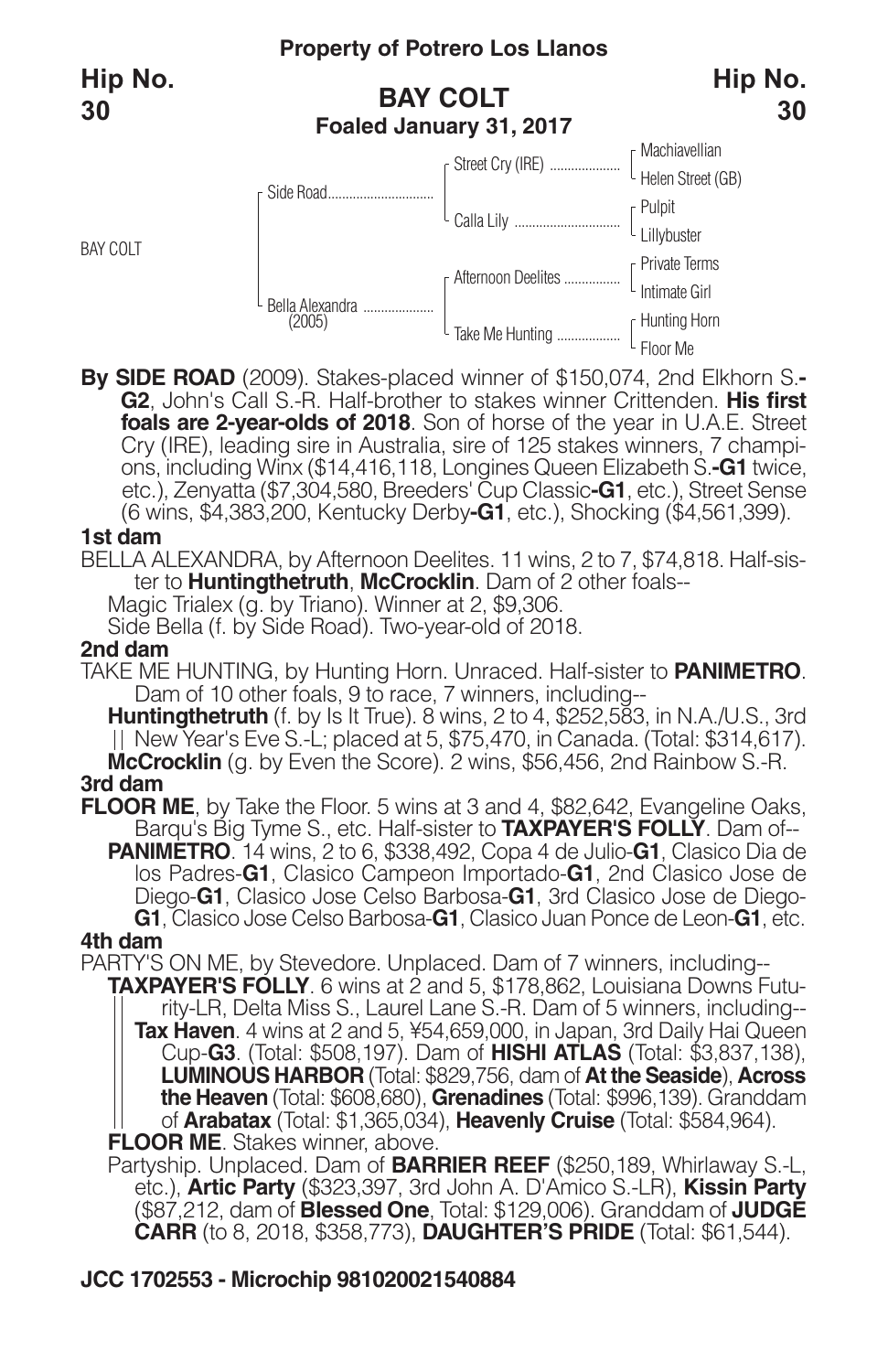

**By MYFAVORITE PLACE** (1995). Stakes winner of \$306,852, Clasico Antonio 10 stakes winners, 131 winners of 729 races and earning \$8,579,729, including champions Defensora (29 wins, \$970,367, Copa San Juan-G1, etc.), Lluvia de Nieve (14 wins, \$397,206, Clasico Luis Munoz Rivera-G1, etc.), Graciani (\$253,560, Clasico Luis Munoz Rivera S.**-G1**, etc.), Traqueteo (\$314,000, Copa Gobernador**-G1**, etc.), Fracturadora (\$139,025).

#### **1st dam**

MERRY MINER, by Mineshaft. Winner at 4, \$32,850. Dam of 2 other foals-- Gustosa (f. by Courageous Cat). 4 wins at 2, placed at 4, 2018, \$27,088. Unnamed (c. by Myfavorite Place). Two-year-old of 2018.

#### **2nd dam**

SPIN ROOM, by Spinning World. Unraced. Half-sister to **MISSION IMPAZI-BLE**, **FOREST CAMP**, **SPANISH EMPIRE**, **KIDDARI**. Dam of--

Room for Aptitude. 13 wins, 3 to 7, 2018, \$115,766.

Loud Pipes. Winner at 4, \$76,433.

Lady Pewitt. Unplaced in 1 start in Canada. Dam of 3 winners, including-- **DANZATRICE** (f. by Dunkirk). 7 wins, 2 to 5, \$312,145, Iowa Distaff S.-L, Parx Oaks, Tiffany Lass S., 3rd Groupie Doll S.-**G3**, Treasure Chest S.-L. **3rd dam**

**LA PAZ**, by Hold Your Peace. 8 wins, 2 to 4, \$175,431, Brown Bess Breeders' Cup H., Candle in the Wind H., Arizona Breeders' Futurity-R, 2nd Turf Paradise Futurity, Cecilia de Mille Harper Invitational H.-R, Willow Brae Farm

H.-R, 3rd Sun Seeker Farm H. Half-sister to **CLASSY SHEIKH** (\$226,692), **MYTREAT**, **TRAIL CLASS**, **Alluwish**, **Classy Import**. Dam of--

**MISSION IMPAZIBLE**. 3 wins, 2 to 4, \$1,284,949, Louisiana Derby-**G2**, New Orleans H.-**G2**, 2nd Stephen Foster H.-**G1**, Clark H.-**G1**, Donn H.-**G1**, New Orleans H.-**G2**, Mineshaft H.-**G3**, 3rd Southwest S.-**G3**, Kentucky Juvenile S.-**G3**. Sire.

**FOREST CAMP**. 4 wins, 2 to 4, \$339,984, Del Mar Futurity-**G2**, Pirate's Bounty H.-LR, 2nd Norfolk S.-**G2**, San Miguel S.-**G3**. Sire.

**SPANISH EMPIRE**. 5 wins at 3 and 4, \$276,714, Fifth Season S.-**G3**, Louisiana H., 2nd Whirlaway H.-**G3**, Tenacious H., 3rd Lone Star Park H.-**G3**.

**KIDDARI**. 5 wins at 3 and 4, \$181,992, Roxelana S., 3rd Prairie Rose S. Adalene. Winner at 3 and 4, \$49,140. Dam of 8 winners, including--

**A. P. FLATTER**. 5 wins at 3 and 5, \$93,234, Fern Sawyer H., Chamisa H., 2nd First Lady H., 3rd Aspen Cup H.

Classical Charm. 2 wins at 3, \$90,840. Granddam of **Wild Honey** (in Venezuela, 2nd Clasico Hylander-**G3**, 3rd Copa Gaceta Hipica).

#### **JCC 1702022 - Microchip 981020023494292**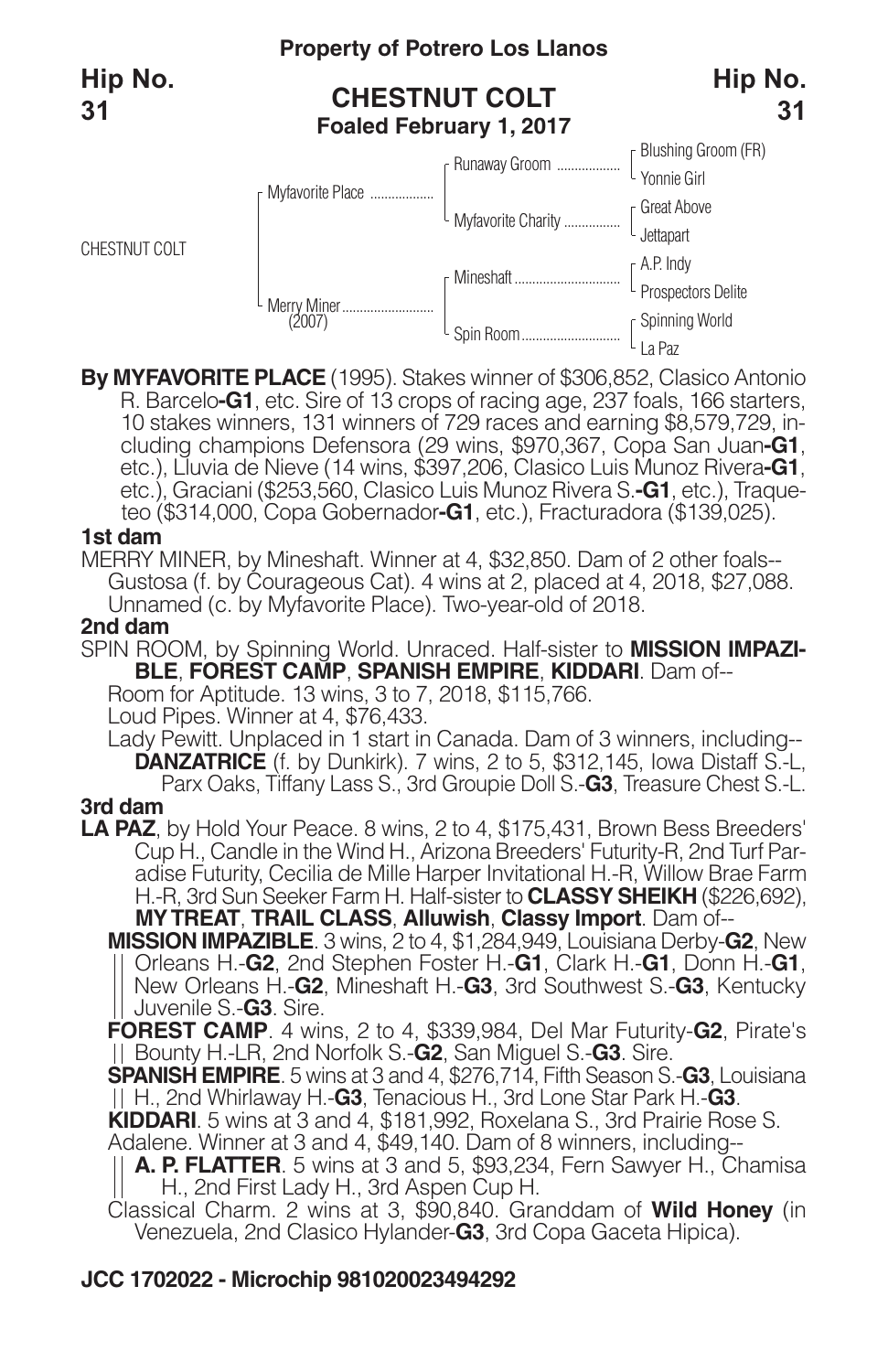CHESTNUT FILLY

## **Property of Pedro Agustin**

## **CHESTNUT FILLY Foaled April 12, 2017**





**By SIDE ROAD** (2009). Stakes-placed winner of \$150,074, 2nd Elkhorn S.**- G2**, John's Call S.-R. Half-brother to stakes winner Crittenden. **His first foals are 2-year-olds of 2018**. Son of horse of the year in U.A.E. Street ons, including Winx (\$14,416,118, Longines Queen Elizabeth S.-G1 twice, etc.), Zenyatta (\$7,304,580, Breeders' Cup Classic**-G1**, etc.), Street Sense (6 wins, \$4,383,200, Kentucky Derby**-G1**, etc.), Shocking (\$4,561,399).

#### **1st dam**

ESTAIS ENCRESPADA, by Hockenheim. Winner at 3, \$9,250. Sister to **HockenheimWho**. Dam of 2 other foals--

**AMIGOJULIOFORTI** (c. by Voice of Destiny). 5 wins in 9 starts at 2 and 3, 2018, \$98,693, Copa Gobernador-**G1**, 2nd Clasico Derby Puertorriqueno-**G1**. Unnamed (c. by Voice of Destiny). Two-year-old of 2018.

**2nd dam**

ANIMADORA, by Devil His Due. 5 wins at 3, \$44,720. Dam of--

**Hockenheim Who** (g. by Hockenheim). 2 wins at 3, \$28,385, 3rd Derby Puertorriqueno-**G1**.

#### **3rd dam**

ALYTUDE, by Alysheba. 3 wins at 3 and 4, \$83,846. Half-sister to **BULLET BLADE**, **Fifteen Gold Stars**, **Roses N Raindrops**. Dam of--

Principe de Marfin. 10 wins, 2 to 6, \$100,670.

#### **4th dam**

BONNIE BLADE, by Blade. Winner at 2, \$7,810. Half-sister to **SINGH TU** (\$203,- 524), **GRAU MADCHEN** (\$237,000), **R. B. McCurry** (\$97,551). Dam of--

**BULLET BLADE**. 7 wins, 2 to 5, \$332,316, New York Stallion S.-LR, New York Stallion S Males-LR, Damon Runyon S.-LR, 2nd Montauk S.-LR, etc. **Fifteen Gold Stars**. 2 wins at 2, \$182,568, 2nd New York Stallion S.-LR II twice, Bertram F. Bongard S.-LR, Damon Runyon S.-LR, Empire S.-LR.

**Roses N Raindrops**. 4 wins at 2 and 3, \$56,540, 2nd Liberada S. Dam of-- **Rousing**. 7 wins, 3 to 6, 394,890 pesos, in Argentina, 2nd Onesto Puente. (Total: \$73,948).

Wild Princess. Winner in 2 starts at 2, £2,987, in England. Broodmare of the year in 2003 in Chile. (Total: \$5,424). Dam of 5 winners, including-- **WILD SPIRIT (CHI)**. 6 wins to 3 in Chile, horse of the year, champion 3-yearold filly, Gran Criterium-**G1**, Mil Guineas-**G1**, etc.; 3 wins at 4, \$880,000, in N.A./U.S., Ruffian H.-**G1**, etc. Dam of **DIVA SPIRIT** (3 wins, \$90,565). Zimbawi. 2 wins at 2 in Chile. Dam of **REY DE LA PALMA** (Total: \$114,- 972, Carlos Bello Silva, 2nd Fernando Moller Bordeu-**G2**, etc.). Ghost Princess. Unraced. Dam of **FONDA ALEGRE** (Total: \$50,058).

## **JCC 1709220 - Microchip 981020021450513**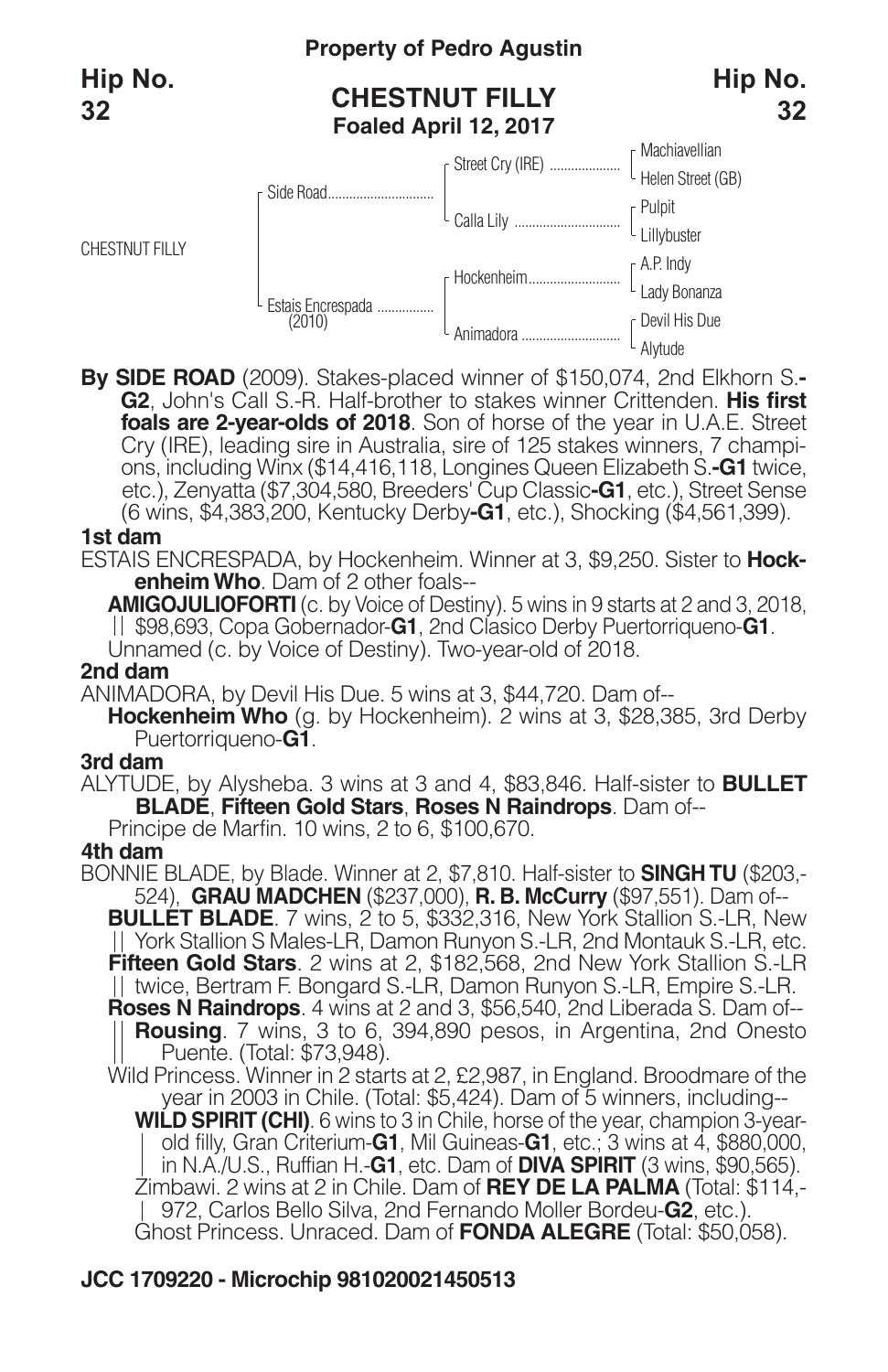CHESTNUT FILLY

## **Property of Potrero Los Llanos**

## **CHESTNUT FILLY Foaled March 8, 2017**



**By MYFAVORITE PLACE** (1995). Stakes winner of \$306,852, Clasico Antonio 10 stakes winners, 131 winners of 729 races and earning \$8,579,729, including champions Defensora (29 wins, \$970,367, Copa San Juan-G1, etc.), Lluvia de Nieve (14 wins, \$397,206, Clasico Luis Munoz Rivera-G1, etc.), Graciani (\$253,560, Clasico Luis Munoz Rivera S.**-G1**, etc.), Traqueteo (\$314,000, Copa Gobernador**-G1**, etc.), Fracturadora (\$139,025).

#### **1st dam**

ISLERA, by Running Stag. 7 wins, 2 to 4, \$94,511. Half-sister to **ZALAMERA**, **GARBOSA**, **THUNDER AL**. Dam of 4 other foals--

**EL SALSERO** (c. by Two Step Salsa). 7 wins in 11 starts at 2 and 3, 2018, \$167,596, Clasico Luis Munoz Rivera S.-**G1**, 2nd Copa Gobernador-**G1**, 3rd Clasico Derby Puertorriqueno S.-**G1**.

**Operastico** (g. by Concerto). 10 wins, 2 to 6, 2018, \$169,790, 2nd Copa Gobernador-**G1**, Clasico Antonio Fernandez Castrillon S.-**G2**, Copa San Juan S., 3rd Derby Puertorriqueno S.-**G1**.

**Soberana** (f. by Adios Charlie). 3 wins at 3, \$58,475, 2nd Clasico Criadores S.-**G3**.

Fusaichi Islero (c. by Fusaichi Pegasus). Two-year-old of 2018.

### **2nd dam**

LA ESPLENDIDA, by Pleasant Tap. Winner at 3, \$8,860. Half-sister to **Chica**

**ZALAMERA** (f. by Billions). 23 wins, 2 to 6, \$410,010, champion older mare <sup>3</sup> times in Puerto Rico, Clasico Constitucion-**G1**, Clasico Dia de las Mad- res S.-**G2** twice, 2nd Clasico Camarero-**G1**, Clasico Constitucion S.-**G1** twice, Clasico Dia de Las Madres S.-**G2**, Luis Munoz Marin S.-**G3**, Dia De Reyes S.-**G3**.

**GARBOSA** (f. by Fusaichi Ruler). 35 wins in 65 starts, 3 to 8, \$462,797, Clasico Dia de las Madres S.-**G2**, Clasico Dia de Reyes S.-**G3**, Dia de Reyes S.-**G3**, 2nd Clasico Constitucion S.-**G1**, Dia de Reyes S.-**G3**, Clasico Dia de Reyes-**G3**.

**THUNDER AL** (g. by Lightning Al). 7 wins, 2 to 5, \$203,580, Clasico Antonio Fernandez Castrillon, Clasico Antonio R. Barcelo, 2nd Clasico Navidad-**G1**, Puerto Rico Futurity-**G3**, 3rd Clasico Antonio Mongil, Jr.-**G1**.

#### **3rd dam**

UNBRIDLED NIGHT, by Unbridled. Placed at 2, \$11,280. Dam of--

**Chica Rican**. 7 wins, \$43,507, 2nd Clasico Eugenio Maria de Hostos S.-**G3**. Motivadora. 2 wins at 3, \$9,093. Dam of **EL MOTIVADOR** (\$145,398, Copa Gobernador-**G1**, 2nd Copa San Juan S.-**G1**, etc.), **Antipatico** (\$43,175).

## **JCC 1706769 - Microchip 981020021454934**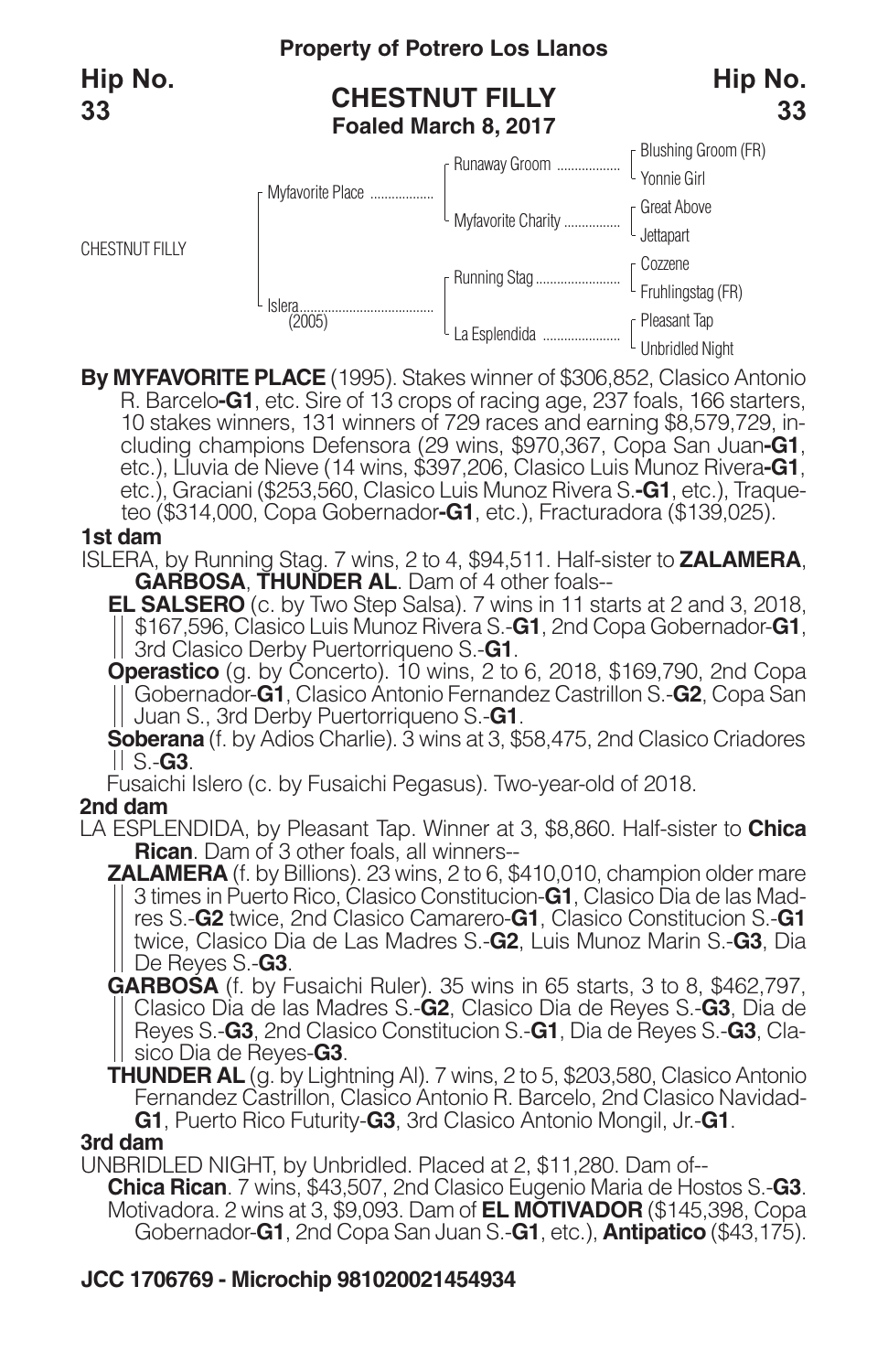

By HOCKENHEIM (2003). Unraced. Sire of 8 crops of racing age, 103 foals, 65 starters, 7 stakes winners, 43 winners of 155 races and earning \$2,-861,041, including champions Arquitecto (28 wins, \$796,088, Copa Confraternida aelillo (\$174,650, Derby Puertorriqueno S.**-G1**, etc.), Mudkenheim (9 wins, \$202,334, Clasico Ramon Llobet, Jr S.**-G2**, etc.), Regalada (\$157,309).

#### **1st dam**

BAY COLT

LINE BRUNETTE, by Line in the Sand. Unplaced. Half-sister to **DEVILISH BRUNETTE**, **Brunette Crusader**. Dam of 13 other foals, 12 to race, all winners, including--

**SYRIANA MIA** (f. by Hockenheim). 7 wins in 11 starts at 2 and 3, \$123,337, champion 3-year-old filly in Puerto Rico, Clasico Antonio R. Matos S.-**G2**, Eugenio Maria de Hostos S.-**G3**, 3rd Clasico Camarero S.-**G1**.

**Literatura** (f. by Myfavorite Place). 25 wins, 2 to 9, 2018, \$233,051, 3rd Clasico Dia de Reyes-**G3**.

Another Patricia (f. by Sejm). 9 wins, 2 to 5, \$117,845.

Cazador (g. by Myfavorite Place). 3 wins at 3 and 4, \$25,496.

Cumbanchero (g. by Fappiano's Star). 4 wins at 2 and 3, \$29,947.

Carlos Guillermo (c. by Myfavorite Place). Winner at 3, 2018, \$15,745.

#### **2nd dam**

APPEALING BRUNETTE, by Valid Appeal. Unraced. Half-sister to **RAISIN SLEW** (\$43,949). Dam of 12 foals, 11 to race, 9 winners, including--

**DEVILISH BRUNETTE** (f. by Diablo). 5 wins, 2 to 4, \$143,868, Florida Stallion Desert Vixen S.-LR, Bluff's Dividend H. Dam of 11 winners, incl.-- **DEVILISH LADY** (f. by Sweetsouthernsaint). 8 wins at 2 and 3, \$400,318,

Azalea S.-**G3**, Joe O'Farrell Juvenile Fillies S.-LR, Gasparilla S., Sandpiper S., Cherokee Frolic Starter S.-R, 2nd Stonehedge Farm South Sophomore Fillies S.-LR, Suncoast S., 3rd Cassidy S. Producer.

**Captain Lindsay** (c. by Mecke). 3 wins at 2 and 3, \$137,573, 2nd Pasco S., 3rd Sam F. Davis S.-L, Unbridled S.-L, Inaugural S.

**Brunette Crusader** (g. by Crusader Sword). 8 wins, 2 to 6, \$164,612, 2nd | Inaugural S., 3rd Friar Rock S.-L.

Terry M. 4 wins, 4 to 6, \$123,820. Dam of 7 foals to race, 5 winners, incl.-- **Capitan Heroe** (c. by Pure Prize). 13 wins, 2 to 5 in Panama, 2nd Clasico German Ruiz-**G2**, etc.; placed at 3 and 4 in Venezuela, 2nd Clasico de Los Sprinters-**G1**, 3rd Clasico de los Sprinters-**G1**.

**Island Frolic** (f. by Concorde's Tune). 3 wins at 2 and 4, \$39,485, 3rd Juan Gonzalez Memorial S.

## **JCC 17018612 - Microchip 981020021464081**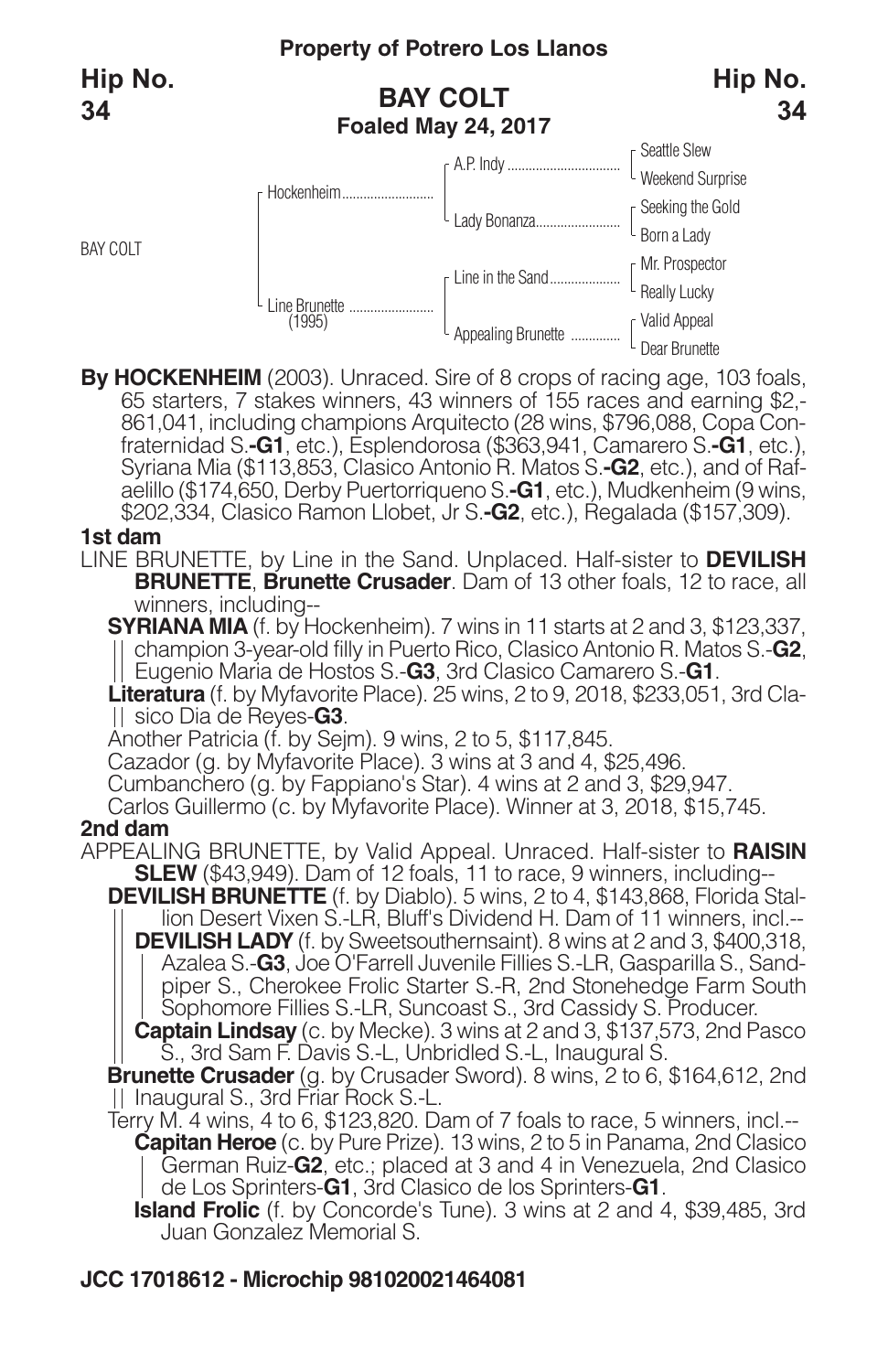BAY COLT

## **BAY COLT Foaled February 13, 2017**



**By MYFAVORITE PLACE** (1995). Stakes winner of \$306,852, Clasico Antonio 10 stakes winners, 131 winners of 729 races and earning \$8,579,729, in-<br>cluding champions Defensora (29 wins, \$970,367, Copa San Juan-G1,<br>etc.), Lluvia de Nieve (14 wins, \$397,206, Clasico Luis Munoz Rivera-G1, etc.), Graciani (\$253,560, Clasico Luis Munoz Rivera S.**-G1**, etc.), Traqueteo (\$314,000, Copa Gobernador**-G1**, etc.), Fracturadora (\$139,025).

#### **1st dam**

B. J. MIRACLE, by Anasheed. 10 wins, 3 to 5, \$76,404. Half-sister to **MECKE DAUGTHER.** Dam of 2 other foals, 2 to race, including--

Abuela Regina T (f. by Roman Scout). Winner in 1 start at 3, 2018, \$13,010. **2nd dam**

- B. J. TELICUS, by Pentelicus. Placed at 2. Half-sister to **SUPAH BLITZ**, **Major Mecke**. Dam of 12 other foals, all winners, including--
	- **MECKE DAUGTHER** (f. by Mecke). 9 wins, 2 to 5, \$350,010, champion imported 3-year-old filly in Puerto Rico, Clasico Dia de la Mujer-**G1**, Clasico Jinetes-**G1**, Clasico Angel T. Cordero, Jr.-**G1**, 2nd Clasico D' Wildcat Speed-**G3**, 3rd Clasico Ano Nuevo-**G1**, Clasico Wiso G.-**G1**, Clasico Roberto Clemente.

#### **3rd dam**

- **BOOTS 'N JACKIE**, by Major Moran. 4 wins at 2, \$647,580, Golden Rod S.-<br>-G3, Florida Stallion My Dear Girl S.-LR, Florida Stallion Susan's Girl S.-<br>LR, 2nd Forward Gal Breeders' Cup S.-G2, Davona Dale S.-G3, National Jockey Club Oaks-L, etc. Sister to **BOOTS 'N BUCK**. Dam of--
	- **SUPAH BLITZ**. 8 wins, 2 to 5, \$1,324,330, Del Mar Breeders' Cup H.-**G2**, Lone Star Park H.-**G3**, Tokyo City H.-**G3**, Carl G. Rose Classic H.-LR, Jack Price Juvenile S.-LR, Roman Brother S., 2nd Fountain of Youth S.-**G1**, Texas Mile S.-**G3** twice, Skip Away H.-**G3**, NTRA Great State Challenge Juvenile Invitational S.-L, Aventura S.-L, Criterium S.-L, Florida Stallion Affirmed S.- LR, Valid Appeal S.-LR, 3rd Goodwood Breeders' Cup H.-**G2**, etc. Sire.

**Major Mecke**. 8 wins, 2 to 8, \$289,622, 3rd Gate Dancer S.

#### **4th dam**

CHEROKEE ACE, by Cherokee Fellow. 3 wins, 2 to 4, \$24,243. Dam of-- **BOOTS 'N JACKIE**. Stakes winner, above.

**BOOTS 'N BUCK**. 9 wins, 2 to 7, \$320,417, Memorial Day H.-L, Fast Hilarious H.-LR, 2nd Seminole H.-L, 3rd Sheridan S.-**G3**, Widener H.-L, Coral Springs H.-L, Olympic H.-L.

Kobella Bean. Placed at 2, \$8,100. Dam of 4 foals, 3 winners, including-- **Pound Foolish**. 8 wins, 2 to 5, \$294,464, 2nd American Dreamer S.

### **JCC 1702040 - Microchip 981020021461692**

**35**

**Hip No.**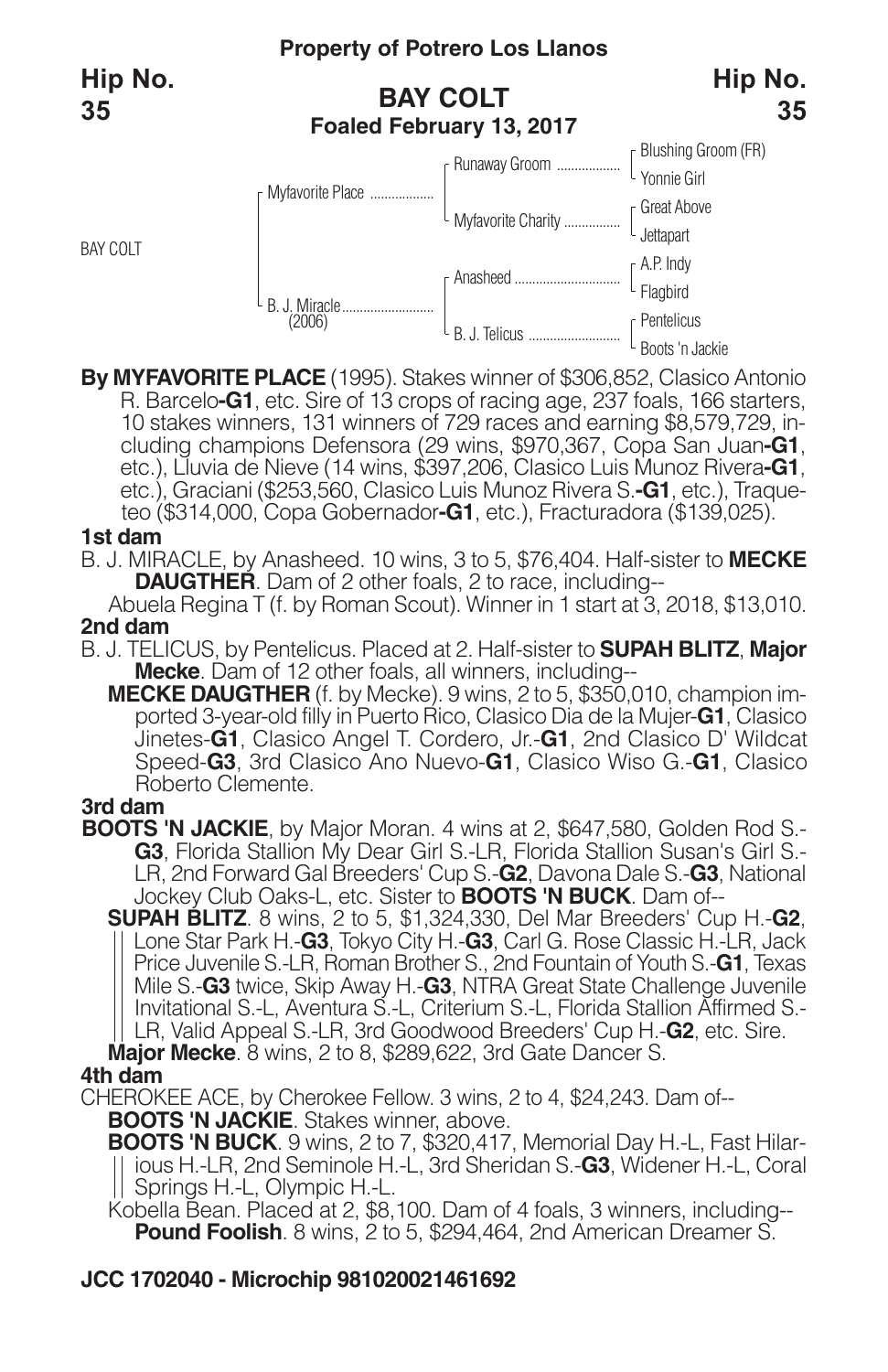

By HOCKENHEIM (2003). Unraced. Sire of 8 crops of racing age, 103 foals, 65 starters, 7 stakes winners, 43 winners of 155 races and earning \$2,-861,041, including champions Arquitecto (28 wins, \$796,088, Copa Confraternida aelillo (\$174,650, Derby Puertorriqueno S.**-G1**, etc.), Mudkenheim (9 wins, \$202,334, Clasico Ramon Llobet, Jr S.**-G2**, etc.), Regalada (\$157,309).

#### **1st dam**

**Cachetito Suave**, by Cryptoclearance. 17 wins, 2 to 5, \$240,500, 2nd Clasico Confederacion Hipica-**G1**, Criadores de Puerto Rico-**G1**, 3rd Clasico Dia de las Madres-**G1**, Clasico Constitucion-**G1**. Dam of 6 other foals, 4 to race, 3 winners, including--

Cachetito Rojo (g. by Kylemore Abbey). 14 wins, 3 to 6, 2018, \$104,408. Unnamed (f. by Hockenheim). Two-year-old of 2018.

#### **2nd dam**

WINDMILL LADY, by Langfuhr. Unraced. Half-sister to **Omni CosmoTouch**. Dam of 11 foals, 9 to race, 8 winners, including--

**Cachetito Suave** (f. by Cryptoclearance). Stakes-placed winner, above. **3rd dam**

WOODEN PUDDEN, by Top Ville. Unraced. Half-sister to **BINT LARIAAF**. Dam of 2 winners, including--

**Omni Cosmo Touch**. Winner at 3, €6,874, in Ireland; 9 wins, 4 to 10, £85,-<br>739, in England, 2nd Britannia Building Society English Summer Na-<br>tional. (Total: \$159,853).

#### **4th dam**

ETOILE D'AMORE, by The Minstrel. Winner in 2 starts at 3 in England. Halfsister to **ELNAWAAGI**, **Ambuscade**. Dam of 7 winners, including--

- **BINT LARIAAF**. 3 wins at 2 and 3, €60,522, in France, Prix Petite Etoile. Prix de la Calonne, 2nd Prix de Liancourt. (Total: \$74,433). Dam of-- Sopran Bilama. 4 wins, 2 to 5, €47,837, in Italy. (Total: \$63,471). Forgotten Times. 12 wins, 3 to 7, £60,108, in England. (Total: \$93,510).
- 
- Etoile West. 6 wins, 3 to 6, \$107,225, in Australia. (Total: \$76,287). Moonlight Saunter. Winner, £7,952, in England. (Total: \$12,671). Dam of--
	- Moon Catcher. Winner at 3, €16,350, in France; 5 wins at 3 and 5, £29,264, in England. (Total: \$73,878). Producer.
- River Divine. Unplaced in 1 start in England. Dam of 7 winners, including-- **VALDIVIA**. 4 wins at 2 and 4, R347,980, in South Africa, Strelitzia S.-**G3**, 3rd Allan Robertson Championship-**G1**, Diana S.-**G3**, Laisserfaire S. (Total: \$40,870).

### **JCC 1706392 - Microchip 981020021451180**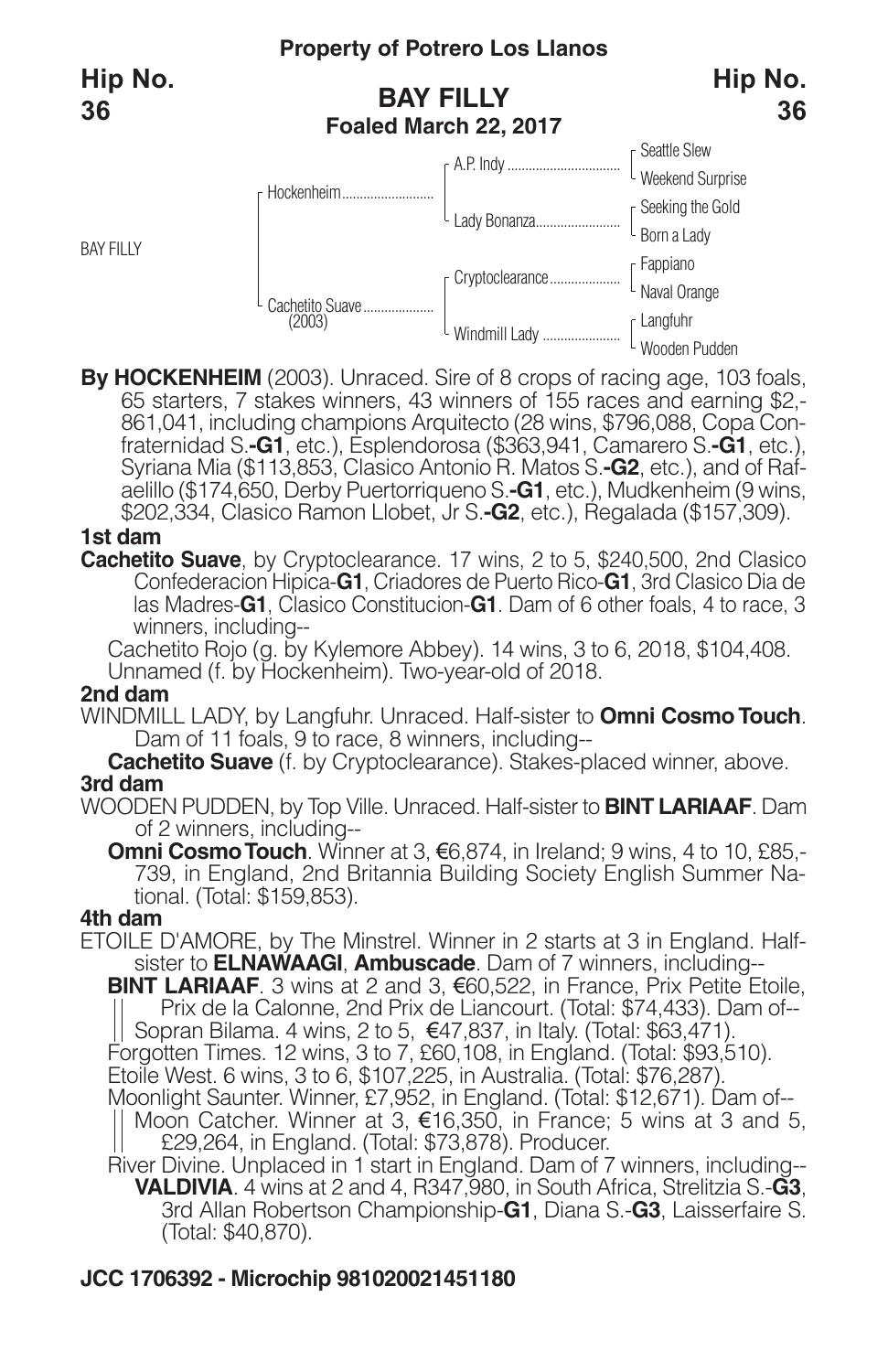CHESTNUT FILLY

## **Property of Potrero Los Llanos**

## **CHESTNUT FILLY Foaled January 21, 2017**



**By MYFAVORITE PLACE** (1995). Stakes winner of \$306,852, Clasico Antonio 10 stakes winners, 131 winners of 729 races and earning \$8,579,729, including champions Defensora (29 wins, \$970,367, Copa San Juan-G1, etc.), Lluvia de Nieve (14 wins, \$397,206, Clasico Luis Munoz Rivera-G1, etc.), Graciani (\$253,560, Clasico Luis Munoz Rivera S.**-G1**, etc.), Traqueteo (\$314,000, Copa Gobernador**-G1**, etc.), Fracturadora (\$139,025).

#### **1st dam**

LORENA U., by Sneaky Solicitor. 12 wins, 2 to 4, \$115,097. Dam of 10 other foals, 7 to race, 5 winners--

**TRAQUETEO** (c. by Myfavorite Place). 21 wins, 3 to 7, \$314,000, champion 3-year-old colt in Puerto Rico, Copa Gobernador-**G1**, 2nd Copa San Juan-**G1**, Clasico Antonio Mongil S.-**G1**, Clasico Juan Alves Rueda-**G3**, || Juan-**G1**, Clasico Antonio Mongil S.-**G1**, Clasico<br>|| 3rd Clasico Antonio Fernandez Castrillon-**G1**.

Blonda (f. by Myfavorite Place). 5 wins, 2 to 5, placed at 6, 2018, \$45,185. Embriagadora (f. by Myfavorite Place). 5 wins, 3 to 5, 2018, \$45,170. Karencita (f. by Don Guido). 3 wins at 2, \$25,416.

Abuela Patricia R (f. by Myfavorite Place). Winner at 3, 2018, \$10,395.

Patriarca (g. by Myfavorite Place). Placed at 3 and 4, 2018, \$10,215.

### **2nd dam**

MARIA KONCHITA, by Ribots Verset. 7 wins at 2 and 3, \$40,804. Dam of-- Don Esqui. 3 wins at 2 and 3, \$20,098.

Nino de Miercoles. Winner at 2, \$13,468.

Alitosis. Winner at 3, \$10,075.

### **3rd dam**

COAMO LADY, by Rich Strike. 7 wins at 2 and 3. Dam of 3 other winners-- La Poncena. 11 wins, 2 to 4, \$31,091. Dam of 12 foals, 10 winners, including--

**EL GRAN NANO**. 5 wins at 3 and 4, \$223,490, Clasico Internacional del Caribe-**G1**.

Alex Manuel. 9 wins, 2 to 6, \$105,664.

Canaveral P. R. Winner at 2 and 4, \$10,316.

Sully D. Winner at 2, \$4,726.

### **4th dam**

ROUGH CULEEN, by Rough'n Tumble. Unplaced. Dam of 5 other winners, incl.-- El Yito. 8 wins, 2 to 4, \$16,164.

Pertiguista. 3 wins at 2 and 3, \$13,952. Producer.

Pinturera P. R. 5 wins at 2 and 3, \$12,907.

Rich Speed. 2 wins at 3, \$4,900.

En Mi Opinion. Winner at 3, \$3,488.

## **JCC 1702911 - Microchip 981020023506321**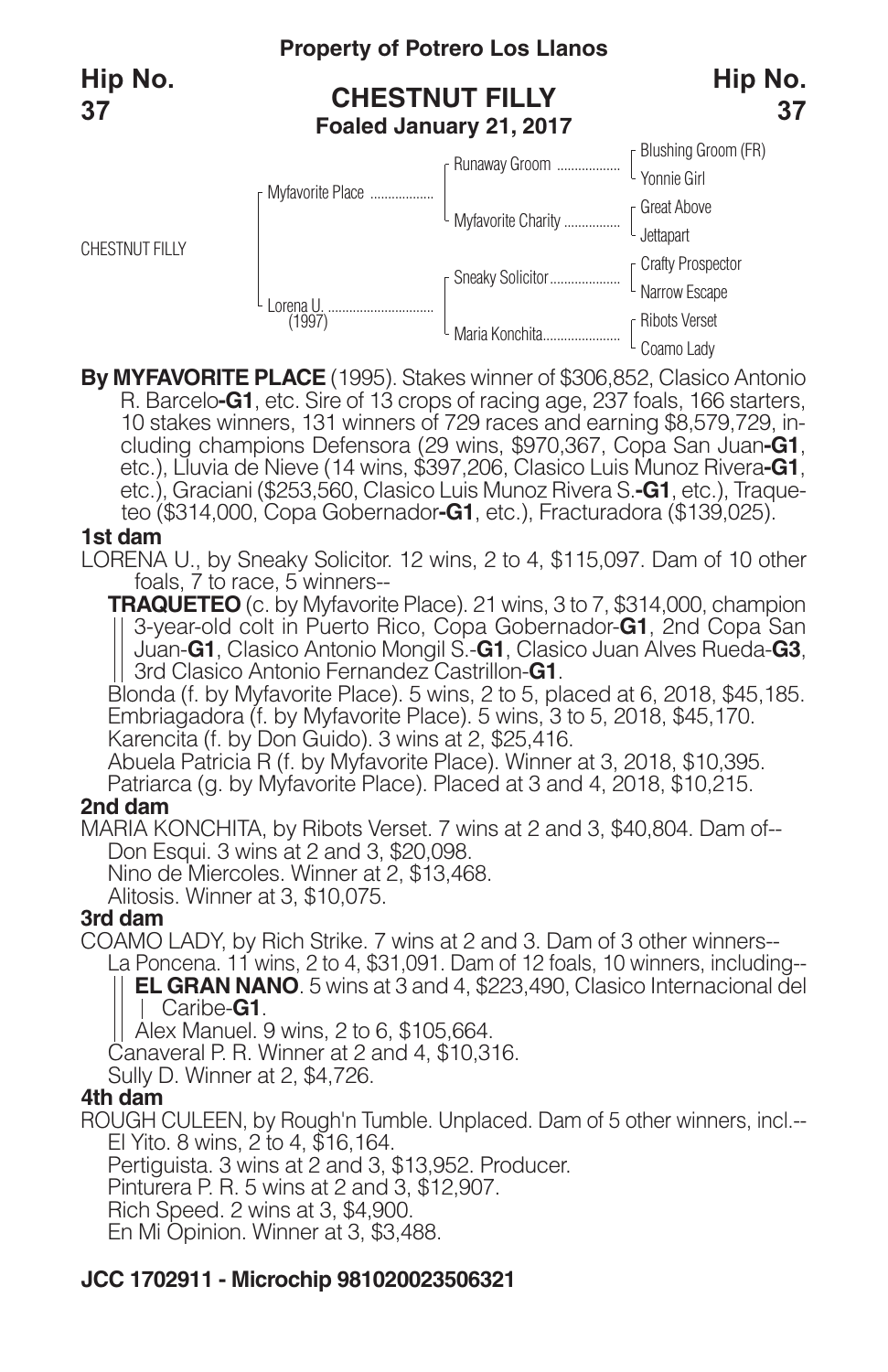BAY COLT

## **BAY COLT Foaled March 5, 2017**





By HOCKENHEIM (2003). Unraced. Sire of 8 crops of racing age, 103 foals, 65 starters, 7 stakes winners, 43 winners of 155 races and earning \$2,-861,041, including champions Arquitecto (28 wins, \$796,088, Copa Confraternida aelillo (\$174,650, Derby Puertorriqueno S.**-G1**, etc.), Mudkenheim (9 wins, \$202,334, Clasico Ramon Llobet, Jr S.**-G2**, etc.), Regalada (\$157,309).

#### **1st dam**

**SUCCESSFUL TALENT**, by Dixie Union. Winner at 2 and 3, \$79,150, Clasico Eduardo Cautino Insua-**G3**. Dam of 3 other foals, 1 to race--

El Gran Nolo (g. by Hockenheim). Winner at 2, placed at 4, 2018, \$13,130. Unnamed (f. by Side Road). Two-year-old of 2018.

#### **2nd dam**

**Ensign Appeal**, by Successful Appeal. Winner at 2 and 3, \$56,300, 3rd Lindsay Frolic S., Lulu's Ransom S. Dam of 3 winners, including--

**SUCCESSFUL TALENT** (f. by Dixie Union). Stakes winner, above.

#### **3rd dam**

HONORABLE ENSIGN, by Blue Ensign. 5 wins at 3 and 4, \$61,562. Half-sister to **THUNDERELLO**, **MS. DEEP POCKETS**, **SQUARE UPTHE BET**. Dam of-- **Ensign Appeal**. Stakes-placed winner, above. **4th dam**

- ON THE SQUARE, by In Reality. Unplaced in 1 start. Dam of--<br> **THUNDERELLO**. 3 wins at 2 and 3, \$388,400, Gallant Bob H.-L, etc. Sire. **MS. DEEP POCKETS**. 7 wins, 2 to 4, \$225,477, OBS Championship S.-<br>|| LR, 2nd Springtime H.-R. Dam of 6 winners, including--
	- **POCKETFUL OF MONEY**. 9 wins, 2 to 5 in Republic of Korea, KRA Cup Classic-**G3**, 2nd Se-Gey Ilbo, etc. Dam of **MENI MONEY** (champion 3-year-old filly in Republic of Korea, Sports Seoul Cup, 2nd Korean Oaks**-G2**, NACF Chairman's Cup, 3rd Governor's Cup**-G3**).
	- **Sligovitz**. Placed 2 to 6, \$63,201, in N.A./U.S., 3rd Kentucky Cup Classic S.-**G2**, Pan American S.-**G3**; 4 wins at 3, \$397,683, in Canada, 2nd Breeders' S.-R-, 3rd Ontario Derby-L, Chief Bearhart S.-L, etc. (Total: \$436,864). **WitchWoman**. 4 wins at 3 and 4, \$149,540, 3rd Without Feathers S.

**SQUARE UPTHE BET**. 4 wins, \$60,480, Notches Trace S. Dam of--

**BEAUTIFUL EAST**. 4 wins at 3 and 5, \$195,405, Queen Lib H.-R, 2nd Goldfinch H.-R, etc. Dam of **NUFFSAID NUFFSAID** (\$417,415).

**BET A BUCK**. 4 wins at 3 and 4, \$93,695, Danzig S.-R.

Zoey Power. 3 wins at 3, \$82,122. Dam of **LUNAR SURGE** (\$287,500). Bet the Card. 5 wins at 3, \$82,708. Dam of **Kandy Kard** (4 wins, \$81,102).

## **JCC 1703146 - Microchip 981020021442135**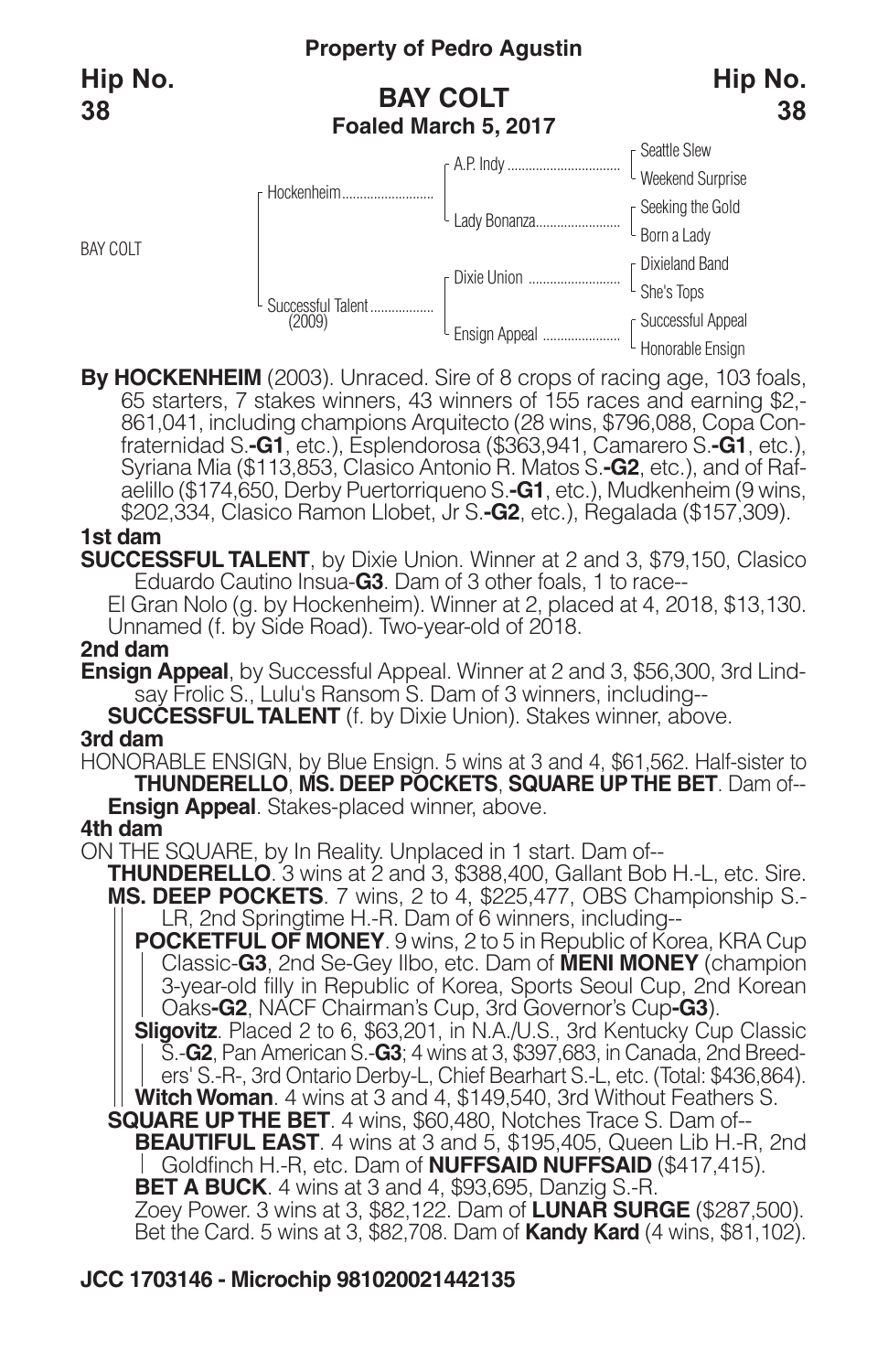BAY FILLY

## **BAY FILLY Foaled January 9, 2017**



**By CONSOLE** (2009). Winner of 4 races, \$182,970. Brother to stakes winner Due Diligence. **His first foals are yearlings of 2018**. Son of stakes winner War Front, among the leading sires, sire of 69 stakes winners, 3 champi-<br>ons, including Lines of Battle (4 wins, \$1,286,753, Standard Chartered Champions & Chater Cup**-G1**, etc.), and of Air Force Blue (hwt., 4 wins, \$844,919, Dubai Dewhurst S.**-G1**, etc.), Declaration of War (hwt., \$1,847,- 489, Juddmonte International S.**-G1**, etc.), U S Navy Flag (\$642,893).

#### **1st dam**

**Felicidad**, by Munasaaq. 17 wins, 2 to 5, \$143,630, 3rd Clasico Ramon Llobet, Jr.-**G1**, Clasico Dia de Reyes-**G3**. This is her second foal. Her first foal is a 2-year-old of 2018.

Sueno de Amor (f. by Myfavorite Place). Two-year-old of 2018.

#### **2nd dam**

**Diplomatic Lady**, by Crown Ambassador. 3 wins at 2 and 3, \$58,722, 2nd Evansville S.-R, 3rd Indiana Stallion S.-R, Richmond S.-R. Half-sister to **An Ounce of Nasty**. Dam of 6 foals, all winners, including--

**Felicidad** (f. by Munasaaq). Stakes-placed winner, above.

Representado. 19 wins, 2 to 8, \$140,187.

La Diplomatica. 13 wins, 2 to 7, 2018, \$102,243.

Diplomatic Case. 8 wins, 2 to 7, 2018, \$56,235.

Api Diplomatic. 7 wins, 2 to 5, 2018, \$46,787.

### **3rd dam**

**Nasty Temptation**, by Nasty and Bold. 10 wins, 2 to 6, \$173,835, 2nd Corte Madera S.-L, Ms. St. Louis Breeders' Cup H., 3rd Camellia S.-R. Dam of-- **An Ounce of Nasty**. 6 wins, 2 to 6, \$84,887, 3rd City of Anderson S.-R. **Diplomatic Lady**. Stakes-placed winner, above.

Alice Newton. Placed at 2. Dam of 11 foals, 10 to race, 8 winners, including-- **Lucky Newton**. Winner at 2 and 3, \$91,299, 2nd Crown Ambassador S.-R, Sagamore Sired S.-R.

**Mor Newtons Please**. Winner at 3, \$75,181, 3rd Indiana Stallion S.-LR. **Dixie Dell**. 3 wins at 2 and 3, \$67,355, 2nd Merrillville S.-R, 3rd City of Anderson S.-R, Miss Indiana S.-R. Dam of **Easter Dell** (3 wins, \$100,557, 2nd Ellen's Lucky Star S.-LR).

Party Miss. Winner at 2 and 4, \$43,166. Dam of **Miss Chatty Cat** (10 wins, \$161,856, 2nd Indiana Stallion S.-LR, 3rd Richmond S.-R).

#### **4th dam**

**Apple Haven**, by Johnny Appleseed. 4 wins at 3 and 4, \$51,865, 2nd Penelope S. Half-sister to **Tell a Secret** (\$288,368). Dam of 6 winners, incl.-- **Nasty Temptation**. Stakes-placed winner, above.

## **JCC 1702091 - Microchip 981020021446912**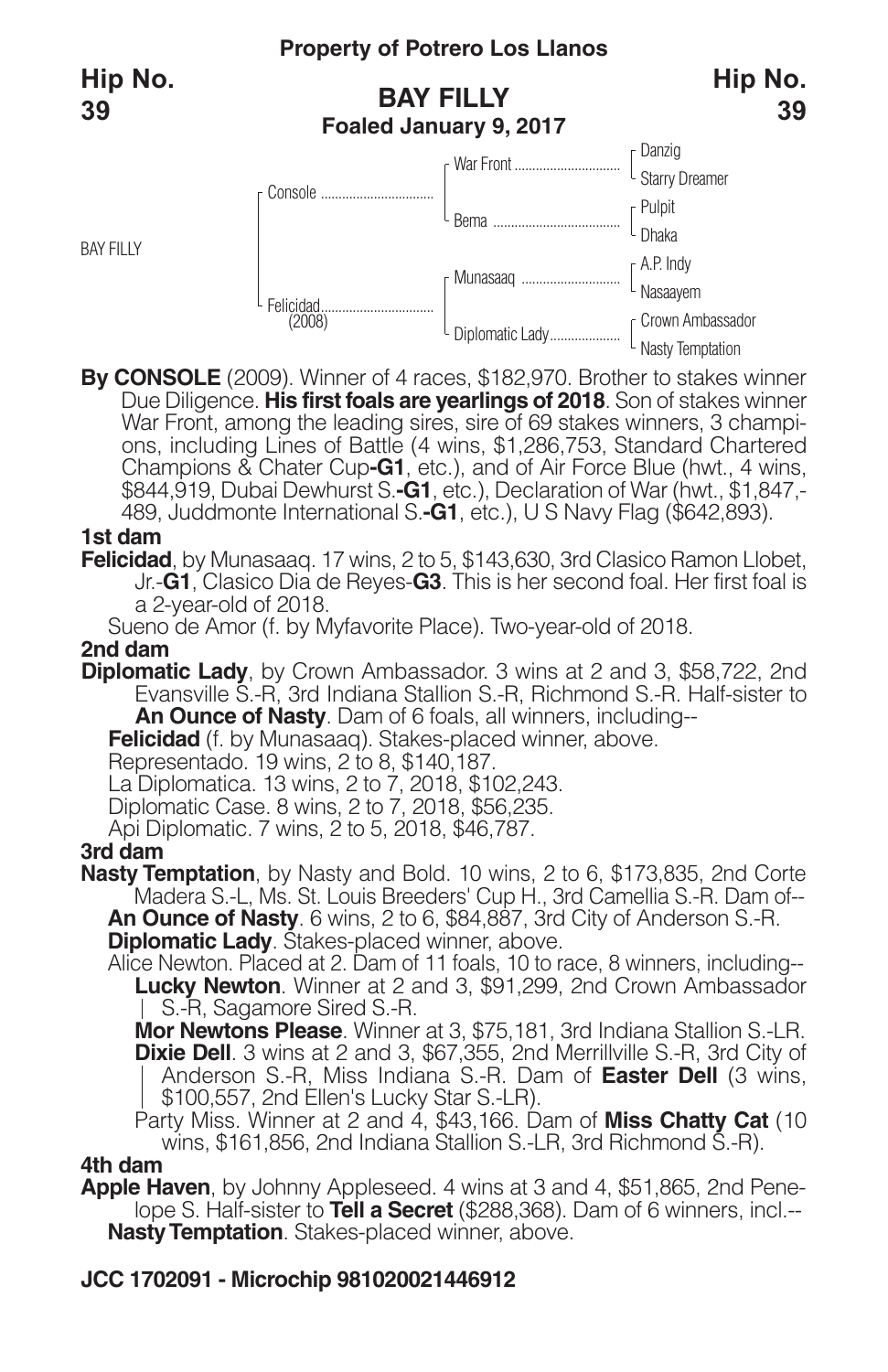

By HOCKENHEIM (2003). Unraced. Sire of 8 crops of racing age, 103 foals, 65 starters, 7 stakes winners, 43 winners of 155 races and earning \$2,-861,041, including champions Arquitecto (28 wins, \$796,088, Copa Confraternida aelillo (\$174,650, Derby Puertorriqueno S.**-G1**, etc.), Mudkenheim (9 wins, \$202,334, Clasico Ramon Llobet, Jr S.**-G2**, etc.), Regalada (\$157,309).

#### **1st dam**

SRA. ESPERANZA, by Tamhid. Winner at 3, \$10,047. Dam of 3 other foals, 2 to race--

**Cantautora** (f. by Hockenheim). Placed at 2 and 3, 2018, \$39,507, 2nd Clasico Ramon Llobet, Jr S.-**G2**.

Kalua (f. by Bugatti Reef (IRE)). 7 wins, 2 to 4, \$64,881.

#### **2nd dam**

**MEDIAVILLA R.**, by Sejm. 19 wins in 23 starts at 2 and 3, \$629,148, Puerto Rican Triple Crown, Derby Puertorriqueno-**G1**, Copa Gobernador-**G1**, Copa San Juan-**G1**, Clasico Antonio Fernandez Castrillon-**G1**, Clasico Ramon Llobet, Jr.-**G1**, Campeon Nativo Princesa de Oro-**G1**, Copa Camarero-**G1**, Clasico Dia de Reyes-**G1**, 2nd Clasico Antonio R. Matos-**G1**. Dam of--

Miss Leiram. <sup>6</sup> wins at <sup>2</sup> and 3, \$34,362. Princesita R. <sup>2</sup> wins at 3, \$16,720. Milaville. <sup>2</sup> wins at 3, \$10,301. La Copla. Winner at 2, \$9,179. Genesis R. Winner at 3, \$8,570.

#### **3rd dam**

**Flor de La Canela**, by Ribots Verset. 6 wins at 2 and 3, \$132,935, 3rd Copa Criadores-**G1**, Clasico Entrenadores-**G3**. Dam of 4 foals, 3 winners-- **MEDIAVILLA R.** Stakes winner, above.

La Replica. 4 wins at 3 and 4, \$34,766. Dam of 4 winners, including--

**JALEEMAR**. 14 wins, 2 to 6, \$154,765, Clasico Camarero-**G1**, Clasico Eugenio Maria de Hostos-**G3**, 3rd Clasico Ramon Llobet.

Cucubano. 4 wins at 3 and 4, \$28,623.

#### **4th dam**

RUM LADY, by Caminero. Winner at 3, \$10,382. Half-sister to **Comendador** (\$256,972), **MabelT.** Dam of 8 foals, 7 to race, 5 winners, including--

**Flor de La Canela**. Stakes-placed winner, above.

Papin A. 20 wins, 2 to 7, \$102,885.

Cancionero. 7 wins, 2 to 5, \$57,619.

Don Danny. 3 wins at 2 and 3, \$24,713.

#### **JCC 1702336 - Microchip 981020021474743**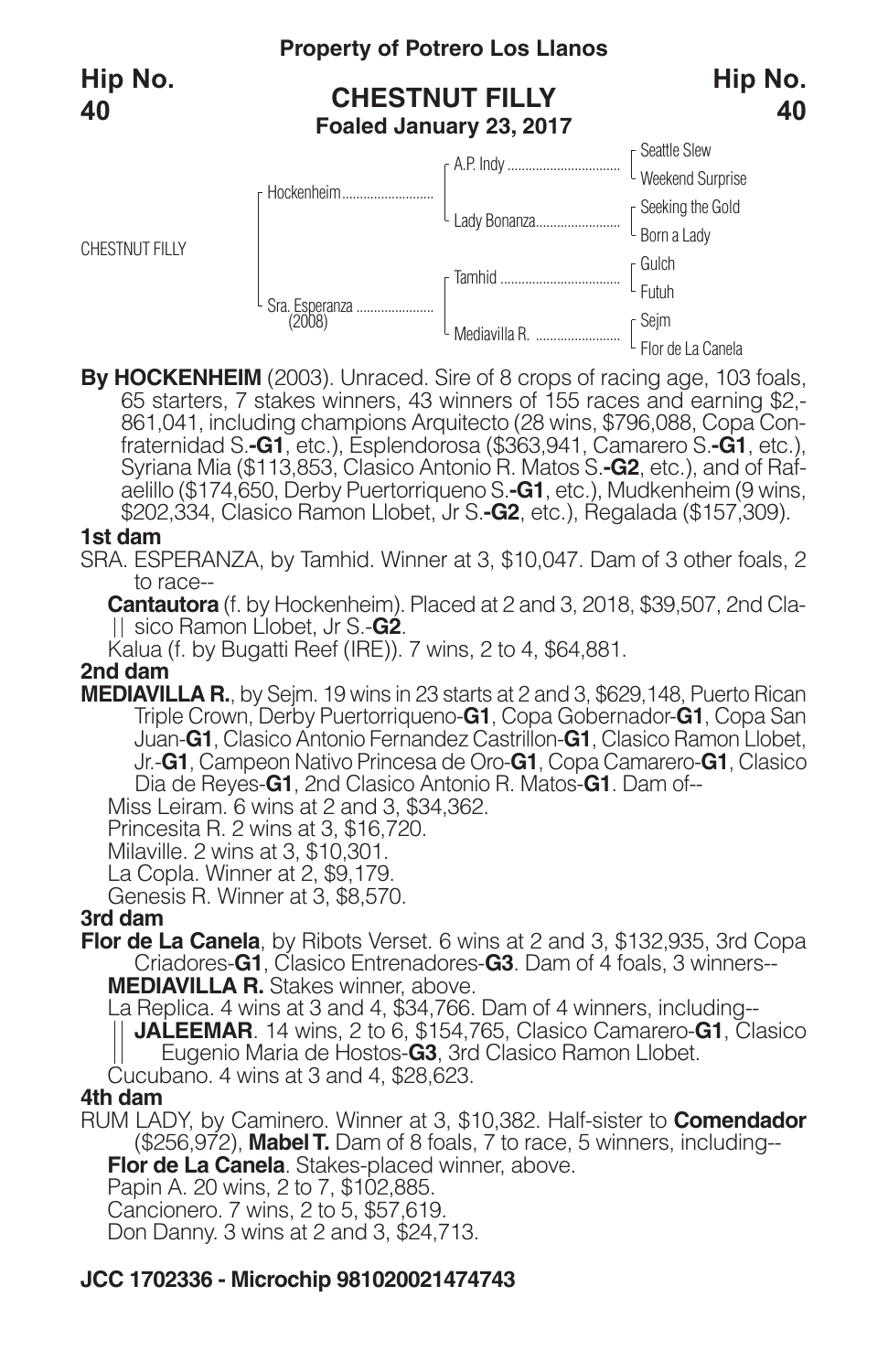BAY FILLY

## **BAY FILLY Foaled April 1, 2017**



**By CONSOLE** (2009). Winner of 4 races, \$182,970. Brother to stakes winner Due Diligence. **His first foals are yearlings of 2018**. Son of stakes winner War Front, among the leading sires, sire of 69 stakes winners, 3 champi-<br>ons, including Lines of Battle (4 wins, \$1,286,753, Standard Chartered Champions & Chater Cup**-G1**, etc.), and of Air Force Blue (hwt., 4 wins, \$844,919, Dubai Dewhurst S.**-G1**, etc.), Declaration of War (hwt., \$1,847,- 489, Juddmonte International S.**-G1**, etc.), U S Navy Flag (\$642,893).

### **1st dam**

**INTEGRISTA**, by Sudden Thunder. 8 wins, 2 to 5, \$194,985, Dia De Reyes S.- **G3**, Clasico Ramon Llobet, 2nd Clasico Camarero-**G1**, 3rd Clasico Constitucion S.-**G1**, Clasico Dia de las Madres-**G2**, Clasico Antonio R. Matos-**G2**, Criadores de Puerto Rico-**G3**. This is her second foal. Dam of-- Unnamed (c. by Hockenheim). Two-year-old of 2018.

**2nd dam**

EASY MARY ANNE, by Summer Squall. Unraced. Half-sister to **STAR BY DE-SIGN**. Dam of 7 foals, 6 to race, 5 winners, including--

**INTEGRISTA** (f. by Sudden Thunder). Stakes winner, above.

### **3rd dam**

STAR ACCOUNT, by Private Account. Winner at 3, \$23,373. Half-sister to **Rip-**<br>--**ley, Bougrine**. Dam of 12 other foals, 11 to race, 9 winners, including **STAR BY DESIGN**. 7 wins, 2 to 4, \$199,510, Rustic Ruler S., 2nd Hula Chief <br>|| S., Better Bee S., 3rd Prairie Meadows Derby-L.

Equideed. 6 wins, 3 to 7, \$192,397. Dam of 8 foals, 7 winners, including--**Executive Deed**. 3 wins at 3 and 4, \$199,740, in Canada, 2nd Passing Mood S.-LR. (Total: \$181,769). Producer.

Paying Guest. Winner at 3 and 4, \$23,567. Dam of 6 winners, including-- **Colour Me Blue**. Winner at 3, 2nd El Paso Times H., 3rd La Fiesta H. Oregon Girl. 6 wins, 3 to 6, ¥114,583,000, in Japan. (Total: \$973,347). Dam of **A SHIN MOREOVER** (Total: \$4,359,907, Nagoya Grand Prix twice, Hakusan Daishoten twice, Marine S. twice, 2nd Elm S.-**G3**, etc.).

### **4th dam**

EQUINOCE, by \*Herbager. 2 wins at 3, \$30,000. Half-sister to **DUEL**, **MONI-TOR**, **SCYTHE**, **ELAINE**, **LOOP**, **Satin**. Dam of 5 winners, including-- **Ripley**. 7 wins, 3 to 5, \$139,587, 2nd Honorable Miss S.-L. Producer. **Bougrine**. 5 wins at 3 and 4, \$79,593, 2nd Etobicoke H.-L. Dam of **BRIGHT COLOURS**, **ABBESS** (dam of **EVATINA**; granddam of **ARGIANO**), **Baffin Bay**. Granddam of **GOLDEN BOUNTY** (horse of the year in India). Counting Moonbeams. Unplaced in 2 starts. Dam of **BLACK GLAD** (10 wins, Premio Mariano Ignacio Prado Ugarteche-**G2**, etc.).

## **JCC 1709203 - Microchip 981020021482448**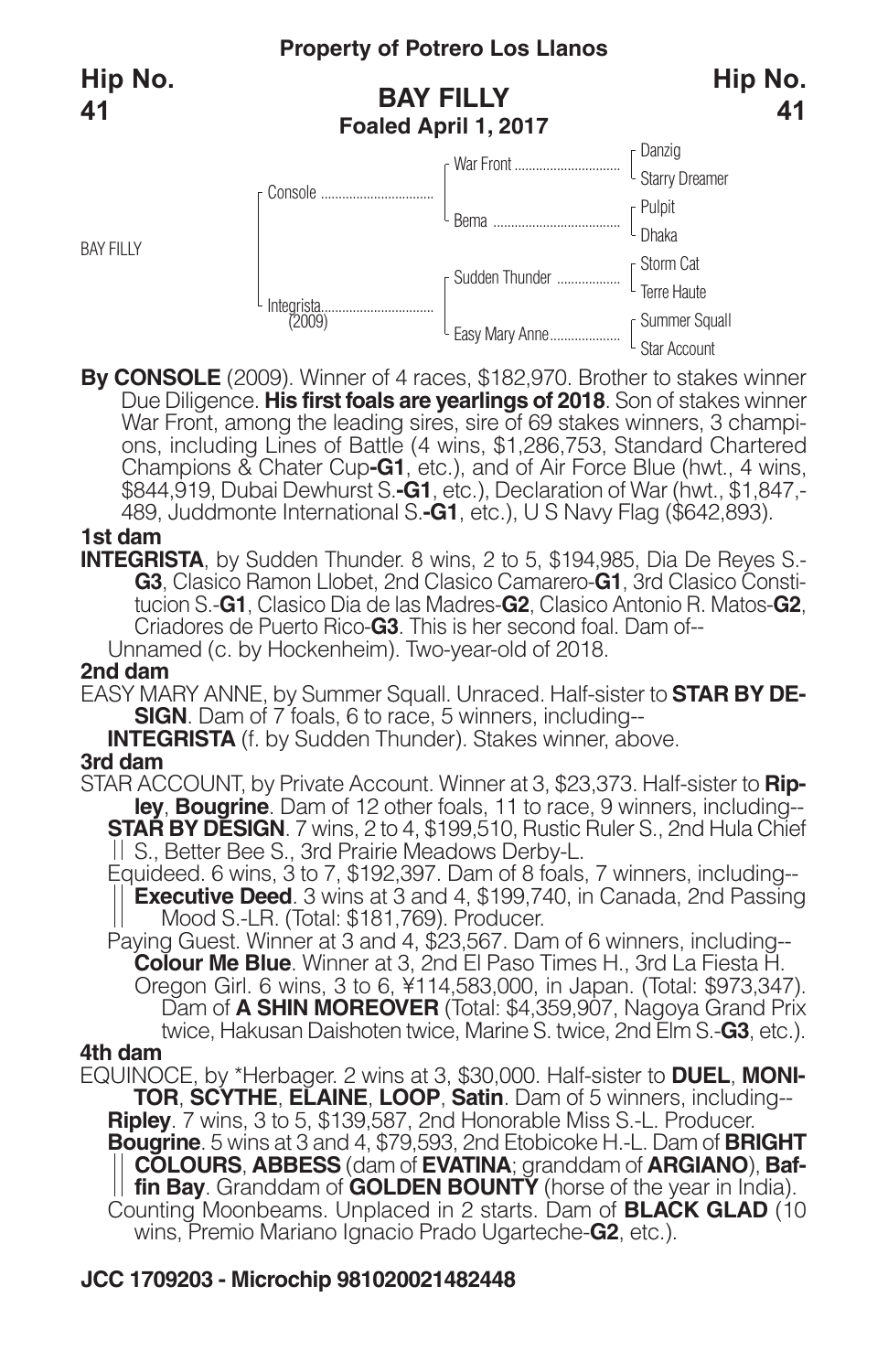BAY COLT

## **BAY COLT Foaled February 2, 2017**



**By CONSOLE** (2009). Winner of 4 races, \$182,970. Brother to stakes winner Due Diligence. **His first foals are yearlings of 2018**. Son of stakes winner War Front, among the leading sires, sire of 69 stakes winners, 3 champi-<br>ons, including Lines of Battle (4 wins, \$1,286,753, Standard Chartered Champions & Chater Cup**-G1**, etc.), and of Air Force Blue (hwt., 4 wins, \$844,919, Dubai Dewhurst S.**-G1**, etc.), Declaration of War (hwt., \$1,847,- 489, Juddmonte International S.**-G1**, etc.), U S Navy Flag (\$642,893).

#### **1st dam**

MAYRA VIRGINIA, by Van Nistelrooy. Unraced. This is her second foal. Dam of-- Don Francisco (c. by Don Paco). Two-year-old of 2018.

#### **2nd dam**

RACE WITH GRACE, by Rahy. Winner at 3, \$21,160. Half-sister to **J J'S-DREAM**. Dam of 5 other foals, all winners, including--

Cooking Up a Storm. 17 wins, 4 to 8, 2018, \$298,327.

#### **3rd dam**

THWACK, by Fight Over. Winner at 3, \$18,295. Half-sister to **ON TO ROYALTY** (\$318,539), **MERITOCRAT**, **SILK STOCKS RegalTies**. Dam of--

**J J'SDREAM**. 13 wins, 2 to 5, \$1,022,217, Barbara Fritchie H.-**G2**, Genuine Risk H.-**G2**, Chicago Breeders' Cup H.-**G3**, Azalea Breeders' Cup S.-**G3**, Safely Kept S.-**G3**, Cicada S.-**G3**, Pan Zareta S.-L, Meritus S.-L, Old Hat S.-L, Wild Flower S.-L-ntr, 6 fur. in 1:08 4/5, 2nd Churchill Downs Distaff H.- **G2**, Comely S.-**G3**, Thoroughbred Club of America S.-**G3**, Ellis Park Breed ers' Cup H.-L, Straight Deal Breeders' Cup H.-L, Gallant Bloom H.-L, Weekend Delight S.-L, etc. Producer. Granddam of **Maria's Kitty** (\$86,257, 2nd OBS Championship S.-LR, 3rd Florida Oaks-L, dam of **MR. L. S. SHOE**, 4 wins, \$206,205, Louisiana Bred Premier Night Prince S.-R, Louis iana Champions Day Juvenile S.-R, Louisiana Stallion S.-R; **Youve Got a Friend**, 5 wins, \$172,466, 2nd Louisiana Stallion S.-R, Gentilly S.-R).

Ice Cream Dream. Winner at 2, \$22,918. Dam of 4 foals, 3 winners, including-- **Single Scoop**. 6 wins, \$254,190, 2nd Mrs. Penny S.-LR, 3rd Lyphard S.-LR. Piano. Unraced. Dam of 11 foals, 8 to race, 6 winners, including--

**AWESOME GEM**. 11 wins, 3 to 9, \$2,881,370, Hollywood Gold Cup H.-**G1**, Hawthorne Gold Cup H.-**G2**, San Fernando Breeders' Cup S.-**G2**, Lone Star Park H.-**G3**, Longacres Mile H.-**G3**, Berkeley H.-**G3**, 2nd Pacific Classic S.-**G1**, Goodwood S.-**G1** twice, Eddie Read S.-**G1**, San Diego H.-**G2**, Longacres Mile H.-**G3**, Prairie Meadows Cornhusker H.-**G3**, Lone Star Park H.-**G3**, All American S.-**G3**, Sir Beaufort S.-**G3**, Charlestown Classic S.-L, Wickerr H.-LR, 3rd Breeders' Cup Classic-**G1**, etc.

T. Swift. Unraced. Dam of **MyT Swift** (\$143,161, 3rd Small Wonder S.-LR).

## **JCC 1702999 - Microchip 981020021518725**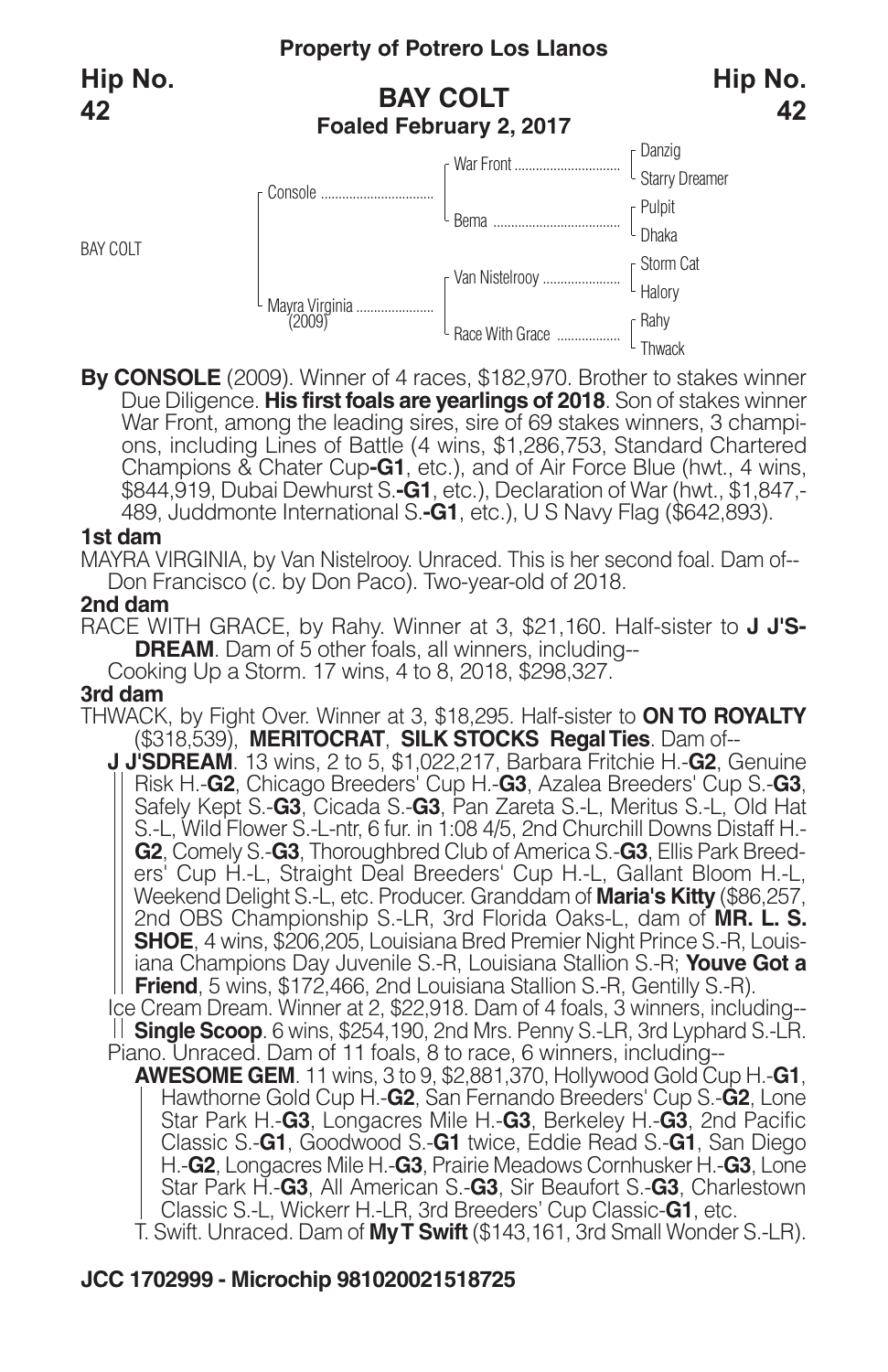



By HOCKENHEIM (2003). Unraced. Sire of 8 crops of racing age, 103 foals, 65 starters, 7 stakes winners, 43 winners of 155 races and earning \$2,-861,041, including champions Arquitecto (28 wins, \$796,088, Copa Confraternida aelillo (\$174,650, Derby Puertorriqueno S.**-G1**, etc.), Mudkenheim (9 wins, \$202,334, Clasico Ramon Llobet, Jr S.**-G2**, etc.), Regalada (\$157,309).

#### **1st dam**

**OKAIRY M.**, by Billions. 20 wins, 2 to 7, \$368,580, champion 2-year-old filly in Puerto Rico, Clasico Camarero-**G1**, Clasico Criadores-**G3**, Clasico Dia de Reyes-**G3**, Clasico Entrenador, 2nd Clasico Eugenio Maria de Hostos. Halfsister to **Boricua Bomber**, **Wellofaprize**. This is her second foal. Dam of-- Unnamed (f. by Hockenheim). Two-year-old of 2018.

#### **2nd dam**

WELLFORD, by Fit to Fight. Winner, 3 to 5, \$31,578. Dam of--

**OKAIRY M.** (f. by Billions). Champion, above.

**Boricua Bomber**(g. by Tumblebrutus). 3 wins at 2 and 3, \$54,670, 3rd Clasico Luis Munoz Rivera-**G1**.

**Wellofaprize** (f. by Pure Prize). 6 wins, 2 to 6, \$223,816, 2nd Likely Ex-II change S.

Single Factor. 8 wins, 3 to 5, \$56,858. Dam of 4 winners, including--

**TEQUILA FACTOR** (g. by Pure Prize). 6 wins, 2 to 7, placed at 9, 2018, \$216,295, El Joven S.-L, Sunny's Halo S., Tempe H., 2nd Billy Powell H.

### **3rd dam**

- **Gottagetitdone**, by Kohoutek. 9 wins, 3 to 7, \$402,593, 3rd Vagrancy H.-**G3**, Chain Bracelet S.-LR. Sister to **D.WHITE**, half-sister to **YOU SNAPPED**. Dam of--
	- I Do. 3 wins at 2 and 3, \$82,495. Dam of 11 foals, 9 winners, including-- **La Condesa**. 3 wins at 2 and 3 in Mexico, 3rd Clasico Aguila de Arazi. **Miss Nancy**. 5 wins at 2 and 3 in Mexico, 2nd Clasico Asociacion Para El Desarrollo y Fomento de la Hipica Mexicanca A. C.

**Ojo Bonito**. 7 wins, 2 to 5 in Mexico, 3rd I Clasico Nueva Sangre. **4th dam**

BOMBILONGA, by Best Joy. 8 wins, 2 to 6, \$35,795. Dam of--

**D.WHITE**. 18 wins, 2 to 9, \$370,610, Hallandale S., Sam F. Davis S., 2nd Woodlawn S.-**G3**, Memorial Day H.-L, Federico Tesio S.-LR, etc.

**YOU SNAPPED**. 6 wins at 2 and 3, \$114,600, Grassland H.-L, etc. Dam of **RICHMOND RUNNER** (\$528,857), **MIKE'SGOODANDTOUGH** (\$139,490). **Gottagetitdone**. Stakes-placed winner, above.

Broom Boss. 3 wins at 3 and 5, \$31,375. Dam of **BROOMESSE** (\$396,434).

## **JCC 1706761 - Microchip 981020021509564**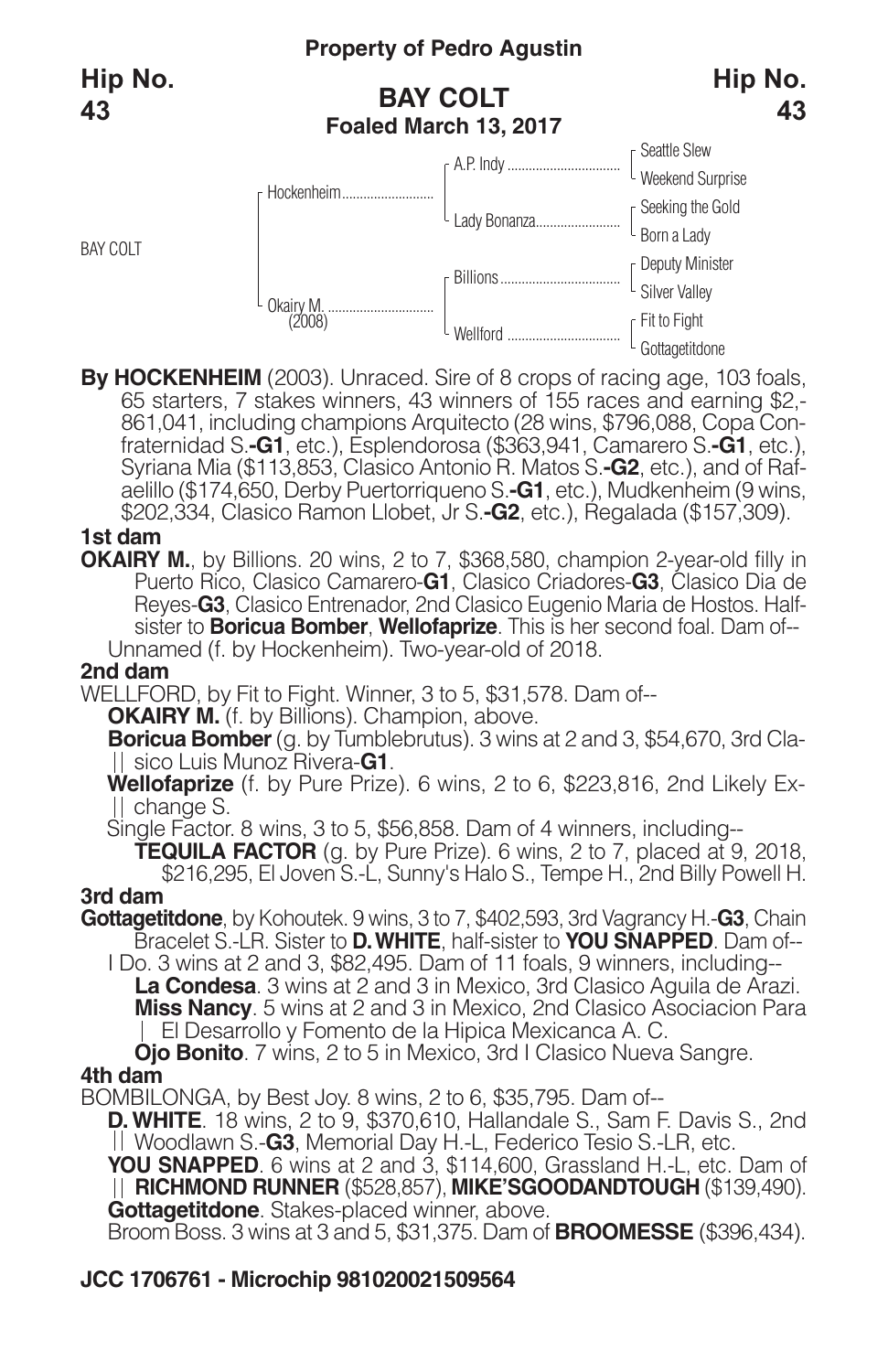

By HOCKENHEIM (2003). Unraced. Sire of 8 crops of racing age, 103 foals, 65 starters, 7 stakes winners, 43 winners of 155 races and earning \$2,-861,041, including champions Arquitecto (28 wins, \$796,088, Copa Confraternida aelillo (\$174,650, Derby Puertorriqueno S.**-G1**, etc.), Mudkenheim (9 wins, \$202,334, Clasico Ramon Llobet, Jr S.**-G2**, etc.), Regalada (\$157,309).

#### **1st dam**

**TRANSFORMADORA**, by Van Nistelrooy. 11 wins, 3 to 6, \$249,800, Clasico Constitucion-**G1**, Clasico Dia de las Madres, Clasico Dama del Caribe, 2nd Clasico Dia de las Madres-**G2**, 3rd Clasico Constitucion-**G1**. Dam of 3 other foals, 2 to race--

**REGALADA** (f. by Hockenheim). 4 wins in 5 starts at 3, 2018, \$157,309, Clasico Derby Puertorriqueno-**G1**, Antonio R. Matos-**G2**

Transformada (f. by Myfavorite Place). 3 wins at 2 and 4, 2018, \$40,885. Estamento (c. by Don Paco). Two-year-old of 2018.

#### **2nd dam**

MEETMEATTHEGATE, by Peaks and Valleys. Winner at 4, \$21,743. Half-sister to **LAUNCH SEQUENCE**, **GHOSTLY GATE**. Dam of 5 winners, including-- **TRANSFORMADORA** (f. by Van Nistelrooy). Stakes winner, above. **3rd dam**

AT THE GATE, by Hero's Honor. 3 wins at 2 and 3, \$64,686. Half-sister to **JUST A GAME (IRE)**, **COURT PLAY**, **Accipiter**. Dam of 4 winners, incl.--

- **LAUNCH SEQUENCE**. 12 wins in 18 starts, 2 to 4, \$283,795, champion im ported 2- and 3-year-old filly in Puerto Rico, Clasico Eduardo Cautino Insua-**G1**, Clasico Wiso G.-**G1**, Clasico Jinetes-**G1**, Clasico Dia de la Raza- **G1**, Clasico Prensa Hipica-**G1**, 2nd Clasico Prensa Hipica-**G1**, etc.
- **GHOSTLY GATE**. 8 wins, 2 to 5, \$252,095, Merry Colleen S., Winnipeg Futurity, Minnesota HBPA Mile S., Northbound Pride S., 2nd Lady Canterbury Breeders' Cup S.-L, Reluctant Guest S., Minnesota HBPA Mile S., 3rd Sixty Sails H.-**G3**, Canterbury Park Lassie S. Producer.

#### **4th dam**

**Hobby (IRE)**, by Falcon. 4 wins to 3 in Ireland, 2nd Irish Chorus S., etc. Dam of-- **JUST A GAME (IRE)**. 4 wins at 2 in Ireland, 2nd hwt. filly at 3 on Irish Hand., Beresford S.-**G2**, 2nd Park S.-**G3**, etc.; 10 wins in 15 starts, 4 to 6, \$391,380, in N.A./U.S., champion grass mare, Flower Bowl H.-**G2**, Diana H.-**G2**, etc. **COURT PLAY**. 12 wins, 4 to 7 in Ireland, Downshire Hurdle H., etc. **Accipiter**. 5 wins at 4 in Ireland, 3rd Guinness Hurdle H.

Toque Rouge (IRE). Unraced. Dam of **ONTHETREETOP** (\$262,234).

### **JCC 1709450 - Microchip 981020021454562**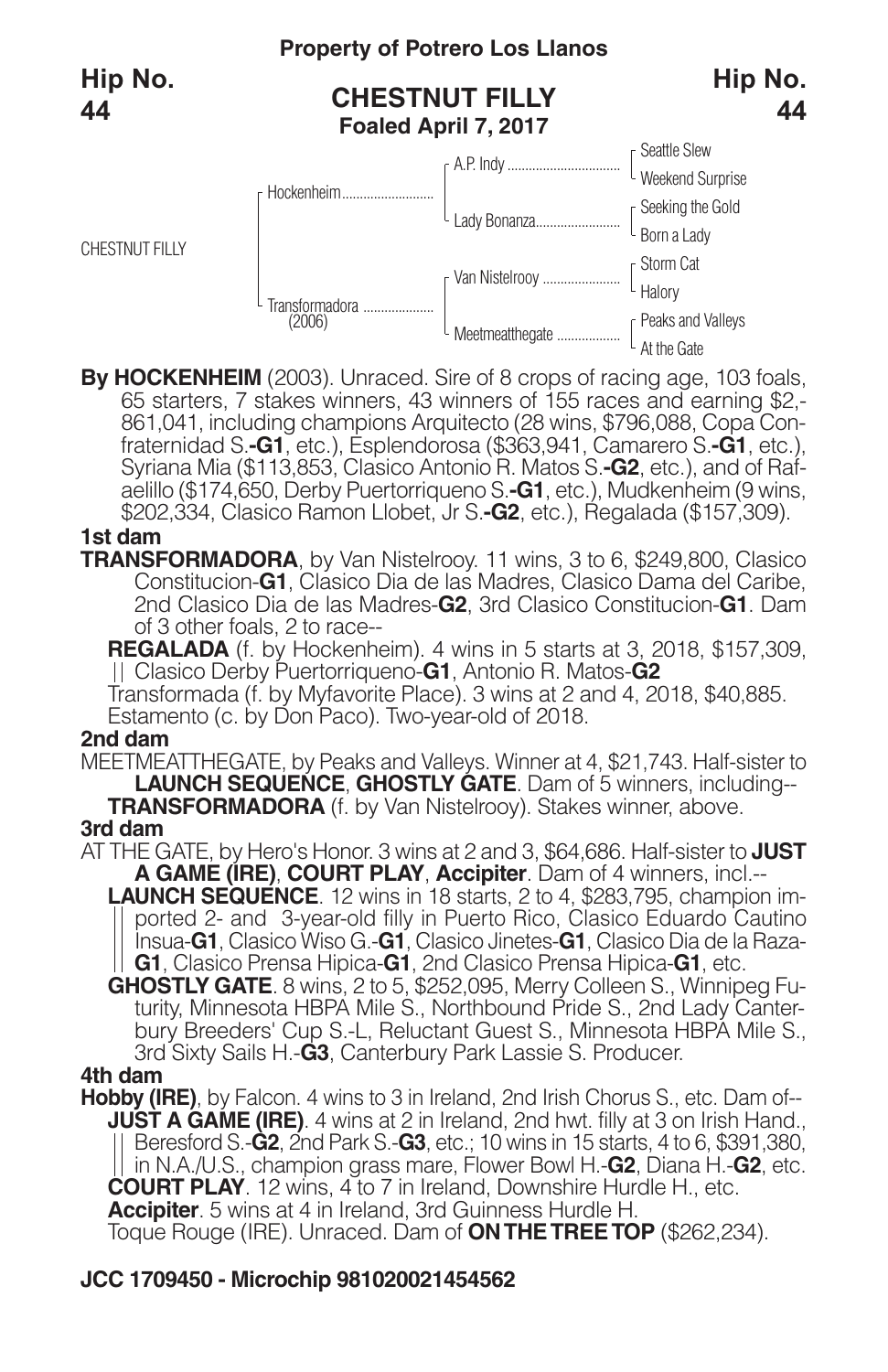BAY FILLY

# **BAY FILLY Foaled February 10, 2017**



**By PALACE** (2009). Stakes winner of 12 races, 3 to 6, \$1,586,550, Forego S.-<br> **G1**, Alfred G. Vanderbilt H.-G1, True North S.-G2, Fall Highweight H.-G3, Hudson H.-R twice, Chowder's First S.-R, 2nd Belmont Sprint Champion and Roses S.-R, 3rd Vosburgh S.**-G1**, Frank J. De Francis Memorial Dash S.-L, John Morrissey S.-R. **His first foals are yearlings of 2018**. Son of stakes winner City Zip, among the leading sires, sire of 79 stakes winners.

#### **1st dam**

RENEWABLE ENERGY, by Colonel John. Unraced. Half-sister to **Lemon de Oro**. This is her first foal.

#### **2nd dam**

ESTRELLA DE ORO (GB), by Belong to Me. Placed at 3 and 5, \$36,190. Halfsister to **CHELSEY FLOWER**, **KEY GUY**. Dam of 4 winners, including-- **Lemon de Oro** (f. by Lemon Drop Kid). Winner at 2, \$95,690, 3rd Moccasin S.-L.

#### **3rd dam**

CHELSEY DANCER, by Affirmed. Unplaced in 2 starts. Half-sister to **LADYTAP**, **Gorky**, **Golden Spirit**. Dam of 10 foals to race, 7 winners, including-- **CHELSEY FLOWER**. 8 wins, 2 to 5, \$568,305, Flower Bowl Invitational H.-**G1**, Sheepshead Bay H.-**G2**, Miss Grillo S.-**G3**, 3rd Black Helen H.-**G2**, New York

H.-**G2**, Sheepshead Bay H.-**G2**, The Very One H.-**G3**. Dam of **KENTUCKY DYNAMITE** (Total: \$243,796, Prix Paul de Moussac-**G3**, etc.), **Wow** (\$81,- 855). Granddam of **TAPIT GIRL** (champion 2-year-old filly in Turkey, SIAY ve S. DER-**G2**, etc.), **Gravitational** (Total: \$191,377, 3rd Chairmans S.-**G3**). Great-granddam of **DOUGS BUDDY** (Total: \$213,959, Edmonton Juvenile S., etc), **FLORAL SKY** (4 wins, Total: \$206,732), **Heavenhasmynikki** (to 3, 2018, \$82,600, 3rd Davona Dale S.-**G2**), **Fireupthejet** (to 4, 2018, \$125,663). **KEY GUY**. 7 wins, 2 to 5, \$160,828, Rushaway S.-L. Sire.

Celestina Agostino. Winner at 3, €8,200, in France. (Total: \$10,602). Dam of **Toruk** (4 wins, Total: \$63,142, 3rd Grand Prix Maisons-Laffitte Eugene Adam-**G2**), **Vainakh** (in Czech Republic, 3rd Charvat Ceske Derby-**G3**), **Calvin** (4 wins, Total: \$75,256, 2nd Gran Premio Claudio Carudel).

Crystal Power. Winner at 3, \$9,600. Dam of **Misdaqeya** (Total: \$32,983, 2nd Skybet.com Sweet Solera S.-**G3**, dam of **Qawaasem**, Total: \$34,001).

Castellina. Winner at 3, \$6,082. Dam of **Blaise Castle** (Total: \$47,394, 2nd Prix Isola Bella, dam of **Blaise Chorus**, Total: \$20,408).

Lucky Chelsey. Unraced. Dam of **CHELSEY'S IMAGE** (Total: \$136,973). Chelsea Ballad. Unplaced in 1 start in England. Dam of **Strong Barows** (4 wins to 5, 2018, Total: \$753,599, 2nd Unicorn S.-**G3**, Hyacinth S.).

## **JCC 1702290 - Microchip 981020021456251**

**45**

**Hip No.**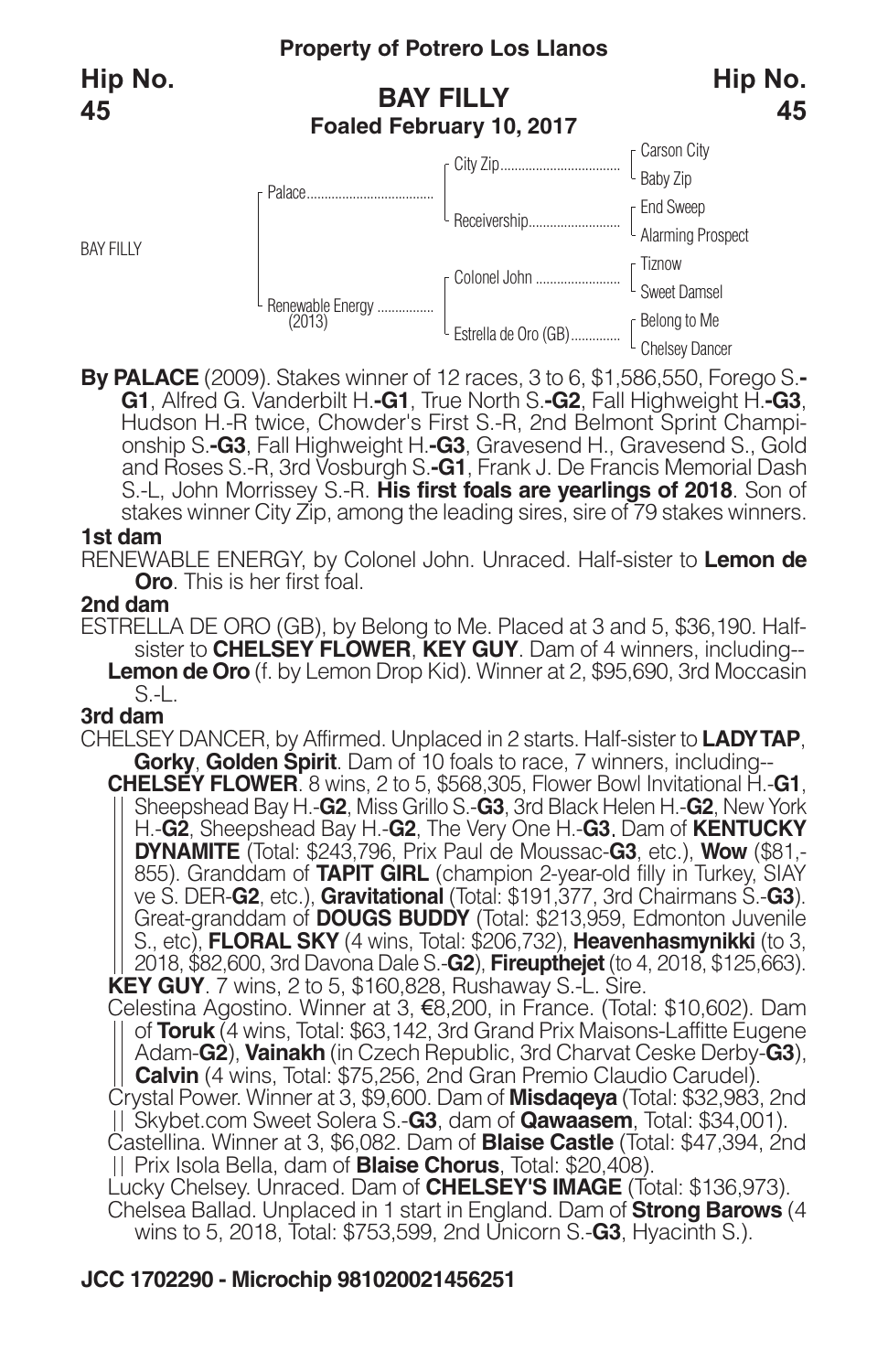

**By RACE DAY** (2011). Stakes winner of 6 races at 3 and 4, \$748,000, Oaklawn H.**-G2**, Hagyard Fayette S.**-G2**-ntr, Razorback H.**-G3**, 3rd Fred W. Hooper leading sire 3 times, sire of 110 stakes winners, 7 champions, including Untapable (9 wins, \$3,926,625, Longines Breeders' Cup Distaff**-G1**, etc.), Stardom Bound (5 wins, \$1,861,610, Breeders' Cup Juvenile Fillies**-G1**, etc.), Hansen (5 wins, \$1,810,805, Breeders' Cup Juvenile**-G1**, etc.).

#### **1st dam**

TIZETTE, by Tiznow. Unplaced. This is her first foal.

#### **2nd dam**

**BARBETTE**, by High Yield. 5 wins, 3 to 5, \$197,866, Possibly Perfect S., Jersey Lilly S., 2nd Indian Maid H.-L, HBPA H., Space City S., 3rd Blushing K. D. H. Half-sister to **DIAMOND ONTHE RUN**, **TROPICAL BLOSSOM**. Dam of-- Ciceron. 3 wins at 2 and 3 in Russia.

#### **3rd dam**

**BARBARA SUE**, by Big Spruce. 12 wins, 3 to 8, \$257,721, Chaparral Breeders' Cup H., Carris Memorial H., Furl Sail H., Cornucopia H., etc. Set ntr at Rem ington Park. Half-sister to **SUPER MAY**, **IDE**, **HighlandTide**. Dam of--

**DIAMOND ON THE RUN**. Winner at 2 and 3, \$237,400, Davona Dale S.- **G2**, 2nd Frizette S.-**G1**, Matron S.-**G1**, Forward Gal S.-**G3**, etc. Granddam

mio Primi Passi-G3), Nayefday (Total: \$127,517), Pee H Dee (\$101,293).<br>
TROPICAL BLOSSOM. 3 wins at 5, \$221,096, Star Ball H., etc. Dam of-<br>
|| PIILANI HIGHWAY. 8 wins, 3 to 7, \times 224,456,000, in Japan, Urawa Kinen,<br>
S

**BARBETTE**. Stakes winner, above.

Hello Barbara Sue. Placed at 3, \$14,640. Dam of 7 winners, including-- **BUDDY'S HUMOR**. 5 wins, 3 to 5, \$387,078, Pan American S.-**G3**-ntr, 1 1/4 mi. in 2:02 3/5, Jersey Derby-L, Elkwood S., Four Bases S., etc. **Appreciating**. Winner at 2, \$67,290, in Canada, 3rd Natalma S.-**G2**; winner in 2 starts at 3, \$41,000, in N.A./U.S. (Total: \$105,093). Mona Mia. Winner at 3, \$40,630. Dam of **CELESTINE** (\$1,148,055, Longines Just a Game S.-**G1**, etc.), **HAUNTED HEROINE** (\$267,150, River Cities S.-L, etc.), **SILENT STING** (to 3, 2018, Total: \$165,496). Yes It's Barbara. Winner at 3, \$43,007. Dam of **Nabucodonosor**(2 wins, \$21,938, 2nd Clasico Angel T. Cordero Jr. S.-**G2**).

Dixie Sue. Unplaced in 2 starts. Dam of 7 foals, 6 to race, 5 winners, incl.--**Down With Dixie**. 2 wins at 3, \$115,972, in N.A./U.S., 3rd Super Derby Prelude S.-L; 4 wins at 4 and 5, \$48,190, in Canada. (Total: \$164,659).

## **JCC 1702159 - Microchip 981020021438411**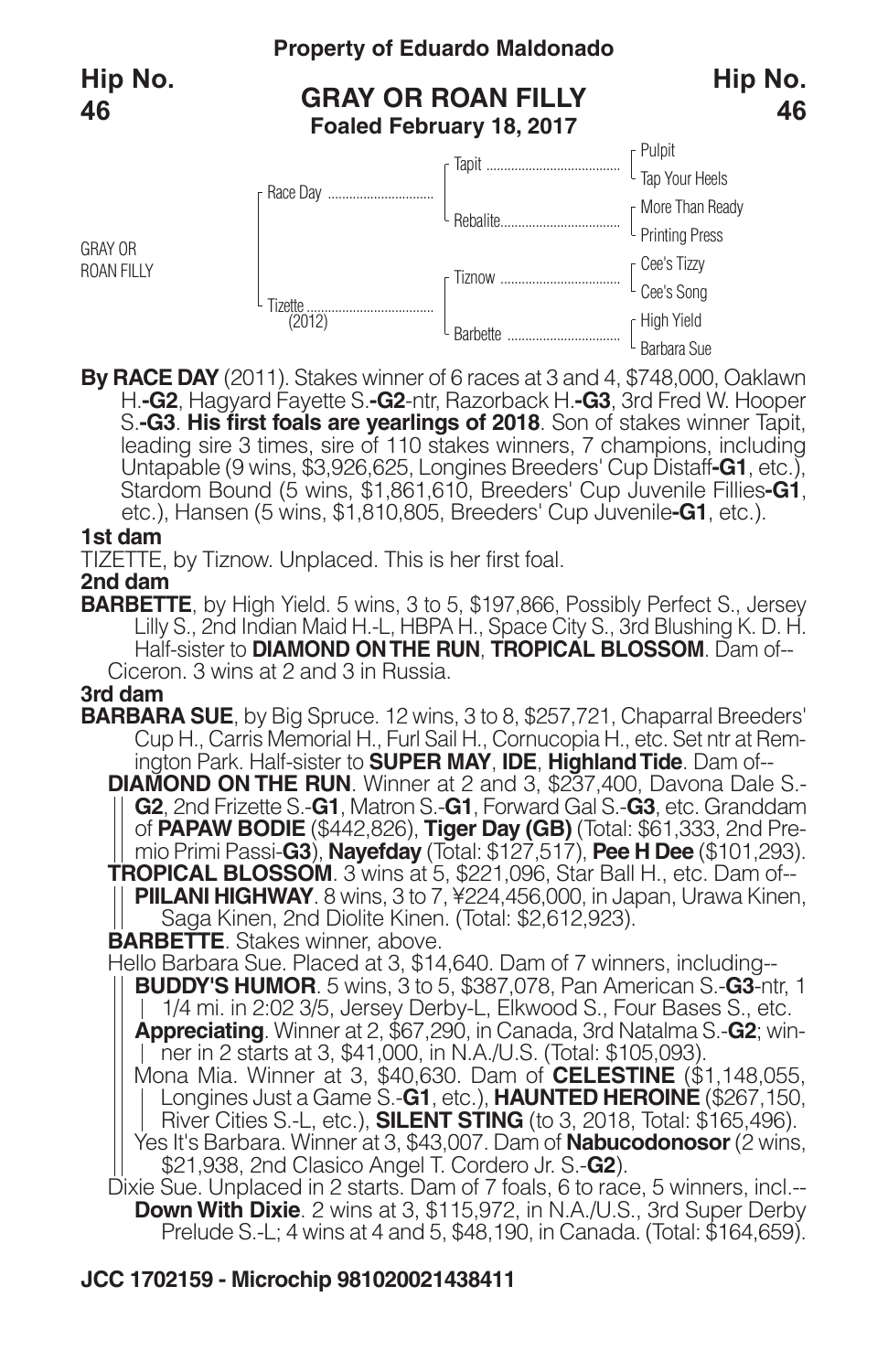

By HOCKENHEIM (2003). Unraced. Sire of 8 crops of racing age, 103 foals, 65 starters, 7 stakes winners, 43 winners of 155 races and earning \$2,-861,041, including champions Arquitecto (28 wins, \$796,088, Copa Confraternida aelillo (\$174,650, Derby Puertorriqueno S.**-G1**, etc.), Mudkenheim (9 wins, \$202,334, Clasico Ramon Llobet, Jr S.**-G2**, etc.), Regalada (\$157,309).

#### **1st dam**

**TAURINA**, by Sudden Thunder. 9 wins, 2 to 4, \$138,574, Clasico Antonio R. Matos-**G2**, 2nd Clasico Eugenio Maria de Hostos-**G3**, 3rd Dia De Reyes S.-**G3**, Clasico Constitucion S. This is her second foal. Dam of--

Unnamed (c. by Hockenheim). Two-year-old of 2018.

#### **2nd dam**

DIAMOND RUBY, by Rubiano. Unplaced. Half-sister to **GALLOPING GAL**, **Khalila**. Dam of 8 foals, 7 to race, all winners, including--

**TAURINA** (f. by Sudden Thunder). Stakes winner, above.

El Mirador. 12 wins, 3 to 5, \$79,242.

#### **3rd dam**

INDY FLASH, by A.P. Indy. Unraced. Half-sister to **BRIGHT AGAIN** (\$252,339), **BRIGHT ASSET** (\$193,725), **B.W. Baba**. Dam of 7 winners, including-- **GALLOPING GAL**. 4 wins at 2 and 3, \$348,269, Edgewood S.-L, Jessamine County S.-L, 2nd Darley Alcibiades S.-**G2**, Virginia Oaks-L. Dam of-- **LIAISON**. 5 wins at 2 and 4, \$767,288, CashCall Futurity-**G1**, Mervyn LeRoy H.-**G2**, Real Quiet S.-L, Santana Mile S., 2nd Californian S.-**G2**, Affirmed H.-**G3**, 3rd Jim Dandy S.-**G2**, Swaps S.-**G2**, Harry F. Brubaker S. Sire. **Khalila**. 3 wins at 3, \$137,139, 2nd Capote Belle S.-R, My Flag S.-R, 3rd Victory Ride S.-**G3**, Queen of Song S. Sent to India. Dam of-- VICTORY HIGE S.-**G.**, Grading Busanda S., 3rd Dream Rush S.-R.<br>**Asiya**. 2 wins, \$136,200, 2nd Busanda S., 3rd Dream Rush S.-R. Hard Drive. 7 wins, 3 to 7, \$140,030. Indy Punch. Unraced. Dam of 5 foals, 3 to race, all winners-- **HARLAN PUNCH**. 7 wins, 2 to 5, 2018, \$593,993, Stymie S., 2nd Jean Lafitte S.-L, 3rd Delta Downs Jackpot S.-**G3**, Excelsior S.-**G3**. **TENSAS PUNCH**. 3 wins at 2, \$251,200, Louisiana Jewel S.-LR, 2nd Premier Night Starlet S.-LR, Sarah Lane's Oates S.-R, 3rd Louisiana Champions Day Lassie S.-LR, Crescent City Oaks-LR. Dam of **Nawlins Kitty** (\$55,581, 3rd George Rosenberger Memorial S.-LR), **Dhar-**

**master** (\$44,760, 3rd Private Terms S.).

**Royal Navy Ship**. Winner at 2, €34,685, in Ireland, 2nd Killavullan S.- **G3**. (Total: \$55,325).

### **JCC 1709654 - Microchip 981020023477675**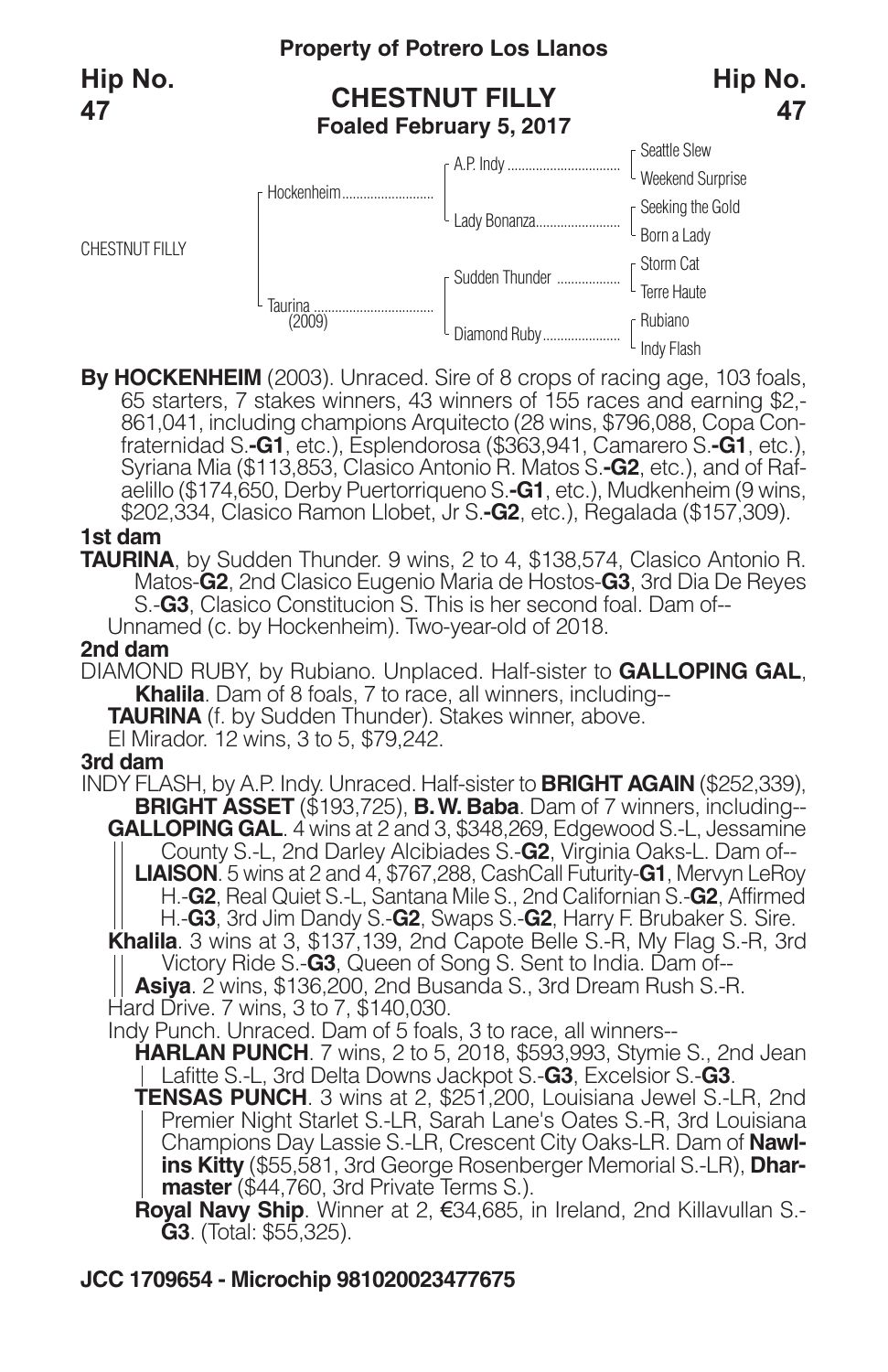

By HOCKENHEIM (2003). Unraced. Sire of 8 crops of racing age, 103 foals, 65 starters, 7 stakes winners, 43 winners of 155 races and earning \$2,-861,041, including champions Arquitecto (28 wins, \$796,088, Copa Confraternida aelillo (\$174,650, Derby Puertorriqueno S.**-G1**, etc.), Mudkenheim (9 wins, \$202,334, Clasico Ramon Llobet, Jr S.**-G2**, etc.), Regalada (\$157,309).

#### **1st dam**

COLONIAL P R, by Sudden Thunder. Winner at 3, \$7,445. Dam of 5 other foals, 4 to race, all winners--

**ESPLENDOROSA** (f. by Hockenheim). 17 wins in 25 starts, 2 to 4, 2018, \$357,-336, champion 2-year-old filly in Puerto Rico, Camarero S.-**G1**, Clasico Constitucion S.-**G1**, Clasico Verset's Dancer S.-**G2**, Clasico Antonio R. Matos S.-**G2**, Clasico Eugenio Maria de Hostos S.-**G3**, Clasico Dia de Reyes S.-**G3**. **LA IRUNESA** (f. by United States). 5 wins, 2 to 4, \$144,215, champion 2-yearold filly in Puerto Rico, Criadores de Puerto Rico-**G3**, 2nd Clasico Dama del Caribe S.-**G1**, Clasico Camarero S.-**G1**, Clasico Ramon Llobet Jr. S.-**G2**.

**Colonizador** (g. by United States). Winner at 2, placed at 3, 2018, \$41,017, 3rd Clasico Luis Munoz Rivera S.-**G1**.

**Valentino P R** (g. by Hockenheim). 5 wins, 2 to 5, placed at 6, 2018, \$86,- 603, 2nd Clasico Antonio Mongil Jr. S.-**G2**, 3rd Clasico Antonio Fernandez Castrillon S.-**G2**, Copa San Juan S.

#### **2nd dam**

BEATRIZ REGIS, by Royal Merlot. Unraced. Half-sister to **Willy G**. Dam of-- **3rd dam**

NOTORIOUS COLONY, by Pleasant Colony. Unplaced. Half-sister to **Native Son**. Dam of 8 other foals, 6 to race, all winners, including--

**Willy G**. 4 wins at 2 and 3, \$84,075, 3rd Copa Gobernador S.-**G1**, Copa San Juan S.-**G1**, Clasico Luis Munoz Marin S.-**G3**.

Volcanica. 11 wins, 2 to 6, \$102,700.

#### **4th dam**

PRIVATE FAME, by Private Account. Winner at 3, \$15,969. Half-sister to **Famous Colony** (\$52,383), **Famous Speech**, **Cherokee Partner**. Dam of--

**Native Son**. 10 wins, 3 to 6, \$139,863, 3rd St. Patrick's Day S., Jefferson County S.-R.

- Madame Rouge. Winner at 4, \$9,835. Dam of 2 winners, including--
- Mayville. 8 wins, 2 to 5, \$140,619.
- O So Radiant. Unplaced in 1 start. Dam 2 foals to race, both winners, incl.-- Ryno's Homerun. 6 wins, 3 to 5, \$123,574.

## **JCC 1709449 - Microchip 981020021446221**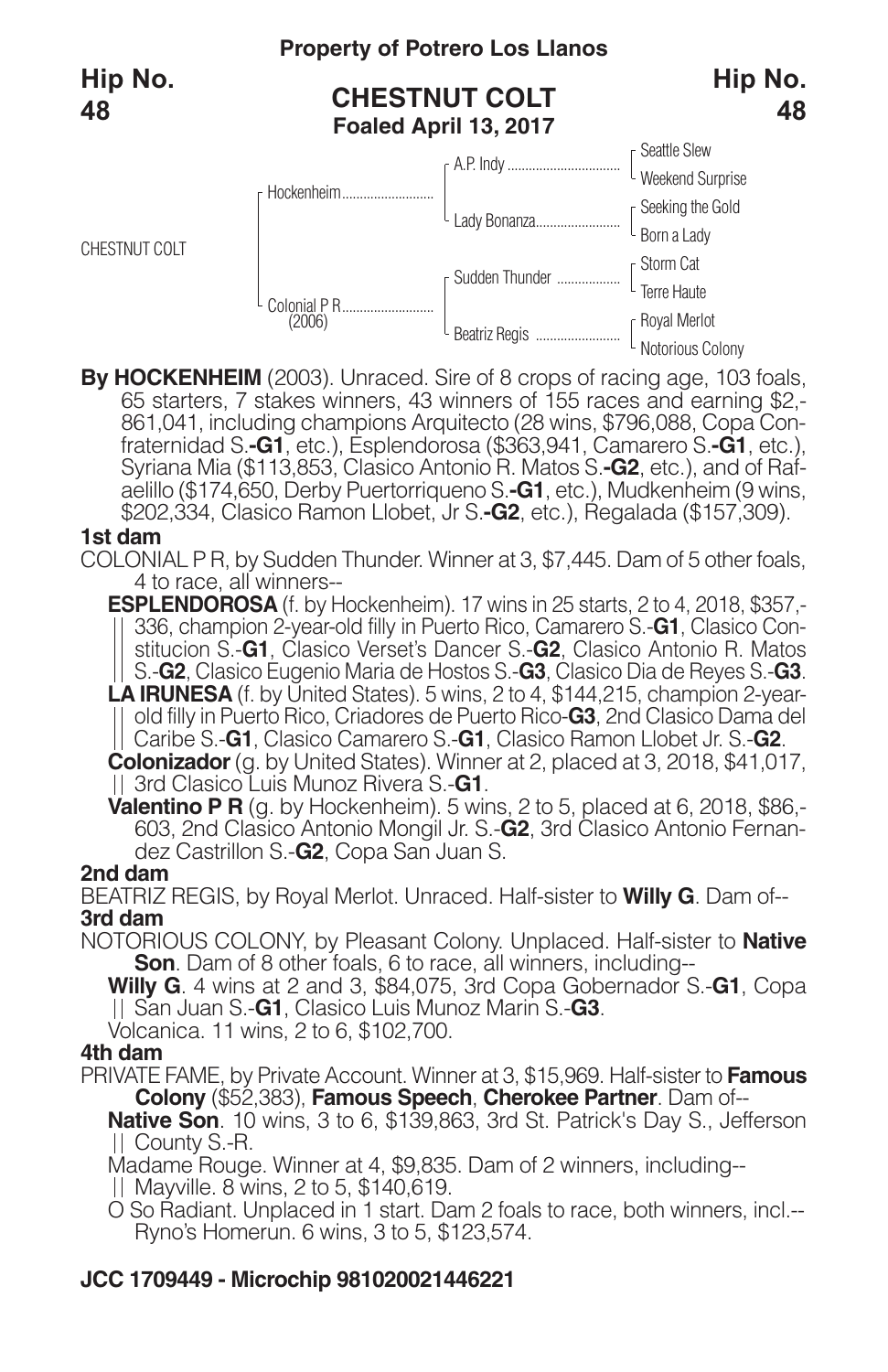BAY FILLY

## **BAY FILLY Foaled January 15, 2017**



**ByTAPITURE** (2011). Stakes winner of 5 races to 4, \$1,536,820, West Virginia Derby-G2, Kentucky Jockey Club S.-G2, Southwest S.-G3, Ack Ack H.-G3, Matt Winn S.-G3, 2nd Breeders' Cup Dirt Mile-G1, Pennsylvania Derby-G2, Rebel S.-G2, 3rd Oaklawn H.-G2, Lone Star Park H.-G3, Iroquois S.**-G3**. Brother to stakes winners Remit, Retap. **His first foals are yearlings of 2018**. Son of stakes winner Tapit, leading sire 3 times, sire of 110 stakes winners, 7 champions, including Untapable (9 wins, \$3,926,625).

#### **1st dam**

NEW ATTRACTION, by Honour and Glory. Unplaced in Canada. Half-sister to **BUFFALO JUMP**, **GUMBOOTS**. Dam of 6 other foals, 4 to race, incl.-- True Attraction (f. by Yes It's True). 3 wins, 4 to 7, \$84,606, in Canada. (Total:  $||$  \$73,938).

New Road (g. by Bellamy Road). Placed at 2 and 4, 2018, \$19,300.

### **2nd dam**

**CELMIS**, by Bold Ruckus. 4 wins at 2 and 3, \$194,254, My Dear S.-L, Nandi S.-LR, 2nd Star Shoot S.-L, Shady Well S.-LR. Half-sister to **TETHRA**. Dam of--

**BUFFALO JUMP** (f. by Benny the Dip). 2 wins at 2, \$278,073, Glorious Song S.-L, 2nd Ontario Debutante S.-L, Fanfreluche S.-LR, Thelma S., 3rd Star Shoot S.-L, Fury S.-LR.

**GUMBOOTS** (f. by Storm Boot). 4 wins in 5 starts at 2 and 3, \$294,456, in Canada, Fanfreluche S.-LR, Fury S.-LR, etc. (Total: \$255,197). Dam of-- **Pass Partout** (f. by Tiznow). Placed at 2, \$30,580, in Canada, 3rd Shady<br>Well S.-LR. (Total: \$29,456).

Lalka. Placed at 2 and 3, \$13,688. Dam of 5 winners, including--

**LAWN RANGER** (g. by U S Ranger). 2 wins at 2, \$213,714, Dixiana Bourbon S.-**G3**.

**GEORGIE'S ANGEL** (f. by Bellamy Road). 2 wins at 2, \$129,564, Schuylerville S.-**G3**, 3rd Tempted S.-**G3**.

#### **3rd dam**

**ADA PROSPECT**, by New Prospect. 5 wins in 5 starts at 2 and 3, \$124,710, champion 2-year-old filly in Canada, My Dear S.-L, Star Shoot S.-L, Fanfreluche S.-LR. Half-sister to **SGT. HUNT**, **ADA LADY**. Dam of--

**TETHRA**. 5 wins in 8 starts to 3, \$261,305, Marine S.-L, Woodstock S.-L, etc. **CELMIS**. Stakes winner, above.

Ada Ruckus. 3 wins at 3 and 4, \$38,579. Dam of **EXCAPER** (5 wins, Total: \$775,360, Connaught Cup S.-**G2**, etc.), **QUITE A RUCKUS** (Total: \$219,- 650, My Dear S.-L, etc.). Granddam of **Roos On the Loose** (\$32,776). Ada's Trump. Placed at 2, \$4,955. Producer. Granddam of **Tequila**. Ada Dancer. Unraced. Dam of **SANS SOUSI** (4 wins, Total: \$467,145).

## **JCC 1702828 - Microchip 981020021438683**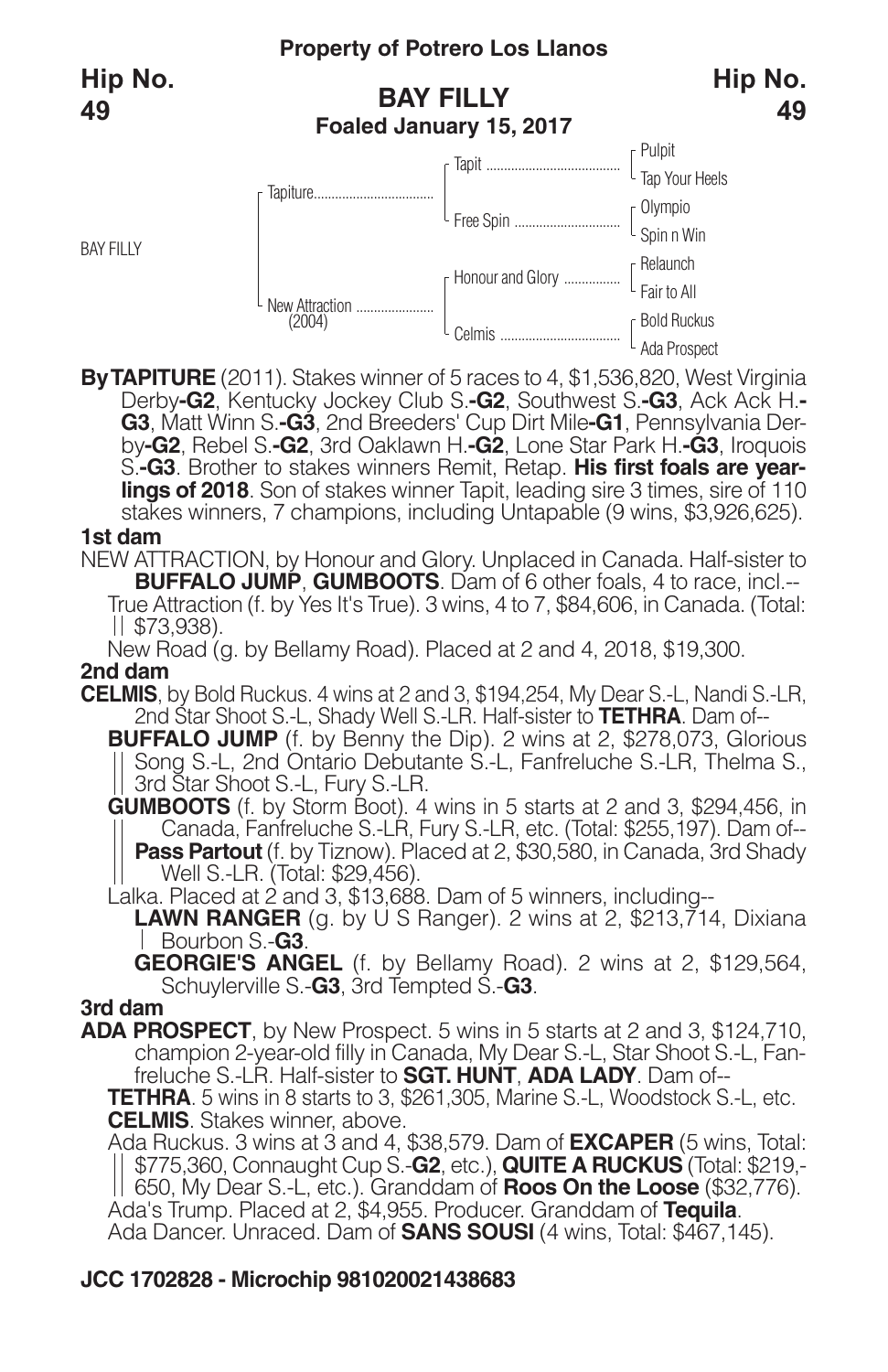BAY COLT

## **BAY COLT Foaled March 15, 2017**



**By CONSOLE** (2009). Winner of 4 races, \$182,970. Brother to stakes winner Due Diligence. **His first foals are yearlings of 2018**. Son of stakes winner War Front, among the leading sires, sire of 69 stakes winners, 3 champi-<br>ons, including Lines of Battle (4 wins, \$1,286,753, Standard Chartered Champions & Chater Cup**-G1**, etc.), and of Air Force Blue (hwt., 4 wins, \$844,919, Dubai Dewhurst S.**-G1**, etc.), Declaration of War (hwt., \$1,847,- 489, Juddmonte International S.**-G1**, etc.), U S Navy Flag (\$642,893).

#### **1st dam**

**MissTalent**, by Aragorn (IRE). 5 wins, 2 to 4, \$32,604, 2nd Clasico Dia de la Mujer S.-**G2**. This is her first foal.

#### **2nd dam**

PRINCESS OMI, by Unbridled. Unraced. Half-sister to **BRUSHED BAYOU**, **ABUELA**. Dam of 4 foals, all winners, including--

**MissTalent** (f. by Aragorn (IRE)). Stakes-placed winner, above.

#### **3rd dam**

**OMI**, by Wild Again. 7 wins, 3 to 5, \$319,718, Arlington Matron H.-**G3**, Relaxing H.-LR, Bayakoa S., 2nd Falls City H.-**G3**, Long Look Breeders' Cup H.-**G3**, Charon H.-LR. Half-sister to **POMPEII**, **GROUND STORM**, **Flying Lauren**, **Palaestra**. Dam of 8 other foals, 7 to race, 6 winners, including--**BRUSHED BAYOU**. 4 wins at 2 and 4, \$189,457, Caress S., 3rd Evil Bear S.

**ABUELA**. 5 wins, 2 to 5, \$176,789, Ellis Park Turf S.<br>Ten Carat Lady. Unraced. Dam of 7 foals, 6 to race, 5 winners, including--<br>|| **J S BACH**. 6 wins, 3 to 6, 2018, \$244,962, Stud Muffin S., etc.

**Omi Diamond. Unplaced in 1 start. Dam of 2 winners, including--**

**DYSPROSIUM**. 3 wins at 3 and 5, \$97,868, Needles S.

#### **4th dam**

**FLYING HEAT**, by Private Account. 9 wins, 2 to 5, \$372,842, Rumson H., St. Patricks Day H., 2nd Gardenia S.-**G2**, Sixty Sails H.-**G3**, etc. Dam of-- **POMPEII**. 9 wins, \$717,288, Personal Ensign H.-**G1**, Rare Treat H.-**G3**, etc. **GROUND STORM**. 11 wins, 3 to 8, \$628,600, Stymie H.-**G3** twice, etc. Sire. **OMI.** Stakes winner, above.

**Flying Lauren**. 4 wins at 2 and 3, \$171,567, 3rd La Troienne S.-L, etc.

**Palaestra**. 3 wins at 3 and 4, \$127,965, 2nd Lighthouse S., Charon S. Dam of **NACHO BUSINESS** (3 wins, \$113,590, Sam's Town S.-R).

Lil Merry Sunshine. 2 wins at 3, \$62,826. Dam of **TAKETHE CAKE** (\$256,333, dam of **FREE AS A BIRD**, \$606,436; **LET ME ENTERTAIN U**, \$129,463).

Heir D' Mint. Winner, \$34,000. Dam of **CHASSERESSE** (\$153,391, dam of **FOREST HUNTRESS**, Total: \$128,490), **Heir D'Twine** (\$190,545), **Twirl**. Granddam of **PASHITOTHE CHE** (8 wins, \$568,170), **Bling** (Total: \$97,917).

## **JCC 1706495 - Microchip 981020021515821**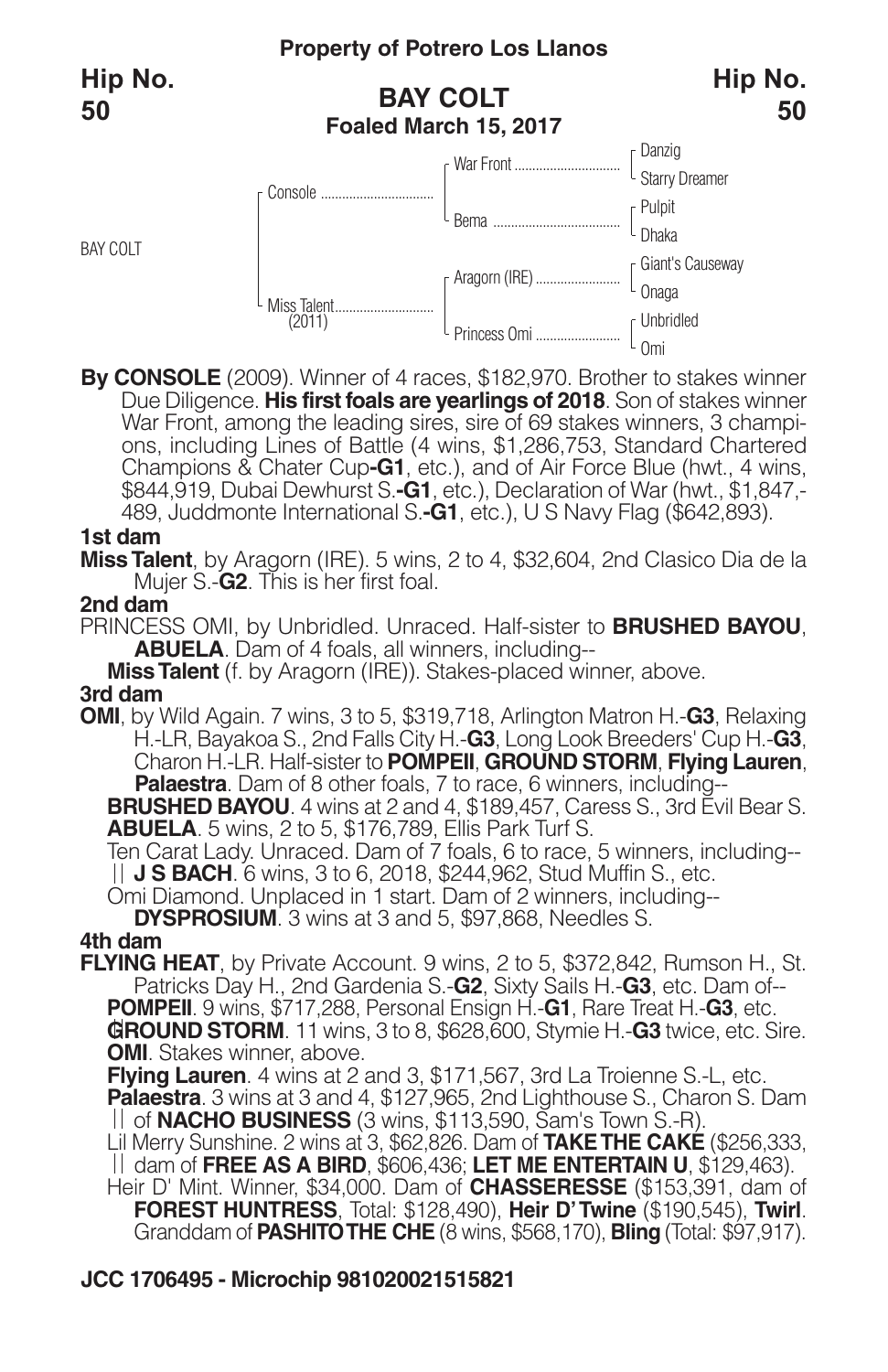BAY FILLY

## **BAY FILLY Foaled January 25, 2017**



**By PERFECT BULLET** (2004). Stakes-placed winner of \$198,200, 3rd Au- tumn S.**-G2**. Half-brother to stakes winners Smart Sting, Quick Kid. **His first foals are 3-year-olds of 2018**. Sire of 22 foals, 6 starters, 4 winners of 7 races and earning \$88,979, Gilded Bullet (\$36,302, 2nd Clasico Luis Munoz Rivera S.**-G1**), Mi Socio Salvo (4 wins, \$55,574), Mi Orgullo (\$16,- 243), Aeronautico (at 3, 2018, \$9,537). Son of champion 2-year-old in Ireland El Prado (IRE), leading sire, sire of 89 stakes winners, 3 champions.

#### **1st dam**

WHAT A SLAM, by Grand Slam. Placed at 3. Half-sister to **CAJOLEUSE'S SPEED**, **GENE PROPP'S DREAM**. Dam of 5 other foals, 2 winners--

El Productor (c. by Myfavorite Place). 4 wins at 3 and 4, 2018, \$27,950.

My Favorite Slam (g. by Myfavorite Place). 4 wins at 2 and 3, \$21,556.

#### **2nd dam**

LA CAJOLEUSE, by L'Enjoleur. Unraced. Dam of 12 winners, including-- **CAJOLEUSE'S SPEED** (f. by Golden Derby). 19 wins, 3 to 7, \$378,346, champion imported older mare in Puerto Rico, Clasico Wiso G.-**G1**, 3rd Clasico Roberto Clemente-**G1** twice, Clasico Jose de Diego-**G1**. Producer. **GENE PROPP'S DREAM** (f. by Golden Derby). 12 wins, 2 to 5, \$211,117, Hydrangea S., Miami Beach S., 2nd Virginia H.-**G3**, Broward County Hydrangea S., will be been<br>Safely Kept S.-L. Producer.

Double Entendre. 2 wins at 3, \$102,960. Dam of 3 winners, including--

**Double Understand** (f. by Bernstein). Winner at 2, \$30,270, 2nd Clasico Dia de la Raza-**G1**.

### **3rd dam**

**SWEETWOODRUFF**, by Restless Native. 10 wins, 2 to 4, \$239,560, Kingston S.-R, Mount Vernon S.-R, New York Breeders Fillies S.-R, 3rd Hempstead H.-**G2**, Bouwerie S.-R. Half-sister to **Balm**. Dam of 2 other foals, which have not raced.

#### **4th dam**

FENNEL, by Revoked. 4 wins at 2 and 4, \$45,395. Dam of 6 winners, including-- **SWEET WOODRUFF**. Stakes winner, above.

**Balm**. 4 wins, \$35,004, 3rd Miss America S. Granddam of **True Sweet Lady** (\$23,560, 2nd Delta Miss S.). Great-granddam of **Yonaguska Boy** (4 wins, \$158,957, 2nd Clem McSpadden Memorial Route 66 S., etc.). Chervil. 2 wins at 3, \$41,764. Producer. Granddam of **TOP NOTCHTONTO**

(6 wins, Total: \$749,649, Betfred.com Superior Mile-**G3**, Totescoop6 E. B. F. Guisborough S., Ian & Kate Hall MacMillan Ganton S., etc.).

Tussy Mussy. Unraced. Dam of **Was He Fuzzy** (\$174,702, 3rd Paul Revere S.). Granddam of **CRAIG'S ROLL** (\$23,044, Mountaineer Mile H.).

### **JCC 1702087 - Microchip 981020021470900**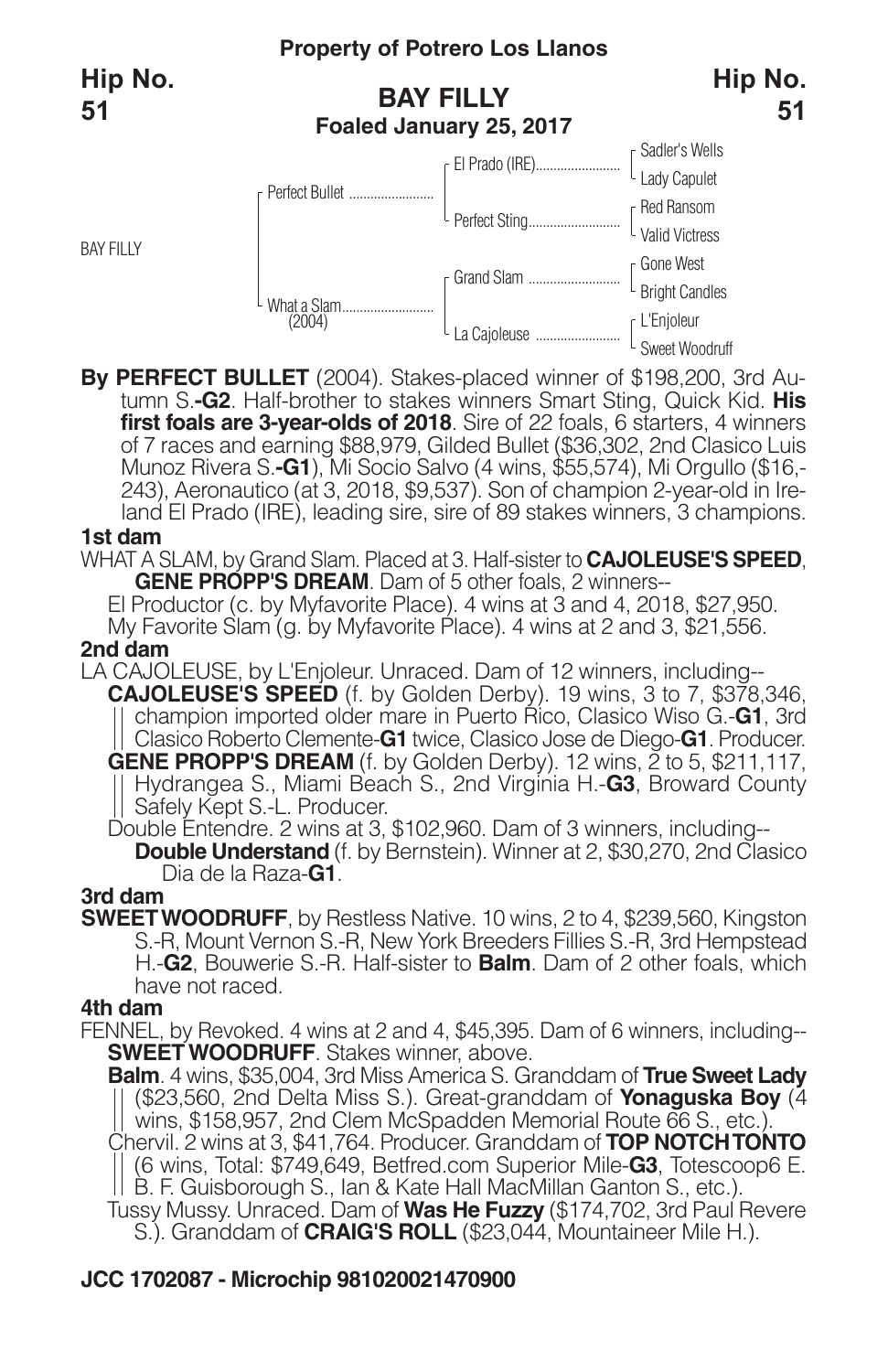BAY COLT

## **BAY COLT Foaled February 1, 2017**



**By CONSOLE** (2009). Winner of 4 races, \$182,970. Brother to stakes winner Due Diligence. **His first foals are yearlings of 2018**. Son of stakes winner War Front, among the leading sires, sire of 69 stakes winners, 3 champi-<br>ons, including Lines of Battle (4 wins, \$1,286,753, Standard Chartered Champions & Chater Cup**-G1**, etc.), and of Air Force Blue (hwt., 4 wins, \$844,919, Dubai Dewhurst S.**-G1**, etc.), Declaration of War (hwt., \$1,847,- 489, Juddmonte International S.**-G1**, etc.), U S Navy Flag (\$642,893).

#### **1st dam**

METRO GAL, by Afleet Alex. 10 wins, 2 to 4, \$46,760. Half-sister to **Jazz**. This is her second foal. Dam of--

Perfect Gal (f. by Perfect Bullet). Placed in 1 start at 2, 2018.

#### **2nd dam**

SONG, by Unbridled's Song. Unraced. Dam of 3 other winners, including-- **Jazz** (f. by More Than Ready). 3 wins at 2 and 4, \$110,340, 2nd Judy's Red Shoes S., 3rd Crystal Rail S.

#### **3rd dam**

SCRIPT, by Storm Cat. Winner at 3, \$41,685. Half-sister to **ACADEMY AWARD**, **STATUETTE**, **GOOD MOOD**. Dam of 6 foals to race, 5 winners, incl.-- A Shin Heat. 6 wins, 2 to 5, 2018, ¥33,020,000, in Japan. (Total: \$310,470). Celestial Empire. Unraced. Dam of 4 foals, 3 to race, 2 winners, including-- **Star Empire (GB)**. <sup>2</sup> wins at 2, \$162,799, 2nd Futurity S.-**G3**, WEBN S., 3rd Arlington-Washington Futurity-**G3**, John Battaglia Memorial S.-L. **4th dam**

MINE ONLY, by Mr. Prospector. Winner at 3, \$11,200. Sister to **RARE PER-FORMER** (sire). half-sister to **A SURE HIT**, **CHANNING ROAD**. Dam of-- **ACADEMY AWARD**. 5 wins, \$226,943, Early Times Manhattan H.-**G2**. Sire. **STATUETTE**. 6 wins, \$341,664, Nijana S.-**G3**, etc. Dam of **TOMAHAWK** (Total: \$245,963, hwt. colt at 2 on Irish Hand., sire). Granddam of **MAGICALMEIS-TER** (to 3, 2018, \$63,350), **Eagle Hall** (Total: \$320,554), **Jasmine Gardens**. **GOOD MOOD**. 2 wins, \$95,760, Miss Grillo S.-**G3**. Dam of **GRAND ROYALE** (\$62,784), **Dubai World**. Granddam of **GOLDENTICKET** (6 wins, \$1,362,- 924, Travers S.-**G1**, etc), **MAGICAL FEELING**, **STERLING OUTLOOK**. My Way. Winner at 3, \$36,804. Dam of **SINATRA** (11 wins, \$338,357, Little Magician S.-R), **J SERINO** (4 wins, \$204,291, Veterans S., set ntr). Chosen Lady. Placed at 3, \$11,400. Dam of **WELL CHOSEN** (\$501,330, Ashland S.-**G1**, etc., dam of **TELLING**, \$848,409), **IN CONTENTION** (8 wins, \$340,824, Cherry Hill Mile S.-**G3**, etc.), **Oude** (Total: \$52,288), **Fine and Dandy** (\$89,430). Granddam of **MULTIPLE CHOICE** (\$692,450). Solo. Placed at 3, \$3,403. Producer. Granndam of **DONTMESSWITHKITTEN**.

## **JCC 1702932 - Microchip 981020021434283**